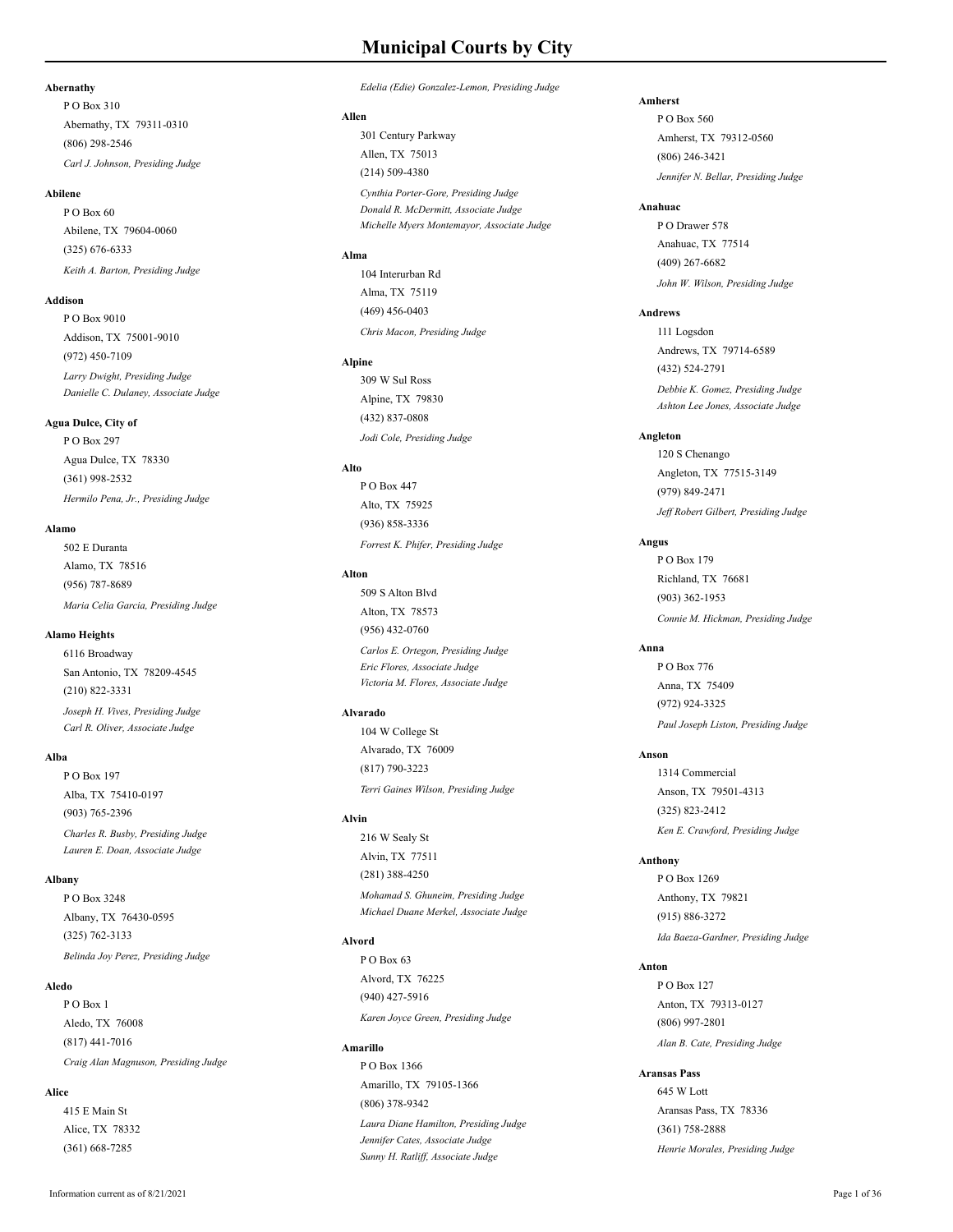## **Archer City**

Archer City, TX 76351-0367 P O Box 367 (940) 574-4570 *James Michael Whalen, Presiding Judge*

#### **Arcola**

Arcola, TX 77583 13222 Hwy 6 (281) 431-1852 *Mohamad S. Ghuneim, Presiding Judge Robert J. Barfield, Associate Judge*

#### **Argyle**

Argyle, TX 76226 P O Box 609 (940) 464-7255

*Greg Bertrand, Presiding Judge Cynthia Burkett, Associate Judge Alison J. Grant, Associate Judge*

#### **Arlington**

Arlington, TX 76004-3403 P O Box 90403 (817) 459-6979 *Stewart William Milner, Presiding Judge Teresa W. Evans, Associate Judge Sim W. Goodall, Associate Judge Erin L. Jackson, Associate Judge Ashley Westmoreland Johnson, Associate Judge Vera D. Verhoeven, Associate Judge Kathleen Weisskopf, Associate Judge*

#### **Arp**

Arp, TX 75750-0068 P O Drawer 68 (903) 859-6131 *James L. Meredith, Presiding Judge*

#### **Athens**

Athens, TX 75751 508 E Tyler St (903) 675-8910 *Steven Ray Green, Presiding Judge*

## **Atlanta**

Atlanta, TX 75551-0669 P O Box 669 (903) 796-7153 *John E. Betts, Presiding Judge Sandra K. Savage, Associate Judge*

#### **Aubrey**

Aubrey, TX 76227-5519 107 S Main St (940) 440-9343

*Art Maldonado, Presiding Judge Brian S. Holman, Associate Judge*

#### **Aurora**

Aurora, TX 76078-3705 303 Derting Rd (817) 636-2783 *Craig Alan Magnuson, Presiding Judge*

#### **Austin**

Austin, TX 78744 6800 Burleson Rd, Bldg 310, Ste 175 (512) 974-4800

*Sherry Statman, Presiding Judge Ferdinand Dennis Clervi, Associate Judge Michael A. Coffey, Associate Judge Kelly Evans, Associate Judge Barbara Lynn Garcia, Associate Judge Brian J. Guerra, Associate Judge Belinda Herrera, Associate Judge Tanisha Jeffers, Associate Judge Alfred Davis Jenkins III, Associate Judge Stanley M. Kerr, Associate Judge Karrie D. Key, Associate Judge Evelyn P. McKee, Associate Judge Patrick McNelis, Associate Judge Ronald Steven Meyerson, Associate Judge Christyne Harris Schultz, Associate Judge Olga Seelig, Associate Judge Pamela Jackson Sigman, Associate Judge Mitchell B. Solomon, Associate Judge George C. Thomas, Associate Judge Ryan Turner, Associate Judge Stephen T. Vigorito, Associate Judge Kenneth Jon Vitucci, Associate Judge John A. Yeager, Associate Judge*

### **Austin Community Court**

Austin, TX 78711-3454 P O Box 13464 (512) 974-4879

*Michael A. Coffey, Presiding Judge Ferdinand Dennis Clervi, Associate Judge Patrick McNelis, Associate Judge Ronald Steven Meyerson, Associate Judge Pamela Jackson Sigman, Associate Judge Mitchell B. Solomon, Associate Judge George C. Thomas, Associate Judge Ryan Turner, Associate Judge Stephen T. Vigorito, Associate Judge John A. Yeager, Associate Judge*

### **Avinger**

Avinger, TX 75630-0356 P O Box 356 (903) 562-1000 *Position Vacant, Presiding Judge*

#### **Azle**

Azle, TX 76098 505 W Main Street, Bldg 1 (817) 444-5088 *Douglas R. Hudman, Presiding Judge Lynne E. Frank, Associate Judge*

#### **Baird**

Baird, TX 79504 328 Market St (325) 854-1212 *Allen R. Woody, Presiding Judge*

#### **Balch Springs**

Balch Springs, TX 75180-1673 3117 Hickory Tree Rd (972) 557-6057 *Dana D. Huffman, Presiding Judge*

*Christopher Castro, Associate Judge*

# **Balcones Heights**

San Antonio, TX 78201-7044 3300 Hillcrest Dr (210) 735-9148 *Mario Alberto Trevino, Presiding Judge*

#### **Ballinger**

Ballinger, TX 76821-5502 106 N 9th St (325) 365-5790 *Carolyn B. Little, Presiding Judge*

## **Bandera**

Bandera, TX 78003 P O Box 2279 (830) 796-3456 *Michael P. Towers, Presiding Judge Eino Zapata, Associate Judge*

#### **Bangs**

Bangs, TX 76823-0188 P O Box 188 (325) 752-6223 *Genetha R. Chastain, Presiding Judge*

#### **Bardwell**

Bardwell, TX 75101 P O Box 271 (972) 646-5332 *Position Vacant, Presiding Judge*

# **Bartlett**

Bartlett, TX 76511-0907 P O Drawer H (254) 527-3219 *David (Scott) Matthew, Presiding Judge*

## **Bartonville**

Bartonville, TX 76226-9401 1941 E Jeter Rd (817) 693-5280 *Robin A. Ramsay, Presiding Judge Brian S. Holman, Associate Judge*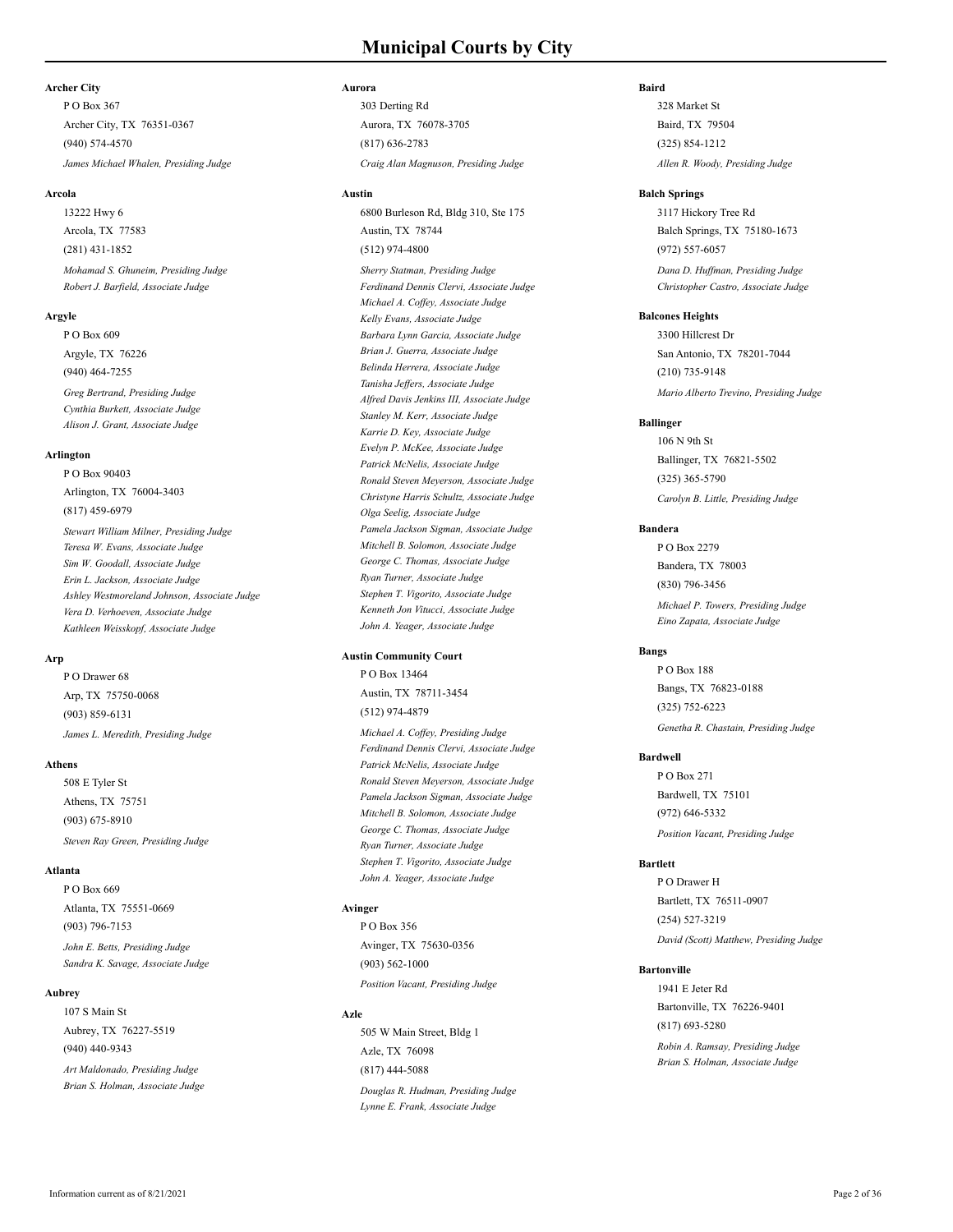## **Bastrop**

Bastrop, TX 78602-4121 104 Grady Tuck Ln (512) 332-8650

*Blas J. Coy, Presiding Judge Charles W. Carver, Associate Judge Caroline A. McClimon, Associate Judge*

#### **Bay City**

Bay City, TX 77414 1824 Sixth St (979) 245-0035

*Suzan L. Thompson, Presiding Judge Mark L. Finlay, Associate Judge*

## **Bayou Vista**

Bayou Vista, TX 77563-2723 2929 Hwy 6, Ste 100 (409) 935-8348 *Michael W. Nelson, Presiding Judge*

#### **Bayside**

Bayside, TX 78340-0194 P O Box 194 (361) 529-6520 *Emi Pullin Riemenschneider, Presiding Judge*

#### **Baytown**

Baytown, TX 77521 3120 N Main (281) 427-9511 *Julie K. Escalante, Presiding Judge Kelly D. Benavides, Associate Judge Andy L. Helms, Associate Judge Michael Adrian Mark, Associate Judge Oshea D. Spencer, Associate Judge*

#### **Beach City**

Beach City, TX 77523-0915 12723 FM 2354 (281) 383-3180 *Larry Cryer, Presiding Judge*

#### **Beaumont**

Beaumont, TX 77701-3827 P O Box 3827 (409) 980-7200 *Craig R. Lively, Presiding Judge Terrence Allison, Associate Judge Brittani Holmes, Associate Judge*

## **Bedford**

Bedford, TX 76021 2000 Forest Ridge Dr (817) 952-2150 *Timothy J. Murphy, Presiding Judge James R. Ames, Associate Judge*

# **Bee Cave, City of**

Bee Cave, TX 78738-3104 4000 Galleria Pkwy (512) 767-6630

*Farren M. Sheehan, Presiding Judge Mark A. Goodner, Associate Judge John A. Yeager, Associate Judge*

## **Beeville**

Beeville, TX 78102 405 N St Mary's St (361) 358-0260 *Anna Maria Silvas, Presiding Judge*

## **Bellaire**

Bellaire, TX 77401-4495 5110 Jessamine (713) 662-8105 *Lisa A. Wesely, Presiding Judge Jerel S. Twyman, Associate Judge*

## **Bellmead**

Bellmead, TX 76705 3015 Bellmead Dr (254) 412-7550 *Ray J. Black, Presiding Judge Daniel M. Francis, Associate Judge*

#### **Bells**

Bells, TX 75414-0095 203 S Broadway St (903) 965-7744 *Britton Theodore Brooks, Presiding Judge*

### **Bellville**

Bellville, TX 77418 30 S Holland (979) 865-2145 *Richard E. Yancey, Jr., Presiding Judge*

#### **Belton**

Belton, TX 76513 P O Box 120 (254) 933-5838 *Stephen Lee, Presiding Judge Theodore R. Duffield, Associate Judge*

## **Benavides**

Benavides, TX 78341 P O Drawer R (361) 256-3321 *Luis Antonio Villegas, Presiding Judge*

## **Benbrook**

Benbrook, TX 76126-0569 P O Box 26569 (817) 249-6083 *Alan Lee Bowling, Presiding Judge Wendy Cooper, Associate Judge*

## **Berryville**

Frankston, TX 75763 P O Box 908 (903) 876-3763 *Shellena R. Bivens, Presiding Judge*

## **Bertram**

Bertram, TX 78605-1604 P O Box 1604 (512) 355-2748

*Peggy L. Simon, Presiding Judge Calvin Boyd, Associate Judge Crista G. Bromley, Associate Judge Kirk Noaker, Sr., Associate Judge*

## **Beverly Hills**

Beverly Hills, TX 76711-1514 3418 Memorial Dr (254) 752-2584 *Dick Kettler, Presiding Judge Patrick D. Millar, Associate Judge*

### **Bevil Oaks**

Beaumont, TX 77713-8429 13560 River Oaks Blvd (409) 753-1475 *Nancy Aileen Beaulieu, Presiding Judge*

# **Big Lake**

Big Lake, TX 76932-0310 P O Box 310 (325) 884-2511 *Donna Jean Holden, Presiding Judge*

# **Big Sandy**

Big Sandy, TX 75755 P O Box 986 (903) 636-5534 *Donna Lee Blalock, Presiding Judge*

## **Big Spring**

Big Spring, TX 79720-2653 300 Main, Rm 302 (432) 264-2530 *Timothy Erwin Green, Presiding Judge*

## **Bishop**

Bishop, TX 78343 P O Box 356 (361) 584-2567 *Delma Salinas, Presiding Judge*

## **Blanco**

Blanco, TX 78606-0750 P O Box 750 (830) 833-4525 *Daniel M. Burns, Presiding Judge*

## **Bloomburg**

Bloomburg, TX 75556-0198 P O Box 198 (903) 728-5323 *Johnny T. Hooker, Presiding Judge*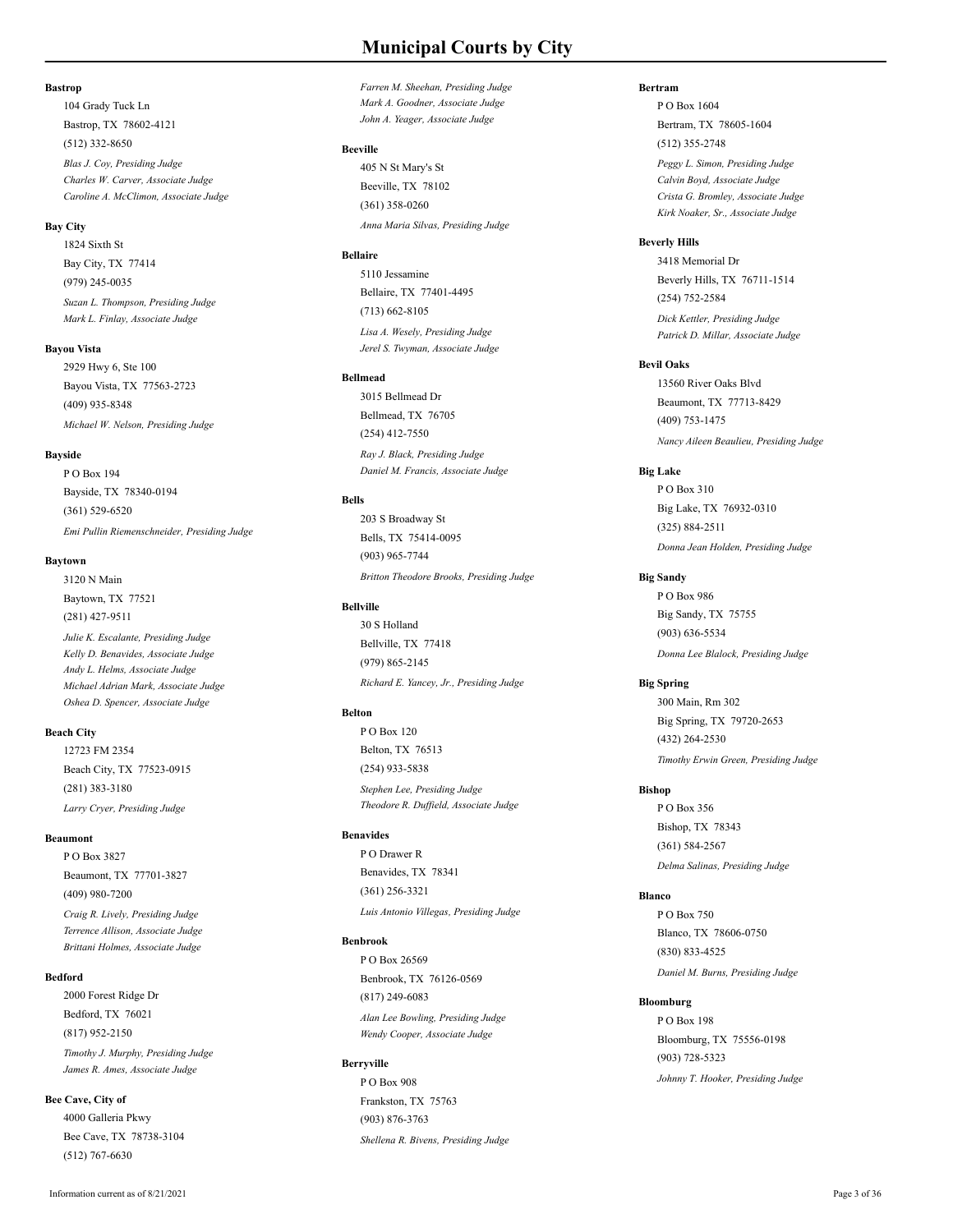# **Blooming Grove**

Blooming Grove, TX 76626-0237 P O Box 237 (903) 695-2711 *Connie M. Hickman, Presiding Judge*

#### **Blue Mound**

Blue Mound, TX 76131-1030 301 Blue Mound Rd (817) 232-7097 *Position Vacant, Presiding Judge*

## **Blue Ridge**

Blue Ridge, TX 75424-4401 200 S Main (972) 752-5791 *Terry A. Douglas, Presiding Judge*

#### **Boerne**

Boerne, TX 78006-3413 124 Old San Antonio Rd (830) 248-1504 *Ed Phillips, Jr., Presiding Judge Lawrence G. Morales, Associate Judge*

#### **Bogata**

Bogata, TX 75417-0400 P O Box 400 (903) 632-5315 *Larry Whittington, Presiding Judge*

#### **Bonham**

Bonham, TX 75418-4003 301 E Fifth St (903) 583-2071 *John H. Skotnik, Presiding Judge*

#### **Booker**

Booker, TX 79005-0450 P O Box M (806) 658-4579 *Craig Lee Custer, Presiding Judge*

## **Borger**

Borger, TX 79008-0925 P O Box 5250 (806) 273-0975 *Leslie Kay Ford, Presiding Judge Ashley "Nicole" Bruton, Associate Judge*

## **Bovina**

Bovina, TX 79009-0720 P O Box 720 (806) 251-1116 *Donna Mitchell, Presiding Judge*

#### **Bowie**

Bowie, TX 76230-4910 304 Lindsey St (940) 872-4392 *Darla D. Cordell, Presiding Judge*

## **Boyd**

Boyd, TX 76023-0216 P O Box 216 (940) 433-5166 *Che Rotramble, Presiding Judge*

**Brackettville** Brackettville, TX 78832-0526  $P \cap R_{\alpha x}$  526 (830) 563-9823 *Ponce Padron, Presiding Judge*

#### **Brady**

Brady, TX 76825-0351 P O Box 351 (325) 597-2156 *Justin Tyler Owens, Presiding Judge*

### **Brazoria**

Brazoria, TX 77422-8701 201 S Main St (979) 798-2165 *Bill V. James, Presiding Judge Sherry L. Kersh, Associate Judge*

# **Breckenridge**

Breckenridge, TX 76424-3546 120 W Elm St (254) 559-2160 *Kim C. Baggett, Presiding Judge*

#### **Bremond**

Bremond, TX 76629-0020 P O Box E (254) 746-7730 *Deborah Zan, Presiding Judge*

# **Brenham**

Brenham, TX 77834-1059 P O Box 1059 (979) 337-7599 *William (Bill) E. Kendall, Presiding Judge Robert G. Wright, Associate Judge*

# **Briarcliff**

Briarcliff, TX 78669 302 Sleat Dr (512) 264-2274 *Kevin R. Madison, Presiding Judge*

#### **Briaroaks**

Weatherford, TX 76087 517 Meadow Vista Cir (817) 980-7486 *Kathryne R. Gabbert, Presiding Judge*

## **Bridge City**

Bridge City, TX 77611-0846 P O Box 846 (409) 735-2236 *Bill E. Dixon, Presiding Judge*

*Ida J. Schossow, Associate Judge*

## **Bridgeport**

Bridgeport, TX 76426-3033 900 Thompson St (940) 683-3420 *Che Rotramble, Presiding Judge*

## **Bronte**

Bronte, TX 76933 P O Box 370 (325) 473-3501 *Allen Cecil Gilbert, Presiding Judge*

**Brookshire** Brookshire, TX 77423-0160 P O Box 160

(281) 375-5048 *Ted Krenek, Presiding Judge*

# **Brookside Village**

Pearland, TX 77581 6243 Brookside Rd (281) 485-3048 *Edward P. Sillas, Presiding Judge*

# **Brownfield**

Brownfield, TX 79316-4439 218 W Main St (806) 637-7776 *Kenneth Wayne Cole, Presiding Judge*

## **Brownsboro**

Brownsboro, TX 75756 P O Box 303 (903) 852-6761 *Susan B. Carver, Presiding Judge*

#### **Brownsville**

Brownsville, TX 78520 1034 E Levee St. (956) 548-7181 *Robert J. Lerma, Presiding Judge Phil Alan Bellamy, Associate Judge Jaime M. Diez, Associate Judge Rigoberto Flores, Associate Judge Paul Fourt, Associate Judge Richard J.W. Nunez, Associate Judge*

## **Brownwood**

Brownwood, TX 76801 1050 W Commerce (325) 646-6947 *Grover L. Haney, Presiding Judge Emily Allison Miller, Associate Judge*

## **Bruceville-Eddy**

Bruceville-Eddy, TX 76524 144 Wilcox Dr (254) 859-5964 *Kevin R. Madison, Presiding Judge*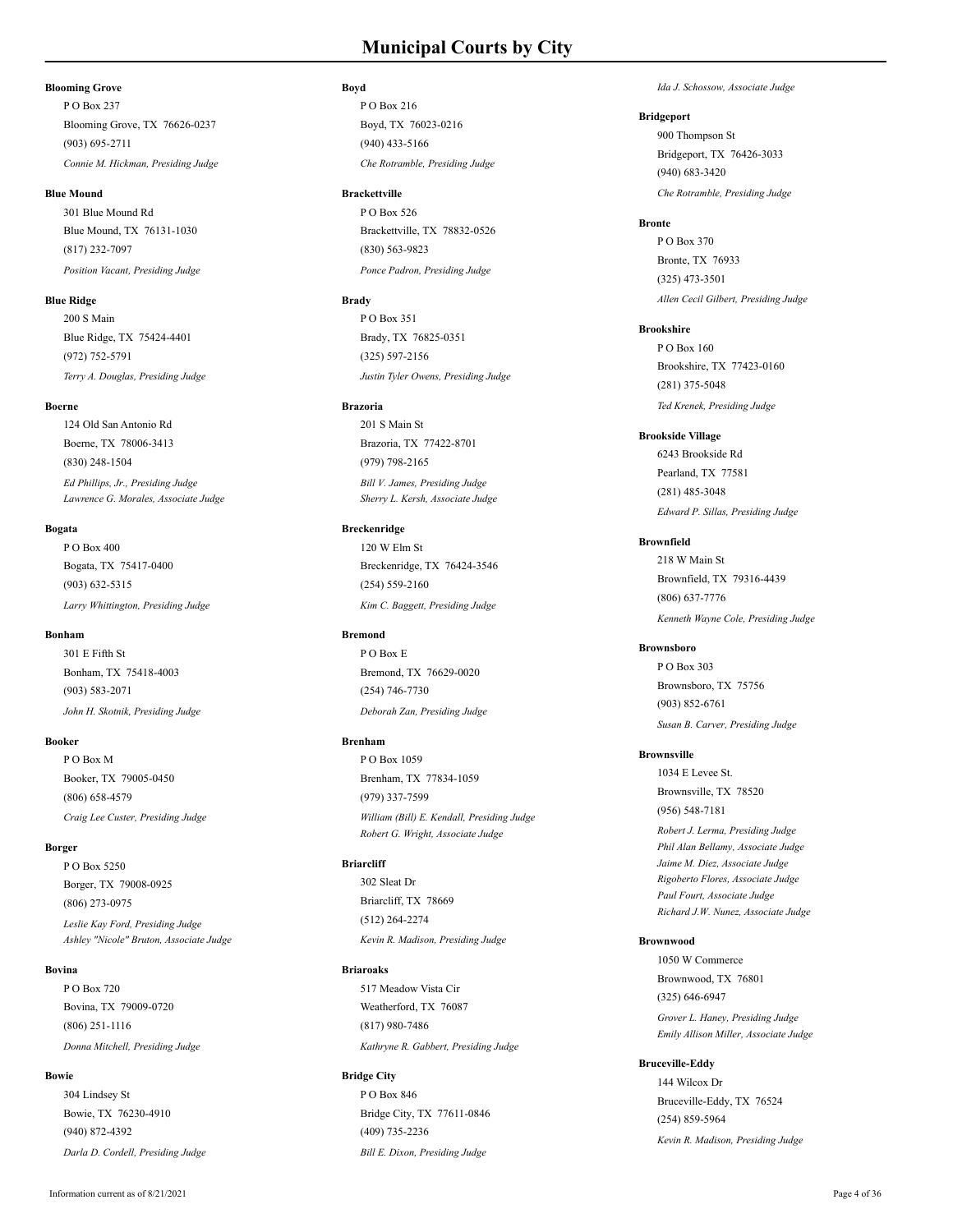## **Bryan**

Bryan, TX 77805-1000 P O Box 1000 (979) 209-5400

*Albert Navarro, Presiding Judge Colleen J. Batchelor, Associate Judge Glynis Gore, Associate Judge*

#### **Bryson**

Bryson, TX 76427-0219 P O Box 219 (940) 392-2241 *Nathan Robinson, Presiding Judge*

## **Buckholts**

Buckholts, TX 76518 P O Box 117 (254) 593-3111 *Frank Randolph Summers, Jr., Presiding Judge*

#### **Buda**

Buda, TX 78610 P O Box 1380 (512) 295-2562 *Beth Hanna Smith, Presiding Judge*

#### **Buffalo**

Buffalo, TX 75831-0219 P O Box 219 (903) 322-5347 *Nora Garcia-Mata, Presiding Judge*

#### **Buffalo Springs**

Lubbock, TX 79404 9999 High Meadow Rd (806) 790-4324 *Michael L. Shobe, Presiding Judge*

#### **Bullard**

Bullard, TX 75757 P O Box 107 (903) 894-7263 *Joe D. Clayton, Presiding Judge*

*Diana Folmar, Associate Judge Paul J. Mascot, Associate Judge*

# **Bulverde**

Bulverde, TX 78163 30360 Cougar Blvd (830) 438-3612 *Darrell Dullnig, Presiding Judge*

## **Bunker Hill**

Houston, TX 77024-6231 11977 Memorial Dr (713) 827-1772

*Carl H. Moerer, Jr., Presiding Judge Brian Chandler, Associate Judge*

#### **Burkburnett**

Burkburnett, TX 76354 101 E College St (940) 569-7331 *T. Daniel Tompkins, Presiding Judge*

#### **Burleson**

Burleson, TX 76028 1131 SW Wilshire Blvd (817) 426-9220

*J. Greg Coontz, Presiding Judge Cass Robert Callaway, Associate Judge Terri Gaines Wilson, Associate Judge*

# **Burnet**

Burnet, TX 78611-7369 P O Box 1369 (512) 756-2822 *Peggy L. Simon, Presiding Judge Roxanne T. Nelson, Associate Judge Tamara Tinney, Associate Judge*

# **Burton**

Burton, TX 77835-0255 P O Box 255 (979) 289-3400 *Angela Dian Harrington, Presiding Judge*

### **Cactus**

Cactus, TX 79013 Box 365 (806) 966-5458 *L. Sue Sims, Presiding Judge Barbara Mulanax, Associate Judge*

#### **Caddo Mills**

Caddo Mills, TX 75135-0490 P O Box 490 (903) 527-3116 *Anne Puidk Horan, Presiding Judge*

## **Caldwell**

Caldwell, TX 77836-1066 1105 Commerce St (979) 567-7197 *Johnny R. Towslee, Presiding Judge*

#### **Calvert**

Calvert, TX 77837-0505 P O Box 505 (979) 364-2355 *Ralph H. Cates, Presiding Judge*

## **Cameron**

Cameron, TX 76520 605 W 4th St, Ste A (254) 697-2372 *Samuel Wayne Berry, Presiding Judge Marion Thomas Cooley, Associate Judge*

## **Canadian**

Canadian, TX 79014-0455 P O Box 455 (806) 323-5123 *James Larry Dunnam, Presiding Judge*

#### **Caney City**

Caney City, TX 75148 15241 Barron Rd (903) 489-1844 *Rhonda C. Peterson, Presiding Judge*

# **Canton**

Canton, TX 75103 555 W Hwy 243 (903) 567-1500

*Lilia V. Durham, Presiding Judge Wade Elliott McMillan, Associate Judge Beverley Pearson, Associate Judge*

## **Canyon**

Canyon, TX 79015 301 16th St (806) 655-5023

*Robert Marcus Splawn, Presiding Judge Jennifer Cates, Associate Judge*

## **Carrizo Springs**

Carrizo Springs, TX 78834-9998 P O Box 329 (830) 876-2476 *Francisco R. Ponce, Jr., Presiding Judge*

# **Carrollton**

Carrollton, TX 75006 2001 E Jackson Rd (972) 466-4750 *Meredith Lyon, Presiding Judge*

*Cathy D. Haden, Associate Judge Dana D. Huffman, Associate Judge*

# **Carthage**

Carthage, TX 75633-0400 P O Box 400 (903) 693-5032 *Bobby J. Phillips, Presiding Judge*

## **Castle Hills**

San Antonio, TX 78213-2410 209 Lemonwood Dr (210) 293-9679 *Harold Turner McCall, Presiding Judge Matthew Gossen, Associate Judge Richard Loza, Associate Judge*

#### **Castroville**

Castroville, TX 78009 1209 Fiorella St (830) 931-4089 *Tom Cate, Presiding Judge*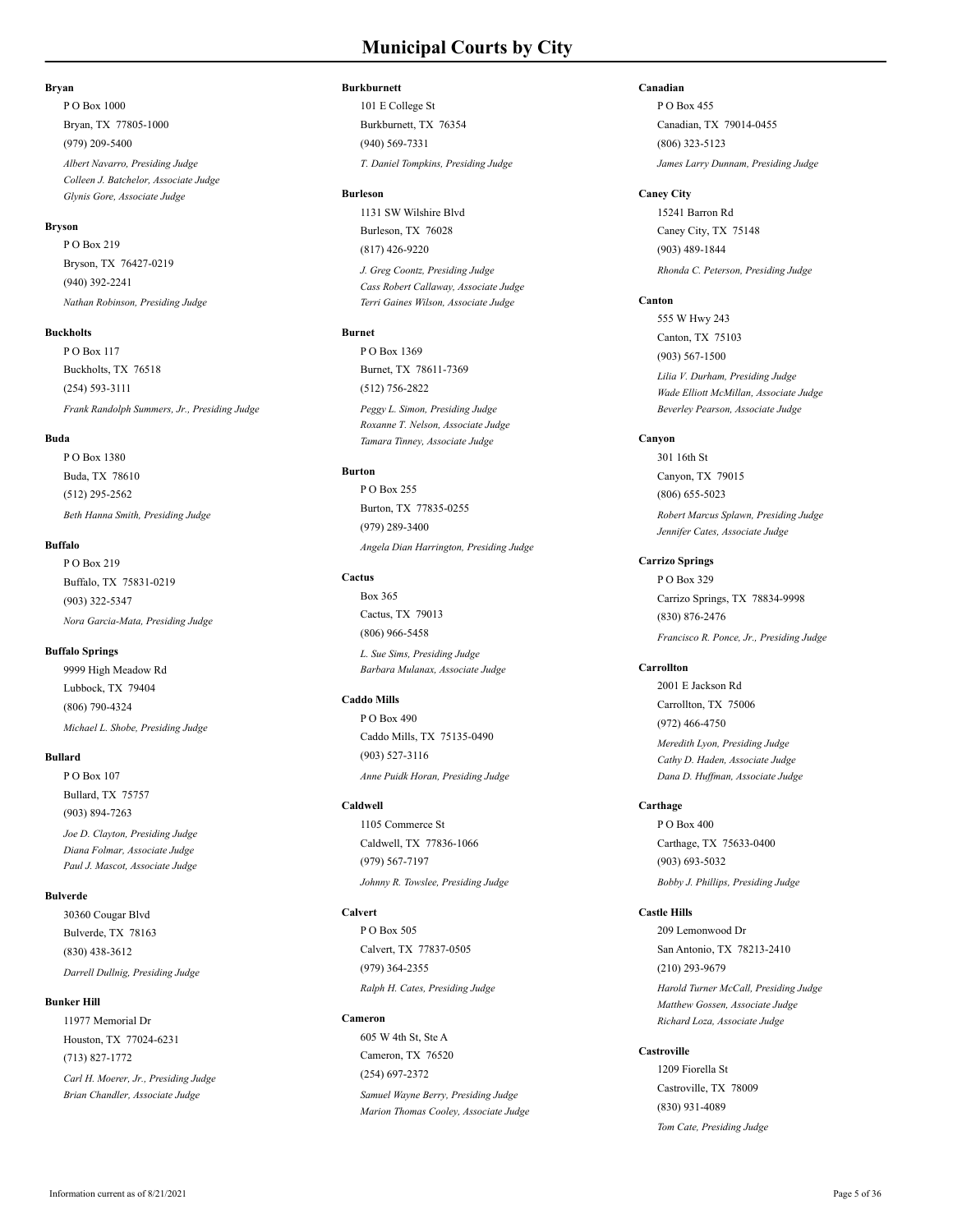## **Cedar Hill**

Cedar Hill, TX 75104 285 Uptown Blvd, Bldg 100 (972) 291-5100

*Michael Petty, Presiding Judge Gregg A. Shalan, Associate Judge*

# **Cedar Park**

Cedar Park, TX 78613-2270 911 Quest Pkwy (512) 260-4300 *Joseph Michael Oswald, Presiding Judge Daniel R. Gonzalez, Associate Judge*

#### **Celeste**

Celeste, TX 75423-0399 P O Box 399 (903) 568-4512 *Christie Nicole Roundtree, Presiding Judge*

#### **Celina**

Celina, TX 75009 142 N Ohio St (972) 382-2682 *Art Maldonado, Presiding Judge*

#### **Center**

Center, TX 75935 P O Box 1900 (936) 598-3080 *Grover M. Russell, Jr., Presiding Judge*

#### **Chandler**

Chandler, TX 75758-0425 P O Box 425 (903) 849-6853 *Susan V. Ashley, Presiding Judge*

#### **Channing**

Channing, TX 79018 PO Box 34 (806) 235-0811 *Brent M. Loudder, Presiding Judge*

#### **Charlotte**

Charlotte, TX 78011 P O Box 216 (830) 277-1529 *Rosalinda De La Fuente, Presiding Judge*

#### **Chico**

Chico, TX 76431-0037 P O Box 37 (940) 644-2435 *Karen Joyce Green, Presiding Judge Kay A. Swaim, Associate Judge*

#### **Childress**

Childress, TX 79201 P O Box 1087 (940) 937-6943

## *Carter Reed, Presiding Judge*

**Chillicothe** Chillicothe, TX 79225-0546 P O Box 546 (940) 852-5211 *Lori O. Adams, Presiding Judge*

#### **China Grove**

China Grove, TX 78263-5028 2412 FM 1516 S (210) 648-4923 *Lawrence G. Morales, Presiding Judge Alfredo Macias Tavera, Associate Judge*

## **Cibolo**

Cibolo, TX 78108-0826 P O Box 826 (210) 658-7324 *Ed Phillips, Jr., Presiding Judge Dana Darrel Jacobson, Associate Judge*

# **Cisco**

Cisco, TX 76437-0110 P O Box 110 (254) 442-1762 *Richard G. Butler, Presiding Judge Tammy Osborne, Associate Judge*

#### **Clarendon**

Clarendon, TX 79226-0843 P O Box 843 (806) 874-1448 *Tommy Ray Waldrop, Presiding Judge*

### **Clarksville**

Clarksville, TX 75426-3633 800 W Main St (903) 427-3834 *Mark Whitehouse, Presiding Judge*

#### **Clarksville City**

White Oak, TX 75693-6111 P O Box 1111 (903) 845-2681 *John Scott Novy, Presiding Judge*

#### **Claude**

Claude, TX 79019-0231 P O Box 231 (806) 226-3261 *Shane Rieken, Presiding Judge*

#### **Clear Lake Shores**

Clear Lake Shores, TX 77565 1006 S Shore Dr (281) 334-2799 *Richard J. Cope, Jr., Presiding Judge*

## **Cleburne**

Cleburne, TX 76033 P O Box 657 (817) 645-0925 *Michael Robert Kurmes, Presiding Judge*

*Rita Kaye Papajohn, Associate Judge*

#### **Cleveland**

Cleveland, TX 77327 226 Peach St (281) 592-5639 *Bob R. Steely, Presiding Judge Ralph D. Fuller, Associate Judge*

## **Clifton**

Clifton, TX 76634-0231 P O Box 231 (254) 675-1761 *Jeff Hightower, Presiding Judge Paul C. Phillips, Associate Judge*

# **Clint**

Clint, TX 79836-0350 P O Box 350 (915) 851-3146 *Elia Garcia, Presiding Judge*

## **Clute**

Clute, TX 77531-0997 108 Hargett (979) 265-5421 *Randy A. Smith, Presiding Judge*

# **Clyde**

Clyde, TX 79510-1155 P O Box 1155 (325) 893-3109 *Keith M. Collom, Presiding Judge Amanda R. Chavez, Associate Judge*

### **Cockrell Hill**

Cockrell Hill, TX 75211-4919 4125 W Clarendon Dr (214) 339-1976

*Delia Gonzales, Presiding Judge Melodee Armstrong, Associate Judge Juan Jasso, Associate Judge Sara Martinez, Associate Judge*

## **Coffee City**

Coffee City, TX 75763 7019 Pleasant Ridge Rd (903) 876-3414 *Alan B. Rich, Presiding Judge*

## **Coleman**

Coleman, TX 76834-0592 P O Box 592 (325) 625-5236 *Robert J. Nash, Presiding Judge Amanda K. Lishka, Associate Judge*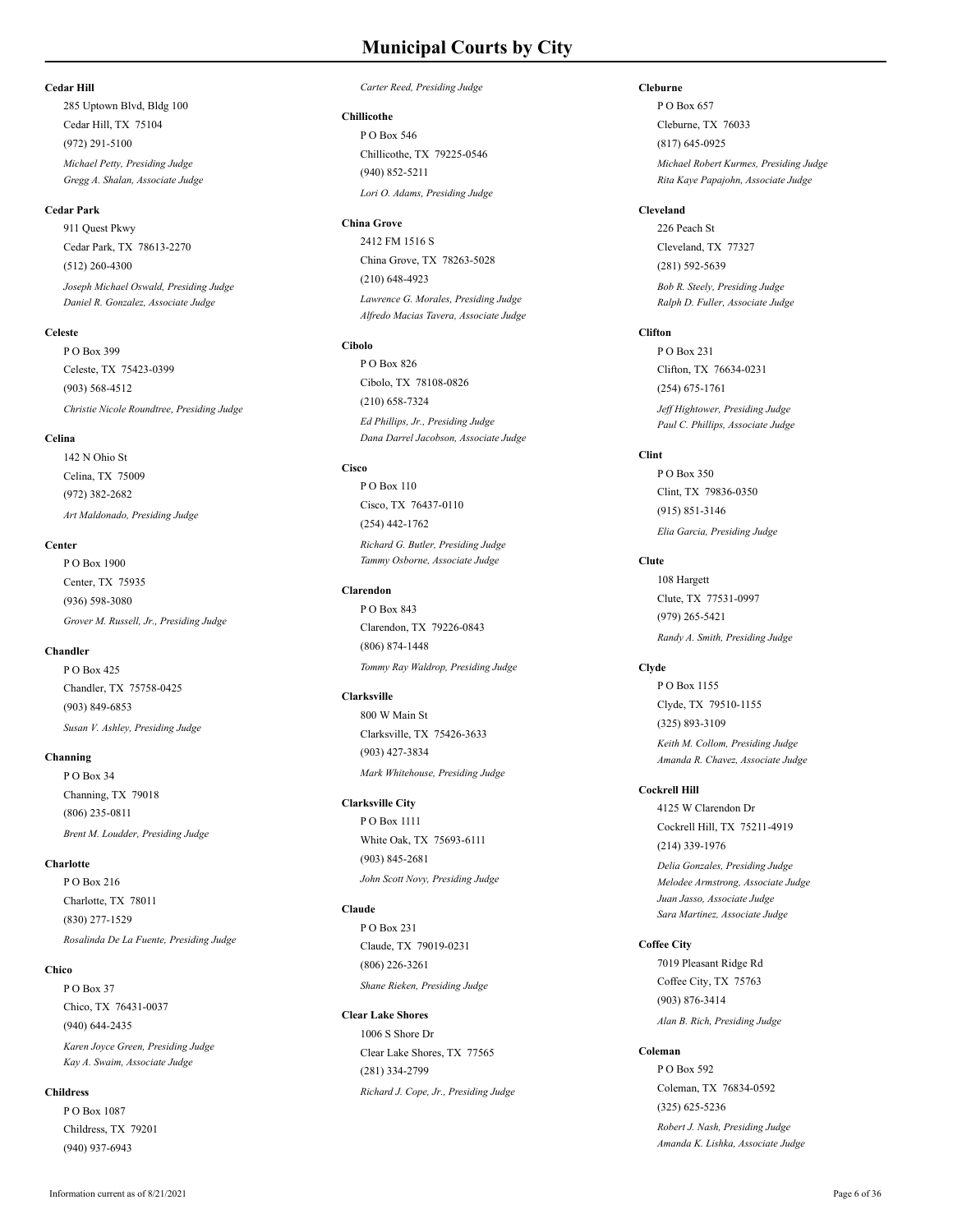## **College Station**

College Station, TX 77842-7960 300 Krenek Tap Rd (979) 764-3683

*Ed Spillane, Presiding Judge Michael B. Calliham, Associate Judge*

## **Colleyville**

Colleyville, TX 76034 5201 Riverwalk Dr (817) 503-1300 *Carol Montgomery, Presiding Judge Tiffany M. Duong, Associate Judge*

#### **Collinsville**

Collinsville, TX 76233-0649 P O Box 649 (903) 429-6226 *Britton Theodore Brooks, Presiding Judge*

#### **Colorado City**

Colorado City, TX 79512-0912 P O Box 912 (325) 728-3463 *Arleene Pearson Atkinson, Presiding Judge*

# **Columbus**

Columbus, TX 78934 P O Box 705 (979) 732-3981 *Leonard E. Peters, Presiding Judge Francis John Truchard, Associate Judge*

## **Comanche**

Comanche, TX 76442-2473 101 E Grand (325) 356-7129 *Toni D. Driver, Presiding Judge*

## **Combes**

Combes, TX 78535 P O Box 280 (956) 425-7131 *Ruben Ochoa, Jr., Presiding Judge*

*Remi Garza, Associate Judge*

# **Combine**

Combine, TX 75159-5871 123 Davis Rd (972) 476-1532 *Hyattye O. Simmons, Presiding Judge*

#### **Commerce**

Commerce, TX 75428 P O Box 765 (903) 886-1132

*Lana Gail Adams, Associate Judge Tequila Johnson, Associate Judge*

## **Conroe**

Conroe, TX 77303 2300 Plantation Dr (936) 522-3380 *Michael L. Davis, Presiding Judge*

#### **Converse**

Converse, TX 78109-2100 406 S Seguin Rd (210) 658-8021 *Frank Dickson, Jr., Presiding Judge*

## **Coolidge**

Coolidge, TX 76635 P O Box 457 (254) 786-4814 *Ray J. Black, Presiding Judge*

#### **Cooper**

Cooper, TX 75432-1936 91 N Side Sq (903) 395-2217 *Edwin Dean Eudy, Presiding Judge*

## **Coppell**

Coppell, TX 75019-2127 130 Town Center Blvd (972) 304-3650

*Kristine S. Primrose, Presiding Judge Peter J. Graham, Associate Judge Kimberly R. Lafferty, Associate Judge Sandra H. White, Associate Judge*

# **Copper Canyon**

Copper Canyon, TX 75077-8501 400 Woodland Dr (940) 241-2677 *Robin A. Ramsay, Presiding Judge*

# **Copperas Cove**

Copperas Cove, TX 76522-2917 602 S Main St (254) 547-5030

*Frank W. (Bill) Price, Presiding Judge Lisa Ann Kubala, Associate Judge*

# **Corinth**

Corinth, TX 76208 3300 Corinth Pkwy (940) 498-3236

*Gilland Alva Chenault, Presiding Judge Stephanie Michelle Berry, Associate Judge Stephanie Michelle Berry, Associate Judge Cynthia Burkett, Associate Judge*

## **Corpus Christi**

Corpus Christi, TX 78401-2002 120 N Chaparral (361) 886-2500 *Gail Gleimer Loeb, Presiding Judge Michael Alaniz, Associate Judge Jerry L. Batek, Associate Judge*

*William (Bill) Gregory Bonilla, Associate Judge Young Min Burkett, Associate Judge Jacqueline Del Llano Chapa, Associate Judge Mark W. Dekoch, Associate Judge Kali Guttman, Associate Judge Christopher Elder Matt, Associate Judge George F. Picha III, Associate Judge Julianna Siracusa Rivera, Associate Judge Todd Robinson, Associate Judge David Walsh, Associate Judge*

## **Corrigan**

Corrigan, TX 75939-2514 1001 N Home St (936) 398-5923 *L. W. Yankie, Presiding Judge*

**Corsicana** 200 N 12th St

Corsicana, TX 75110-4616 (903) 654-4856 *Cody Lee Beauchamp, Presiding Judge*

## **Cottonwood Shores**

Cottonwood Shores, TX 78657-9433 3808 Cottonwood Dr (830) 693-3830 *Don G. Adams, Sr., Presiding Judge*

### **Cotulla**

Cotulla, TX 78014 117 N Front St (830) 879-2367 *Vicki Lee Rodriguez, Presiding Judge*

## **Covington**

Covington, TX 76636 402 Gathings Ave (254) 854-2373 *George Burnett, Presiding Judge*

## **Crandall**

Crandall, TX 75114-0268 P O Box 268 (469) 447-4096 *Robert J. Beasley, Presiding Judge*

#### **Crane**

Crane, TX 79731-2628 115 W 6th St (432) 558-7747 *Kelly Shawn Nichols, Presiding Judge*

#### **Crawford**

Crawford, TX 76638 P O Box 7 (254) 486-2125 *Will Hutson, Presiding Judge*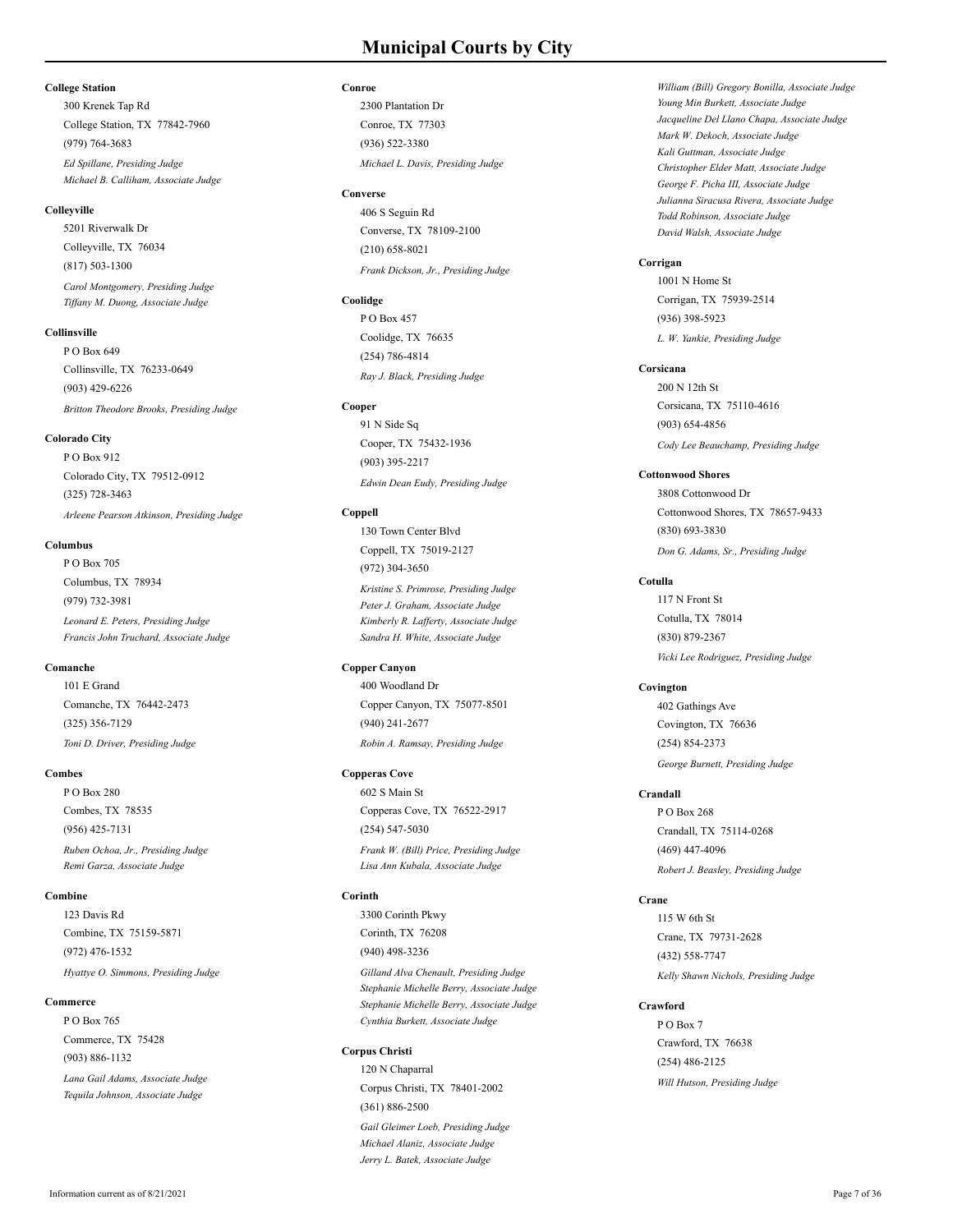## **Crockett**

Crockett, TX 75835 200 N Fifth St (936) 544-5156 *John L. Lawrence, Presiding Judge*

#### **Crosbyton**

Crosbyton, TX 79322-2250 221 W Main (806) 675-2301 *Jan Blacklock Matthews, Presiding Judge*

## **Cross Plains**

Cross Plains, TX 76443-0219 P O Box 129 (254) 725-6114 *Don Gosnell, Presiding Judge*

### **Cross Roads**

Cross Roads, TX 76227-7284 1401 FM 424 (940) 365-9693

*Greg Bertrand, Presiding Judge Stephanie Michelle Berry, Associate Judge*

### **Cross Timber**

Burleson, TX 76097-2042 P O Box 2042 (817) 295-4543 *Kathryne R. Gabbert, Presiding Judge*

#### **Crowell**

Crowell, TX 79227-0250 P O Box 250 (940) 684-1014 *Gary Gene Whitley, Presiding Judge*

#### **Crowley**

Crowley, TX 76036-0747 201 E Main St (817) 297-2201 *Darla Peevey, Presiding Judge Toni D. Driver, Associate Judge*

## **Crystal City**

Crystal City, TX 78839-3505 101 E Dimmitt St (830) 374-2923 *Herman T. Gonzales, Presiding Judge*

#### **Cuero**

Cuero, TX 77954-0660 P O Box 660 (361) 275-8559 *Gary J. Schroeder, Presiding Judge*

## **Cumby**

Cumby, TX 75433-0349 P O Box 349 (903) 994-2666 *Lana Gail Adams, Presiding Judge*

## **Cuney**

Cuney, TX 75759-0155 P O Box 155 (903) 876-4399 *Forrest K. Phifer, Presiding Judge*

#### **Cut and Shoot**

Cut and Shoot, TX 77306 P O Box 7364 (936) 264-3100 *William (Bill) Pattillo, Presiding Judge*

## **Daingerfield**

Daingerfield, TX 75638 101 Linda Dr (903) 645-2114 *Jennifer T. Easley, Presiding Judge Teresa Michelle Jones, Associate Judge*

#### **Daisetta**

Daisetta, TX 77533 P O Box 549 (936) 536-6120 *John W. Wilson, Presiding Judge Michael Ray Little, Associate Judge*

## **Dalhart**

Dalhart, TX 79022-2005 P O Box 2005 (806) 244-5511 *Rhonda L. Reyna, Presiding Judge*

#### **Dallas**

Dallas, TX 75201-4426 2014 Main St, Rm 331 (214) 671-9901

*Preston Robinson, Presiding Judge Michael Acuna, Associate Judge Roland C. Anderson, Associate Judge Melodee Armstrong, Associate Judge Demetrius Blacklock, Associate Judge Julie A. Clancy, Associate Judge Desmond Cooks, Associate Judge Tonya Goffney, Associate Judge Amy Castle Gray, Associate Judge Kristin Kramer, Associate Judge Erane Lasusa, Associate Judge John McCall, Jr., Associate Judge Eric McClelland, Associate Judge Daniel E. McDonald, Associate Judge Tim Artemio Menchu, Associate Judge Mark Murrell, Associate Judge Kristine S. Primrose, Associate Judge Jay E. Robinson, Associate Judge Amar Thakrar, Associate Judge Marcia L. Tillman, Associate Judge Sandra H. White, Associate Judge Cheryl D. Williams, Associate Judge*

## **Dalworthington Gardens**

Dalworthington Gardens, TX 76016-5809 2600 Roosevelt Dr (817) 274-7662

*Suzanne Hudson, Presiding Judge David Terrell Kulesz, Associate Judge*

#### **Danbury**

Danbury, TX 77534-0258 P O Box 258 (979) 922-1551 *John Vasut, Presiding Judge Richard B. Davis, Associate Judge*

# **Dawson**

Dawson, TX 76639 P O Box 400 (254) 578-1127 *Jackie Lee Freeland, Presiding Judge*

## **Dayton**

Dayton, TX 77535-2695 2002 N Cleveland (936) 258-5312 *Alan D. Conner, Presiding Judge*

*Barry Alan Graves, Associate Judge*

# **Dayton Lakes**

Dayton, TX 77535 273 CR 650 (936) 258-9500 *James Mitchum, Presiding Judge*

### **De Kalb**

De Kalb, TX 75559-1800 110 E Grizzly Dr (903) 667-3846

*Joni Leslie Haldeman, Presiding Judge Paula Booth, Associate Judge*

# **De Leon**

De Leon, TX 76444-0318 125 S Texas, P O Box 318 (254) 893-6851 *Wayne T. Parsons II, Presiding Judge*

# **Decatur**

Decatur, TX 76234-1299 P O Box 1299 (940) 393-0220 *Barry S. Green, Presiding Judge*

## **Deer Park**

Deer Park, TX 77536-0700 P O Box 700 (281) 478-7293 *William Larry Wilson, Presiding Judge Cari Brownlee, Associate Judge*

*Mary M. Callier, Associate Judge John M. Morgan, Associate Judge*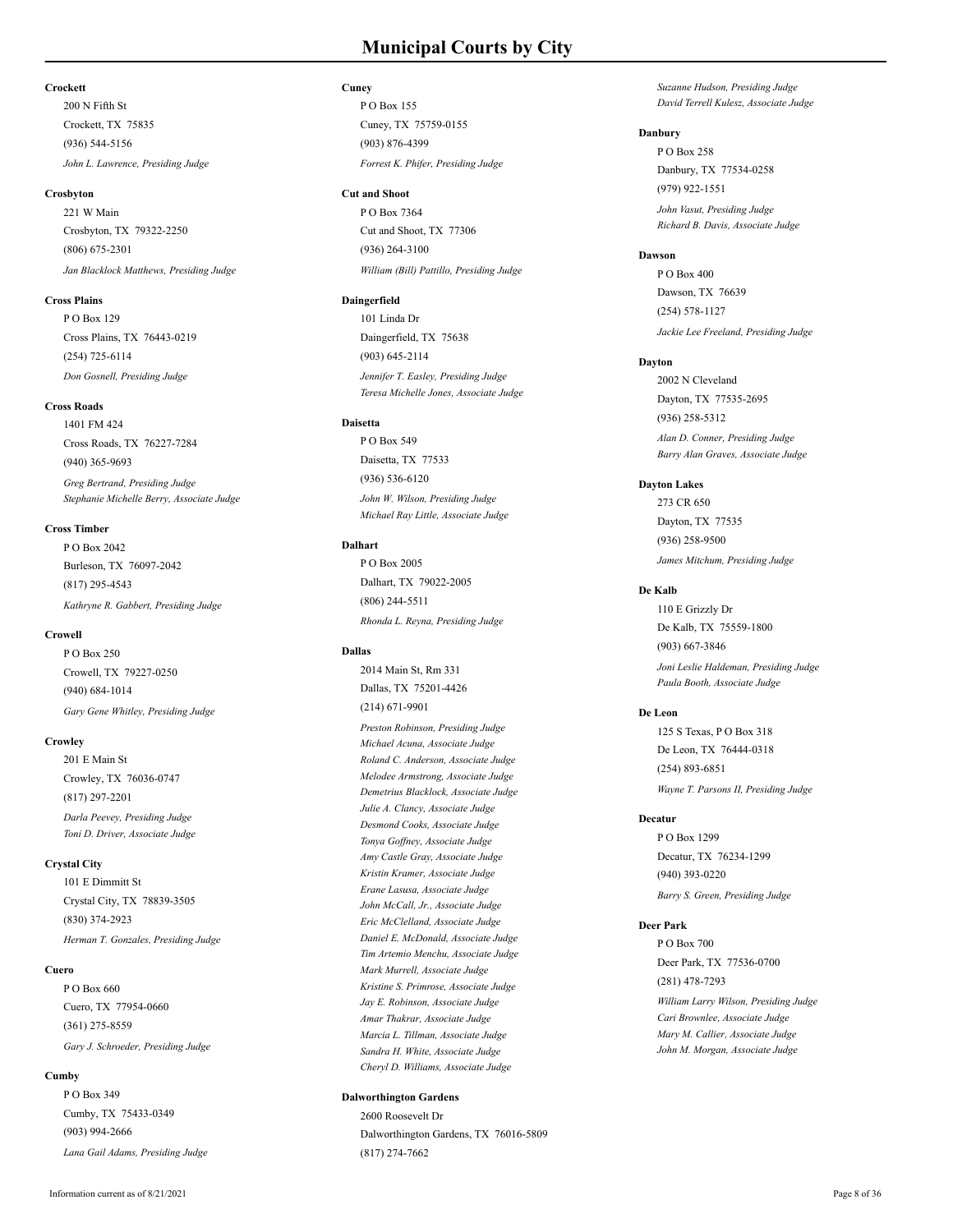## **Del Rio**

Del Rio, TX 78840 125 E Martin (830) 774-8506 *Eric M. Bayne, Presiding Judge*

#### **Denison**

Denison, TX 75020 300 W Main St (903) 465-2720 *Donald Mark Banman, Presiding Judge Brett L. Evans, Associate Judge*

#### **Denton**

Denton, TX 76205 601 E Hickory, Ste D (940) 349-8331

*C. Tyler Atkinson, Presiding Judge Cynthia Burkett, Associate Judge Dennis D. Engler, Associate Judge Brian S. Holman, Associate Judge Kimberly R. Lafferty, Associate Judge Ann Poston, Associate Judge Kristine S. Primrose, Associate Judge*

## **Denver City**

Denver City, TX 79323-1539 P O Box 1539 (806) 592-8880 *Troy Mac Scott, Presiding Judge*

#### **DeSoto**

Desoto, TX 75115 211 E Pleasant Run Rd (972) 230-9673 *Scott E. Kurth, Presiding Judge Dana D. Huffman, Associate Judge*

#### **Devine**

Devine, TX 78016-3211 303 S Teel Dr (830) 663-2804 *Anna L. Whorton, Presiding Judge Joseph P. Appelt, Associate Judge*

## **Diboll**

Diboll, TX 75941-0340 P O Box 340 (936) 829-4761 *Julie Ann Alston, Presiding Judge*

## **Dickinson**

Dickinson, TX 77539-5137 4403 Hwy 3 (281) 337-6297 *Dick Hoskins Gregg III, Presiding Judge Kathleen McCumber, Associate Judge*

#### **Dilley**

Dilley, TX 78017-0230 P O Box 230 (830) 965-1733

#### *Lauro G. Flores, Presiding Judge*

#### **Dimmitt**

Dimmitt, TX 79027-0146 P O Box 146 (806) 647-2155 *Robert B. McLean, Jr., Presiding Judge*

#### **Dish, City of**

Dish, TX 76247-2941 5413 Tim Donald Rd (940) 648-2040 *Position Vacant, Presiding Judge*

#### **Donna**

Donna, TX 78537-3337 207 S 10th St (956) 464-6942 *Javier F. Garza, Presiding Judge*

## **Double Oak**

Double Oak, TX 75077-3020 320 Waketon Rd (972) 539-9464 *Greg Bertrand, Presiding Judge Gilland Alva Chenault, Associate Judge Robin A. Ramsay, Associate Judge*

## **Dripping Springs**

Dripping Springs, TX 78620-0384 P O Box 384 (512) 858-4725 *Marilyn G. Miller, Presiding Judge*

#### **Driscoll**

Driscoll, TX 78351 P O Box 178 (361) 221-2903 *Armandina Garcia, Presiding Judge*

#### **Dublin**

Dublin, TX 76446-2397 213 E Blackjack (254) 445-3348 *Latrelle B. Cain, Presiding Judge*

*Maria Juanita Torres, Associate Judge*

# **Dumas**

Dumas, TX 79029 124 E 7th (806) 935-3158

*Barbara Mulanax, Presiding Judge Connie Martinez, Associate Judge Kathy E. Wieck, Associate Judge*

## **Duncanville**

Duncanville, TX 75138-0280 P O Box 380280 (972) 780-5055

*John B. Rizo, Sr., Presiding Judge Kathleen (Kathy) A. Austin, Associate Judge Anthony Eiland, Associate Judge*

# **Eagle Lake**

Eagle Lake, TX 77434-0038 PO Box 38 (979) 234-2640 *Stan M. Warfield, Presiding Judge Leonard E. Peters, Associate Judge*

## **Eagle Pass**

Eagle Pass, TX 78852 100 S Monroe St (830) 773-1111 *Francisco Martinez III, Presiding Judge Teresa M. Melendrez, Associate Judge*

## **Early**

Early, TX 76803 P O Box 3100 (325) 646-5322 *Grover L. Haney, Presiding Judge Ronnie Dean Lappe, Associate Judge*

#### **Earth**

Earth, TX 79031-0105 P O Box 105 (806) 257-2110 *Tonya (Toni) Done'e Miller, Presiding Judge*

## **East Bernard**

East Bernard, TX 77435 704 Church St (979) 335-6558 *Cynthia (Cindy) Kubicek, Presiding Judge*

# **East Mountain**

Gilmer, TX 75645-4001 103 Municipal Dr (903) 297-6041 *Wyone Manes, Presiding Judge*

#### **East Tawakoni**

East Tawakoni, TX 75472-7140 288 Briggs Blvd (903) 447-2444 *Joe L. Craig, Presiding Judge*

## **Eastland**

Eastland, TX 76448-0749 P O Box 749 (254) 629-8227 *Pamela J. Chaney, Presiding Judge*

*Ronnie A. Bush, Associate Judge*

## **Ector**

Ector, TX 75439-0188 P O Box 188 (903) 961-2495 *John H. Skotnik, Presiding Judge*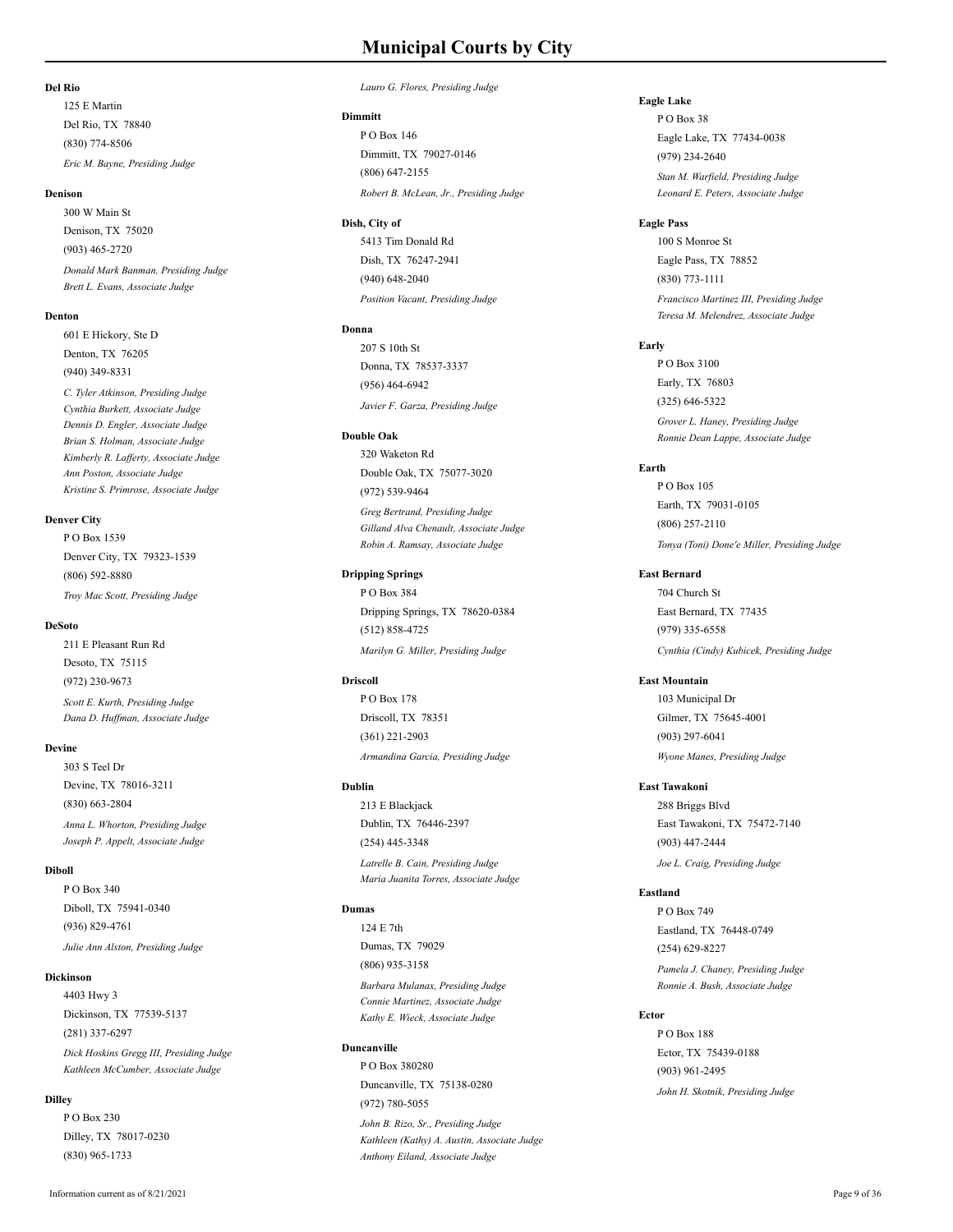## **Edcouch**

Edcouch, TX 78538 P O Box 100 (956) 262-2140 *E. Speedy Jackson, Presiding Judge*

#### **Eden**

Eden, TX 76837-0915  $P \cap R_{\alpha v} 015$ (325) 869-2211 *Scott A. Spoonts, Presiding Judge*

## **Edgecliff Village**

Edgecliff Village, TX 76134 1605 Edgecliff Rd (817) 293-4313 *Craig Alan Magnuson, Presiding Judge*

#### **Edgewood**

Edgewood, TX 75117-0377 P O Box 735 (903) 896-4470 *Maria D. Goggans, Presiding Judge*

## **Edinburg**

Edinburg, TX 78539 100 E Freddy Gonzalez (956) 289-7797 *Toribio (Terry) Palacios, Presiding Judge*

## **Edna**

Edna, TX 77957-2725 128 W Main (361) 782-8880 *Julio Espinosa, Presiding Judge*

## **El Campo**

El Campo, TX 77437-4590 315 E Jackson (979) 543-1212 *Michelle Turner Roy, Presiding Judge*

## **El Cenizo**

El Cenizo, TX 78046 507 Cadena St (956) 712-9107 *Coleen P. Rodriguez, Presiding Judge Fernando J. Rodriguez, Associate Judge*

## **El Lago**

El Lago, TX 77586-6398 98 Lakeshore Dr (281) 326-4413 *Robert J. Barfield, Presiding Judge Diane D. Clark, Associate Judge Peter deLeef, Associate Judge Rusty Wayne Drake, Associate Judge*

#### **El Paso**

El Paso, TX 79901-2560 810 E Overland St (915) 212-0215

*Daniel Robledo, Presiding Judge David Andrew Bonilla, Associate Judge Marina Chavez-Soto, Associate Judge Alfonso Dominguez, Associate Judge Lauren K. Ferris, Associate Judge Steve Fischer, Associate Judge Cori A. Harbour-Valdez, Associate Judge Enrique A. Holguin, Associate Judge Carl G. Horkowitz, Associate Judge Brandon Lee Lettunich, Associate Judge Michelle P. Morales, Associate Judge John Needham, Associate Judge Victor Raul Parra, Associate Judge Jorge L. Rivas, Jr., Associate Judge Kristen Romero, Associate Judge David A. Rutledge, Associate Judge Anatasha Arditti Vance, Associate Judge*

### **Eldorado**

Eldorado, TX 76936-0713 P O Box 713 (325) 853-2691 *Allen Cecil Gilbert, Presiding Judge*

#### **Electra**

Electra, TX 76360-2603 P O Box 1188 (940) 495-3536 *Diane Dockery, Presiding Judge*

## **Elgin**

Elgin, TX 78621-0599 P O Box 591 (512) 281-0318 *Amanda Lee Carter, Presiding Judge*

### **Elkhart**

Elkhart, TX 75839 P O Box 944 (903) 764-5657 *Alan Gell, Presiding Judge*

## **Elmendorf**

Elmendorf, TX 78112-0247 P O Box 247 (210) 635-8210 *Charles Stubblefield, Presiding Judge Cody D. Dailey, Associate Judge Frank Dickson, Jr., Associate Judge*

# **Elsa**

Elsa, TX 78543 P O Box 427 (956) 262-9866

*Eliazar Rodriguez, Presiding Judge Roberto Garza, Associate Judge*

## **Emory**

Emory, TX 75440-0100 P O Box 100 (903) 473-2465 *Mickey Dwain Cooper, Presiding Judge*

### **Enchanted Oaks**

Mabank, TX 75147-5000 P O Box 5019 (903) 451-2222 *Kevin L. Pollock, Presiding Judge*

# **Encinal**

Encinal, TX 78019-0149 P O Box 120 (956) 948-5226 *Hector Cortez, Presiding Judge*

# **Ennis**

Ennis, TX 75120 P O Box 220 (972) 875-4457

*Donald R. Stout, Presiding Judge Wesley Gene Knize, Associate Judge*

# **Escobares**

Roma, TX 78584-5737 P O Box 907 (956) 847-1200 *Jose Maria Garza, Presiding Judge Lynette Montemayor, Associate Judge*

# **Estelline**

Estelline, TX 79233-0069 P O Box 8 (806) 888-1762 *Richard N. Ferguson, Presiding Judge*

#### **Euless**

Euless, TX 76040 1102 W Euless Blvd (817) 685-1466

*Lacy D. Britten, Presiding Judge Timothy J. Murphy, Associate Judge Terri Leigh Pearce, Associate Judge*

# **Eustace**

Eustace, TX 75124-9668 P O Box 579 (903) 425-6614 *Donna Mathis, Presiding Judge*

### **Evant**

Evant, TX 76525 P O Box 10 (254) 471-3135 *Coy R. Latham, Presiding Judge*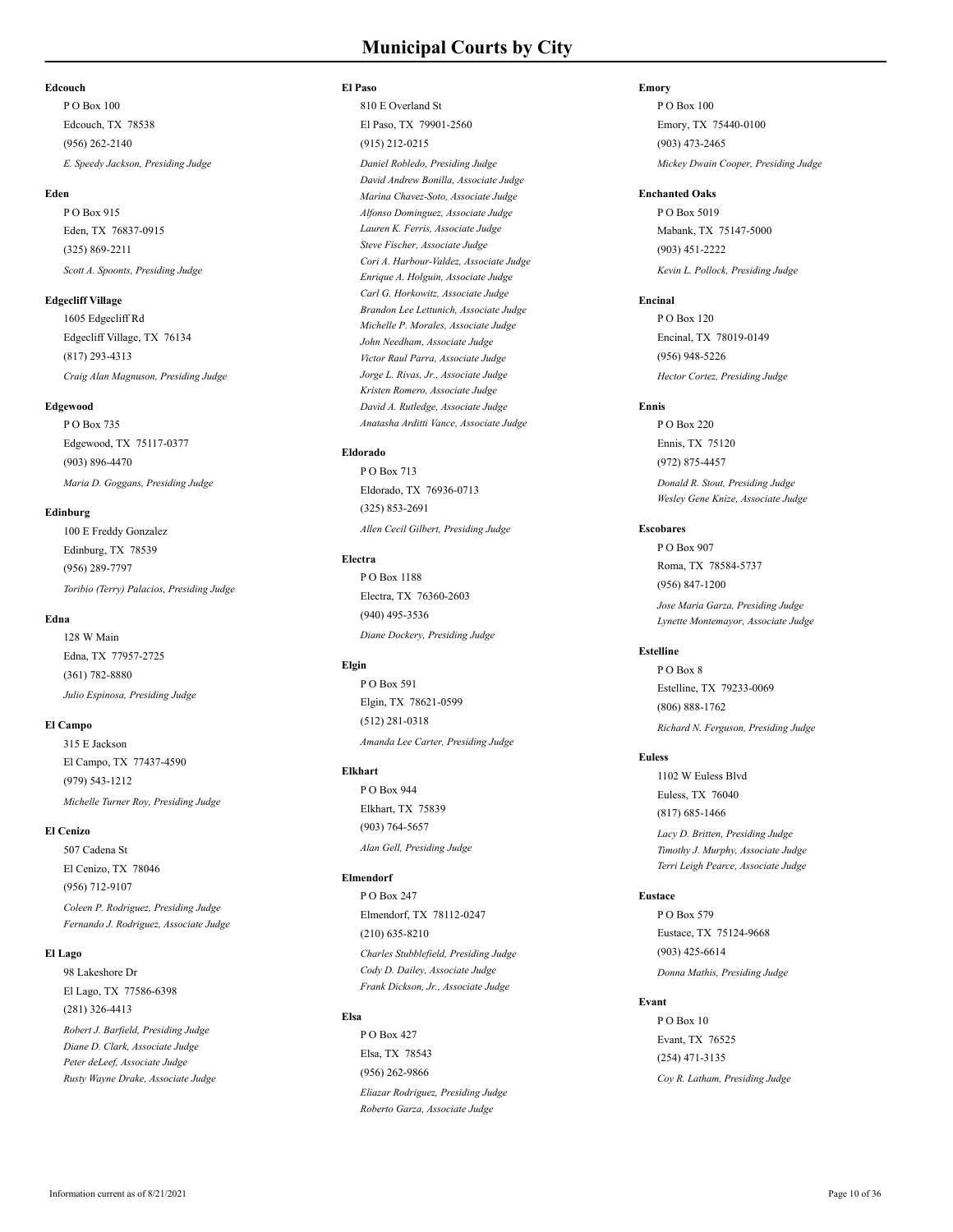## **Everman**

Everman, TX 76140-3297 212 N Race St (817) 293-0525 *William (Bill) Randall Lane, Presiding Judge Robert F. Dunlap, Associate Judge Tony Ray Young, Associate Judge*

## **Fair Oaks Ranch**

Fair Oaks Ranch, TX 78015-4707 7286 Dietz Elkhorn (210) 698-0983

*Kimberly S. Keller, Presiding Judge Melanie Castillo, Associate Judge Royal B. Lea, Associate Judge*

### **Fairfield**

Fairfield, TX 75840-1531 222 S Mount (903) 389-2983 *George M. Robinson, Presiding Judge*

#### **Fairview**

Fairview, TX 75069 372 Town Place (972) 886-4240 *Dana D. Huffman, Presiding Judge Paul Joseph Liston, Associate Judge*

## **Falfurrias**

Falfurrias, TX 78355-0905 P O Box 5504 (361) 325-5039 *Ricardo H. Soliz, Presiding Judge*

## **Falls City**

Falls City, TX 78113-0328 P O Box 328 (830) 254-3226 *Caroline J. Korzekwa, Presiding Judge*

#### **Farmers Branch**

Farmers Branch, TX 75244-4902 3723 Valley View Ln (972) 484-4112 *Terry L. Carnes, Presiding Judge Shannon K. Willis, Associate Judge W. Bruce Woody, Associate Judge*

#### **Farmersville**

Farmersville, TX 75442 205 S Main St (972) 782-8848 *Terry L. Douglas, Presiding Judge*

#### **Farwell**

Farwell, TX 79325-0338 P O Box 338 (806) 481-3620 *Donna Mitchell, Presiding Judge*

## **Fate**

Fate, TX 75132-0159 P O Box 159 (972) 771-4601 *Paul Joseph Liston, Presiding Judge Jeffrey J. Beltz, Associate Judge*

# **Ferris**

Ferris, TX 75125 104 S Central (972) 842-2028 *Scott E. Kurth, Presiding Judge*

#### **Flatonia**

Flatonia, TX 78941 P O Box 329 (361) 865-2510 *Kathy J. Mladenka, Presiding Judge*

#### **Florence**

Florence, TX 76527 P O Box 430 (254) 793-8037 *David W. Scott, Presiding Judge*

#### **Floresville**

Floresville, TX 78114-0845 1120 D St (830) 393-4232 *Joe F. Ximenez, Presiding Judge*

#### **Flower Mound**

Flower Mound, TX 75028-1400 4150 Kirkpatrick Ln (972) 874-3370 *Jeffrey C. Tasker, Presiding Judge Stephanie Askew, Associate Judge*

#### **Floydada**

Floydada, TX 79235-2717 114 West Virginia (806) 983-3615 *Tali Jackson, Presiding Judge*

## **Follett**

Follett, TX 79034-0216 P O Box 216 (806) 653-2601 *Shelley G. Burke, Presiding Judge*

#### **Forest Hill**

Forest Hill, TX 76119 3219 California Pkwy E (817) 568-3046 *Glenn Oliver Lewis, Presiding Judge Bobbie Edmonds, Associate Judge*

#### **Forney**

Forney, TX 75126-6286 P O Box 826 (972) 564-7311

*Jessica Spain, Presiding Judge Maranatha Lingerfelt, Associate Judge*

## **Fort Stockton**

Fort Stockton, TX 79735-1000 121 W 2nd (432) 336-8525 *Position Vacant, Presiding Judge*

#### **Fort Worth**

Fort Worth, TX 76102 1000 Throckmorton (817) 392-6715

*Danny Rodgers, Presiding Judge Andrew T. Bradshaw, Associate Judge Raquel D. Brown, Associate Judge Kim M. Catalano, Associate Judge Ann Yvonne Collins, Associate Judge Danielle C. Dulaney, Associate Judge Laura E. Ganoza, Associate Judge Simon C. Gonzalez, Associate Judge Faye R. Harden, Associate Judge Joseph Frederick Henderson, Associate Judge Melanie Ann Houston, Associate Judge Thaddeus Afamu Iwuji, Associate Judge Carla G. Kelman, Associate Judge Nancy A. Magee, Associate Judge Claudia A. Martinez, Associate Judge Robert Neel McDonald, Associate Judge Patricia L. Summers, Associate Judge Edward B. Valverde, Associate Judge*

## **Franklin**

Franklin, TX 77856-0428 P O Box 428 (979) 828-1361 *Bobby J. Nickelson, Presiding Judge*

#### **Frankston**

Frankston, TX 75763-0186 P O Box 186 (903) 876-2400 *Gary D. Thomas, Presiding Judge*

#### **Fredericksburg**

Fredericksburg, TX 78624 103 Industrial Loop, Ste 1000 (830) 997-9935

*Shelley Becker, Presiding Judge James E. Heupel, Associate Judge*

#### **Freeport**

Freeport, TX 77541 200 W 2nd St (979) 239-3913 *Sagness Girouard, Presiding Judge Milan Miller, Associate Judge*

# **Freer**

Freer, TX 78357-0540 P O Box 540 (361) 394-6097 *Raquel (Rachel) de los Santos, Presiding Judge*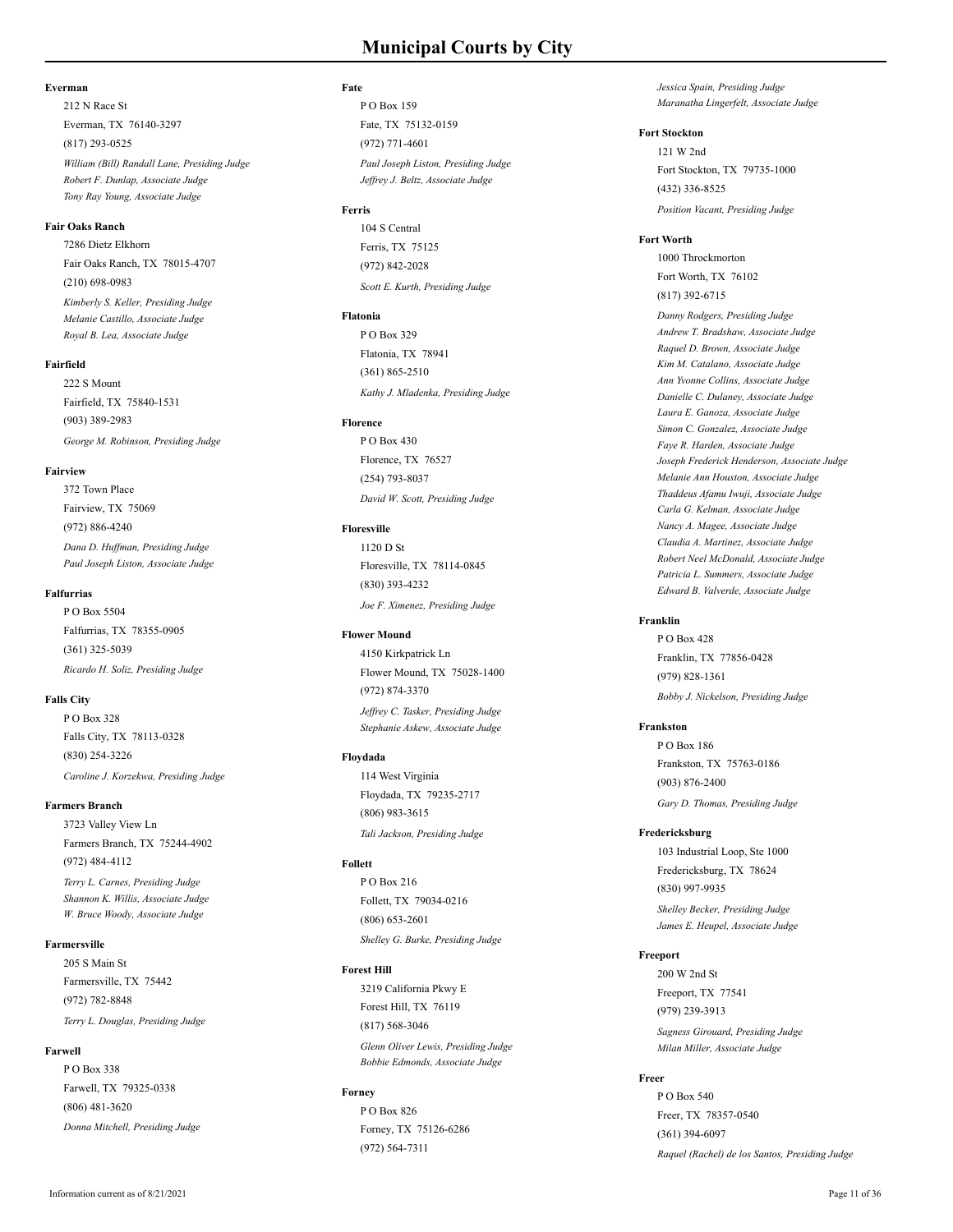## **Friendswood**

Friendswood, TX 77546-4856 1600 Whitaker Dr (281) 996-3252

*James Wesley Woltz, Presiding Judge Robert J. Barfield, Associate Judge*

# **Friona**

Friona, TX 79035-2548 105 W 7th (806) 250-2198 *Deborah Campbell, Presiding Judge*

## **Frisco**

Frisco, TX 75034 8450 Moore St (972) 292-5555

*Art Maldonado, Presiding Judge Doris E. Berry, Associate Judge Edmund Burke, Associate Judge Martin (Marty) M. Leyko, Associate Judge Jeff Brian Richter, Associate Judge*

## **Fritch**

Fritch, TX 79036-0758 P O Box 758 (806) 857-3143 *Shelby Scott Deatherage, Presiding Judge*

#### **Frost**

Frost, TX 76641-0923 P O Box X (903) 682-3861 *Connie M. Hickman, Presiding Judge*

## **Fulshear**

Fulshear, TX 77441 P O Box 279 (281) 346-2405 *Kelly N. Crow, Presiding Judge David Hunter, Associate Judge Phyllis A. Ross, Associate Judge*

## **Fulton**

Fulton, TX 78358 P O Box 1130 (361) 729-5533 *Diana Maria McGinnis, Presiding Judge*

#### **Gainesville**

Gainesville, TX 76240-2255 201 Santa Fe (940) 668-4750 *Christopher F. Cypert, Presiding Judge*

## **Galena Park**

Galena Park, TX 77547-0046 P O Box 46 (713) 672-2556 *Julie Ann Ketterman, Presiding Judge*

#### **Galveston**

Galveston, TX 77552 PO Box 17252 (409) 765-3740 *Jim Schweitzer, Presiding Judge Margaret Tobin Hindman, Associate Judge*

## **Ganado**

Ganado, TX 77962-0264 P O Box 264 (361) 771-2800 *Rick O. Pittman, Presiding Judge*

#### **Garden Ridge**

Garden Ridge, TX 78266-1839 9400 Municipal Pkwy (210) 651-6632

*Darrell Dullnig, Presiding Judge Charles Stubblefield, Associate Judge*

## **Garland**

Garland, TX 75042 1791 W Ave B (972) 205-2330

*John L. Sholden, Presiding Judge Natalie Sue Banuelos, Associate Judge Sonja Hegna Galbraith, Associate Judge Richard Lee Schimmel, Associate Judge*

# **Garrett**

Garrett, TX 75119 208 N Ferris (972) 875-1136 *Sue Schmidt, Presiding Judge*

## **Garrison**

Garrison, TX 75946-2207 330 S B Ave (936) 347-2201 *Nicole Todd, Presiding Judge*

## **Gatesville**

Gatesville, TX 76528-1403 110 N 8th St (254) 865-2227 *Tonya K. Place, Presiding Judge*

#### **George West**

George West, TX 78022-2250 406 Nueces St (361) 449-1557 *Andrew J. Garza, Presiding Judge*

### **Georgetown**

Georgetown, TX 78627-1424 P O Box 1424 (512) 930-3626 *Randall C. Stump, Presiding Judge David W. Scott, Associate Judge*

## **Giddings**

Giddings, TX 78942-4147 118 E Richmond St (979) 540-2707

*Robert Byron Lee, Presiding Judge Patricia Tydlacka-Adcock, Associate Judge*

## **Gilmer**

Gilmer, TX 75644-0760 P O Box 760 (903) 843-2751

*Becky J. Skinner, Presiding Judge Nancy L. Jackson, Associate Judge Lyle M. Potter, Associate Judge*

# **Gladewater**

Gladewater, TX 75647-2411 P O Box 1725 (903) 845-2196 *Vincent Christopher Botto, Presiding Judge*

### **Glen Rose**

Glen Rose, TX 76043-1949 P O Box 1949 (254) 897-2272 *Mickey Udell Garrett, Presiding Judge Ray Edward Ballmann, Associate Judge*

#### **Glenn Heights**

Glenn Heights, TX 75154 1938 S Hampton (972) 223-1690 *Cass Robert Callaway, Presiding Judge Angela Downes, Associate Judge*

## **Godley**

Godley, TX 76044-0027 P O Box 27 (817) 389-2083 *Christopher Matthew Lankford, Presiding Judge Judy Davis, Associate Judge*

## **Goliad**

Goliad, TX 77963 P O Drawer 939 (361) 414-6130 *Trudia Lynn Preston, Presiding Judge*

#### **Gonzales**

Gonzales, TX 78629-0547 820 St. Joseph (830) 672-2815 *Deidra D. Voigt, Presiding Judge Darryl J. Becker, Associate Judge*

#### **Gorman**

Gorman, TX 76454-0236 P O Box 236 (254) 734-2317 *David (D. J.) James Walker, Presiding Judge*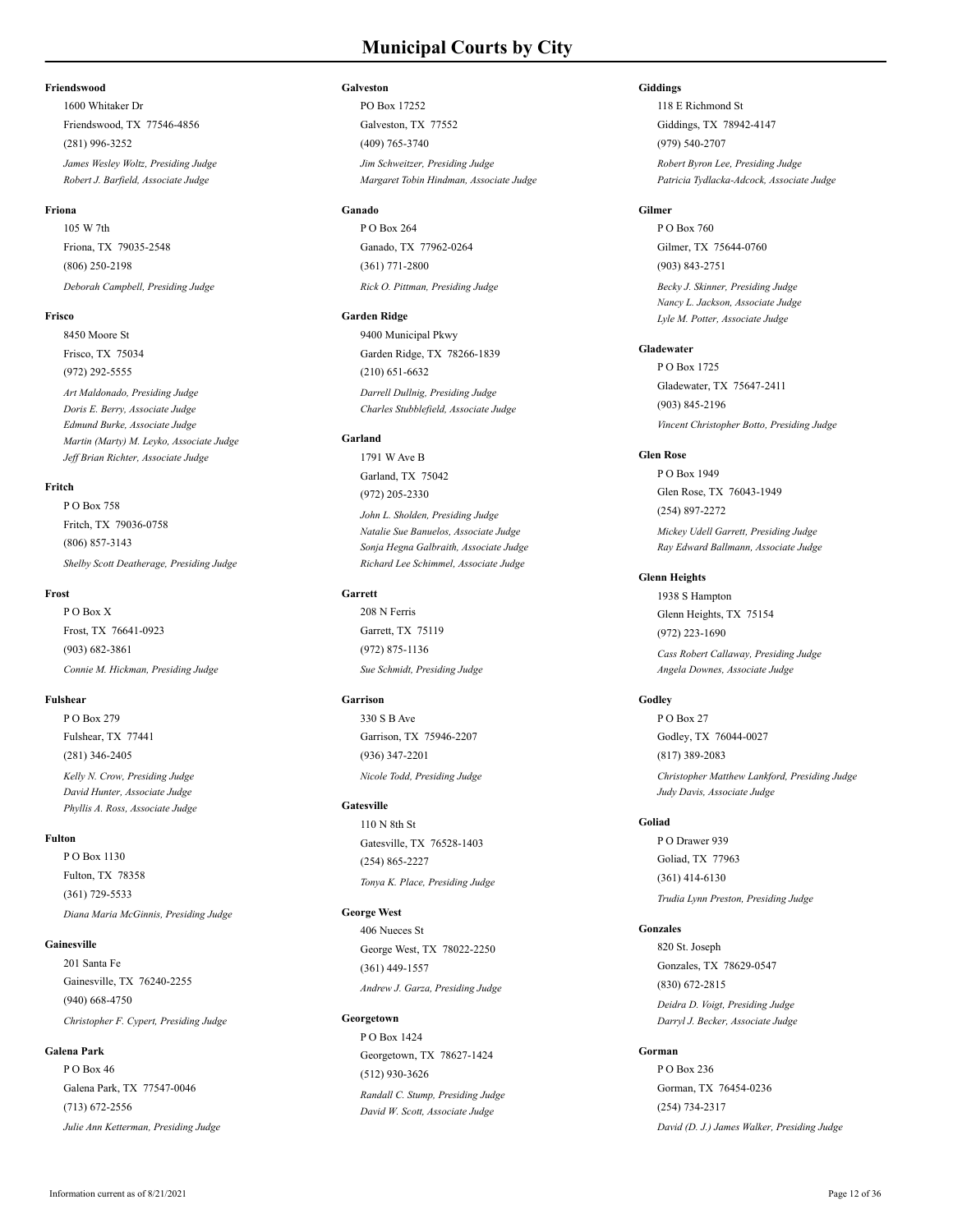## **Graham**

Graham, TX 76450-2522 456 Oak St (940) 549-8370 *Teresa E. Bishop, Presiding Judge*

#### **Granbury**

Granbury, TX 76048-2190 116 W Bridge St (817) 573-8541 *Joseph Alan Hines, Presiding Judge James Marshall III, Associate Judge*

#### **Grand Prairie**

Grand Prairie, TX 75050 200 W Main St (972) 237-8663

*Bryan S. Arnold, Presiding Judge Frank H. Hagle, Jr., Associate Judge Glenn Holley, Associate Judge William A. Mazur, Jr., Associate Judge Ann Poston, Associate Judge Kristine S. Primrose, Associate Judge*

## **Grand Saline**

Grand Saline, TX 75140-1824 132 E Frank St (903) 962-3122 *Beverley Pearson, Presiding Judge Lilia V. Durham, Associate Judge Wade Elliott McMillan, Associate Judge*

## **Grandview**

Grandview, TX 76050-0506 1100 McDuff Ave (817) 866-4825 *Toni D. Driver, Presiding Judge*

*Terri Gaines Wilson, Associate Judge*

#### **Granger**

Granger, TX 76530-0367 P O Box 367 (512) 859-2755 *David (Scott) Matthew, Presiding Judge*

#### **Granite Shoals**

Granite Shoals, TX 78654 2221 N Phillips Ranch Rd (830) 598-2424 *Frank Michael Reilly, Presiding Judge Don G. Adams, Sr., Associate Judge Seth O. Smith, Associate Judge*

#### **Grapeland**

Grapeland, TX 75844-0062 P O Box 62 (936) 687-3277 *C. L. McGill, Presiding Judge*

## **Grapevine**

Grapevine, TX 76051 1027 Ira E Woods Ave (817) 410-3284 *Alan C. Wayland, Presiding Judge*

*Warren (Brad) A. Bradley, Associate Judge Eric Ranselben, Associate Judge*

# **Greenville**

Greenville, TX 75403-1049 P O Box 1049 (903) 457-3129 *Katherine A. Ferguson, Presiding Judge*

#### **Gregory**

Gregory, TX 78359-0297 P O Box 297 (361) 643-6562 *Patrick L. Beam, Presiding Judge*

#### **Grey Forest**

Grey Forest, TX 78023-3210 18502 Scenic Loop Rd (210) 695-3261 *Michael R. Latimer, Presiding Judge*

#### **Groesbeck**

Groesbeck, TX 76642-1630 901 W Yeagua St (254) 729-5794 *M. L. Nance, Presiding Judge*

#### **Groom**

Groom, TX 79039-0217 P O Box 217 (806) 248-7929 *Position Vacant, Presiding Judge*

#### **Groves**

Groves, TX 77619 4201 Main Ave (409) 960-5748 *Mike Simon, Presiding Judge Brad Burnett, Associate Judge*

# **Groveton**

Groveton, TX 75845  $P \cap \text{Box } 37$ (936) 642-1122 *Angelia Carnes Evans, Presiding Judge*

## **Gun Barrel City**

Gun Barrel City, TX 75156 298 Municipal Dr (903) 887-4990 *Jack H. Holland, Presiding Judge Grace Rivera Wallace, Associate Judge*

## **Gunter**

Gunter, TX 75058-0349 P O Box 349 (903) 433-5185 *Thomas A. Redwine, Presiding Judge*

## **Hackberry**

Frisco, TX 75034 119 Maxwell Rd, B-7 (972) 292-3223 *David P. Moore, Presiding Judge*

# **Hale Center**

Hale Center, TX 79041 P O Box 532 (806) 839-2411 *David Owen Rowell, Presiding Judge*

## **Hallettsville**

Hallettsville, TX 77964-2727 101 N Main (361) 798-3681 *Mark Steven Ivey, Presiding Judge*

## **Hallsville**

Hallsville, TX 75650-0899 115 W Main St, P O Box 899 (903) 668-2313 *R. Michael Smith, Presiding Judge*

#### **Haltom City**

Haltom City, TX 76117 5024 Broadway Ave (817) 222-7773 *Lorraine Irby, Presiding Judge Stewart Bass, Associate Judge Wendy Cooper, Associate Judge*

## **Hamilton**

Hamilton, TX 76531-1920 200 E Main St (254) 386-8116 *Randy V. Mills, Presiding Judge*

# **Hamlin**

Hamlin, TX 79520-4831 351 S Central (325) 576-3212 *Isaac M. Castro, Presiding Judge*

#### **Happy**

Happy, TX 79042-0216 P O Box 216 (806) 558-2121 *N. Scott Downing, Presiding Judge*

# **Hardin**

Hardin, TX 77561-0324 P O Box 324 (936) 298-2117 *Charles S. Brack, Presiding Judge*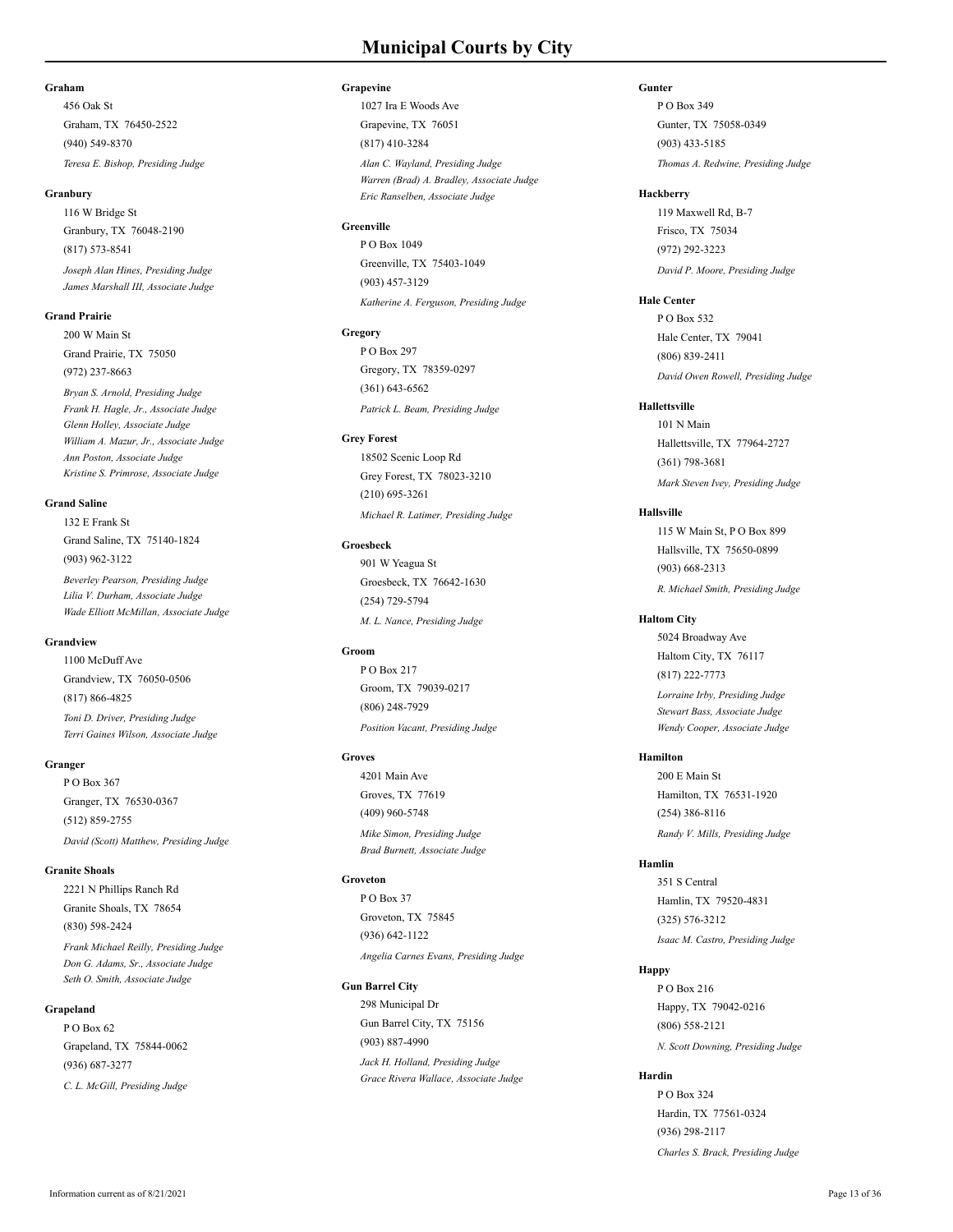## **Harker Heights**

Harker Heights, TX 76548-5666 305 Millers Crossing (254) 953-5600

*Billy Ray Hall, Jr., Presiding Judge Garland Keith Potvin, Associate Judge*

## **Harlingen**

Harlingen, TX 78551 P O Box 3562 (956) 216-5127

*Robert L. Guerra, Presiding Judge Alberto Garcia, Associate Judge Javier Gonzalez, Associate Judge Arturo Saenz, Associate Judge*

## **Hart**

Hart, TX 79043-0329 P O Box 329 (806) 938-2171 *Jerry Fred Miller, Presiding Judge*

#### **Haskell**

Haskell, TX 79521-1003 P O Box 1003 (940) 864-3996 *Rob E. McKnight, Presiding Judge*

# **Haslet**

Haslet, TX 76052-3309 105 Main St (817) 840-3958 *Warren (Brad) A. Bradley, Presiding Judge Mark Dashiell Chambers, Jr., Associate Judge*

## **Hawk Cove**

Hawk Cove, TX 75474-3321 1585 Maria (903) 447-5330 *Charles I. Calkins, Presiding Judge*

## **Hawkins**

Hawkins, TX 75765 P O Box 329 (903) 769-2224 *Cindy J. Caldwell, Presiding Judge*

#### **Hawley**

Hawley, TX 79525-0649 P O Box 649 (325) 537-9528 *Terry Lee Edmunds, Presiding Judge*

#### **Hearne**

Hearne, TX 77859 209 Cedar St (979) 279-6677 *Hazel W. Embra, Presiding Judge*

## **Heath**

Heath, TX 75032-2068 200 Laurence Dr (972) 961-4877

*Roy L. Stacy, Presiding Judge James D. Blume, Associate Judge Tim Hartley, Associate Judge*

# **Hedwig Village**

Houston, TX 77024-2797 955 Piney Point Rd (713) 465-6009 *Gary Bruce Maddox, Presiding Judge*

## **Helotes**

Helotes, TX 78023-0507 P O Box 507 (210) 695-5903 *Mario Alberto Trevino, Presiding Judge Alvaro Briseno II, Associate Judge Frederick P. Garcia, Jr., Associate Judge Michael R. Latimer, Associate Judge Royal B. Lea, Associate Judge*

# **Hemphill**

Hemphill, TX 75948-0788 P O Box 788 (409) 787-2251 *Peggy Cannon, Presiding Judge*

#### **Hempstead**

Hempstead, TX 77445-5227 1015 11th St (979) 826-8838 *Barbara Stafford, Presiding Judge*

#### **Henderson**

Henderson, TX 75652-3021 402 W Main (903) 657-6551 *Rickey E. Turner, Presiding Judge*

# **Henrietta**

Henrietta, TX 76365-2020 P O Box 71 (940) 538-6531 *John William Swenson, Jr., Presiding Judge Jim F. Humphrey, Associate Judge*

# **Hereford**

Hereford, TX 79045-2277 P O Box 2277 (806) 363-7127 *Jennifer J. Eggen, Presiding Judge Cindy Madrigal, Associate Judge*

# **Hewitt**

Hewitt, TX 76643-0610 P O Box 610 (254) 666-1208 *Daniel M. Francis, Presiding Judge*

## **Hickory Creek**

Hickory Creek, TX 75065 1075 Ronald Reagan Ave (940) 497-2564

*Cynthia Burkett, Presiding Judge Nicolas C. Wohr, Associate Judge*

## **Hico**

Hico, TX 76457 P O Box 533 (254) 796-4620 *Charles Buenger, Presiding Judge*

# **Hidalgo**

Hidalgo, TX 78557-2706 110 E Flora (956) 843-8104 *Ivan F. Perez, Presiding Judge*

#### **Highland Haven**

Highland Haven, TX 78654-8277 510A Highland Dr (830) 265-4366 *Don G. Adams, Sr., Presiding Judge*

## **Highland Park**

Highland Park, TX 75205-3198 4700 Drexel Dr (214) 559-9303

*Albert D. Hammack, Presiding Judge William J. Fay, Associate Judge Phillip A. Linder, Associate Judge Joseph L. Shearin, Associate Judge*

# **Highland Village**

Highland Village, TX 75077 1000 Highland Village Rd (972) 317-3660 *Colette O. Sallas, Presiding Judge Bonny Haynes, Associate Judge Ronald D. Hurst, Associate Judge*

## **Hill Country Village**

San Antonio, TX 78232-4302 116 Aspen Ln (210) 494-3671 *Mario Alberto Trevino, Presiding Judge Leslie Kassahn, Associate Judge*

# **Hillsboro**

Hillsboro, TX 76645-0568 P O Box 568 (254) 582-9634 *John K. Milburn, Presiding Judge*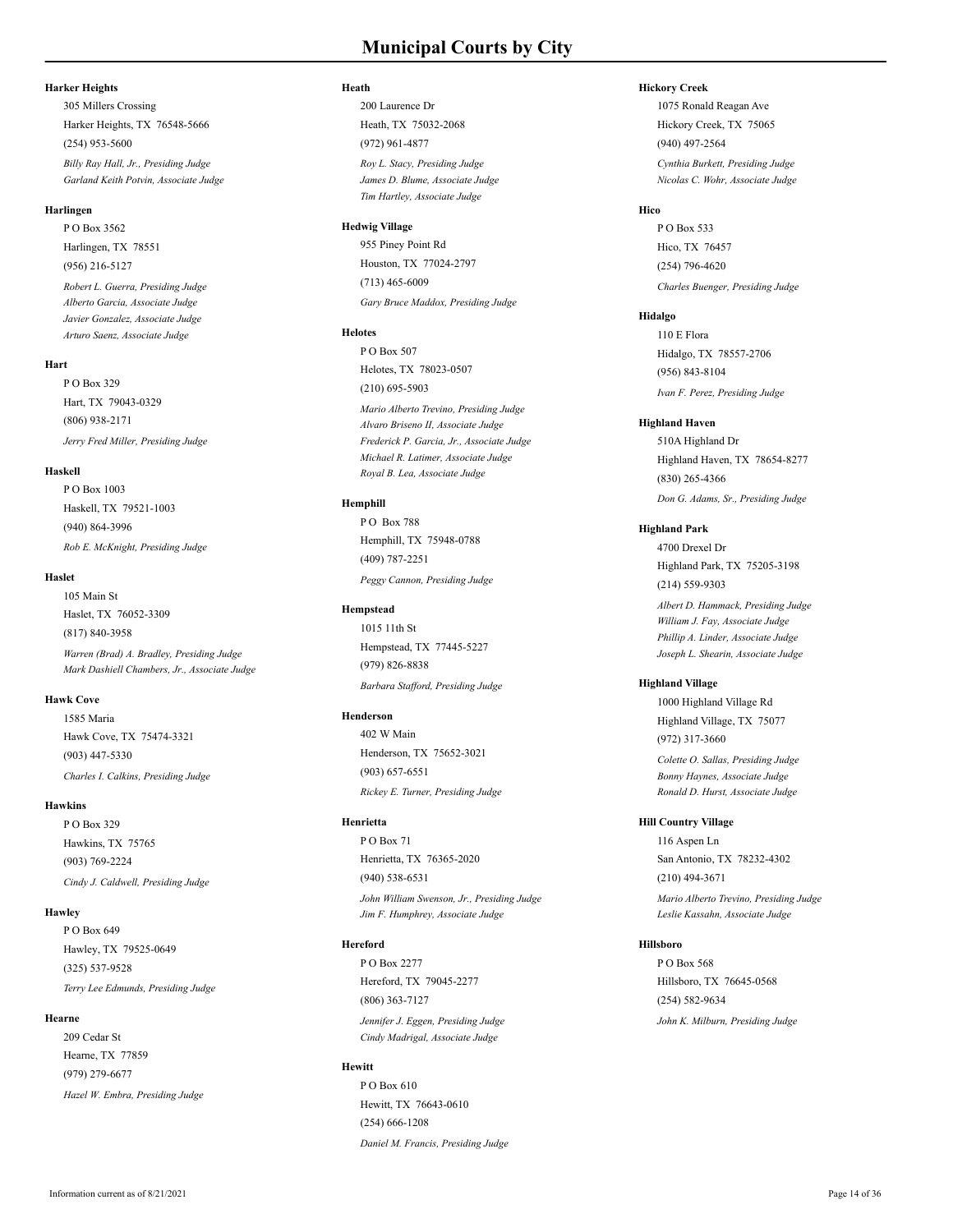## **Hilshire Village**

Houston, TX 77055-7495 1025 Campbell Rd (713) 465-0333

*James R. Smith, Presiding Judge Kelly D. Benavides, Associate Judge John J. Klevenhagen III, Associate Judge*

#### **Hitchcock**

Hitchcock, TX 77563 6815 Second St (409) 986-9702 *Michael W. Nelson, Presiding Judge*

#### **Holiday Lakes**

Angleton, TX 77515-8412 Rt 4 Box 747 (979) 849-1136 *Sharon Fox, Presiding Judge*

#### **Holland**

Holland, TX 76534-0157 P O Box 157 (254) 657-2460 *Matthew Gerald Wright, Presiding Judge Sharon L. Diaz, Associate Judge*

#### **Holliday**

Holliday, TX 76366-0508 P O Box 508 (940) 583-0004 *T. Daniel Tompkins, Presiding Judge*

#### **Hollywood Park**

Hollywood Park, TX 78232-2298 2 Mecca Dr (210) 494-2023 *Darrell Dullnig, Presiding Judge Stephen P. Takas, Jr., Associate Judge*

## **Hondo**

Hondo, TX 78861-1798 1600 Avenue M (830) 426-7058 *Hunter Schuehle, Presiding Judge*

#### **Honey Grove**

Honey Grove, TX 75446 633 N 6th St (903) 378-3033 *Kenneth G. Karl, Jr., Presiding Judge*

#### **Hooks**

Hooks, TX 75561-0037 P O Box 37 (903) 547-7056 *Lester C. Colley, Jr., Presiding Judge*

#### **Horizon City**

Horizon City, TX 79928-7348 14999 Darrington (915) 852-1048

*Mario A. Gonzalez, Presiding Judge Stephen G. Peters, Associate Judge*

# **Horseshoe Bay**

Horseshoe Bay, TX 78657-7765 P O Box 7765 (830) 598-9972 *Kevin R. Madison, Presiding Judge*

#### **Houston**

Houston, TX 77002 1400 Lubbock, Rm 214 (713) 247-5464

*Joyce Elaine Marshall, Presiding Judge Jerry Michael Acosta, Associate Judge Terence James Anderson, Associate Judge Grantham Harlan Coleman, Associate Judge Roberto De La Garza, Associate Judge Arturo D. DeLeon, Jr., Associate Judge Kathryn Diaz-Garcia, Associate Judge Kim Edwards, Associate Judge Sherilyn D. Edwards, Associate Judge David O. Fraga, Associate Judge Phyllis Randolph Frye, Associate Judge Roderick C. Gibson, Associate Judge Polly E. Gilligan, Associate Judge Sara Goldberg, Associate Judge Christopher Thomas Gore, Associate Judge Teresa Hoang, Associate Judge Tracie Jackson, Associate Judge Anita Broderick James, Associate Judge Ruth Elaine Jefferson, Associate Judge Lydia D. Johnson, Associate Judge Toni Jones-Holley, Associate Judge Cheryl R. Lee-Collins, Associate Judge Andrew A. Lewis, Associate Judge Megan A. McLellan, Associate Judge Marcellous S. McZeal, Associate Judge Berta A. Mejia, Associate Judge Gerardo S. Montalvo, Associate Judge Roni Marc Most, Associate Judge Shampa C. Mukerji, Associate Judge John J. Na, Associate Judge Omotola Oresusi, Associate Judge Meg Ahern Oswald, Associate Judge Misty Bree Perrin, Associate Judge Dana Valerie Perry - Drexler, Associate Judge A. Imelda Reyes-Castillo, Associate Judge Robert V. Rosenberg, Associate Judge Lawrence A. Rousseau, Associate Judge Leigh Faoro Saint-Germain, Associate Judge Walter A. Schroeder, Associate Judge Darryl Edwin Scott, Associate Judge Oswald James Scott, Jr., Associate Judge Tara M. Shaw, Associate Judge Adam I. Silverman, Associate Judge Joellen Snow, Associate Judge Bonita C. Tolbert, Associate Judge Francelia E. Totty, Associate Judge Joe Villarreal, Associate Judge MiHoa Vo, Associate Judge*

*Fran J. Watson, Associate Judge Vanettia Wetherspoon, Associate Judge Heidi L. Williams, Associate Judge Fad Wilson, Associate Judge Catherine Wylie, Associate Judge*

## **Howardwick**

Howardwick, TX 79226-8207 245 Rick Husband Blvd (806) 874-2222 *Gerald R. Mulanax, Presiding Judge*

#### **Howe**

Howe, TX 75459-0518 P O Box 518 (903) 532-5571 *Britton Theodore Brooks, Presiding Judge*

## **Hubbard**

Hubbard, TX 76648-2444 118 Magnolia Ave (254) 576-2576 *Shannon Skilling, Presiding Judge*

### **Hudson**

Hudson, TX 75904 3458 Ted Trout Dr (936) 875-2358 *Pete Lee Johnson, Presiding Judge*

## **Hudson Oaks**

Hudson Oaks, TX 76087 210 Hudson Oaks Dr (682) 229-2461 *Paul Conner, Presiding Judge William (Bill) Randall Lane, Associate Judge*

#### **Hughes Springs**

Hughes Springs, TX 75656-0485 P O Box 485 (903) 639-7268 *Gina Bassham, Presiding Judge*

#### **Humble**

Humble, TX 77338 315 Bender Ave (281) 446-6574 *Vic Pecorino, Presiding Judge Charles A. Noll, Associate Judge*

#### **Hunters Creek Village**

Houston, TX 77024-3026 One Hunters Creek Pl (713) 465-5646 *Gary Bruce Maddox, Presiding Judge Mark E. Easley, Associate Judge Sherry Lee Lott, Associate Judge*

*Adam Q. Voyles, Associate Judge*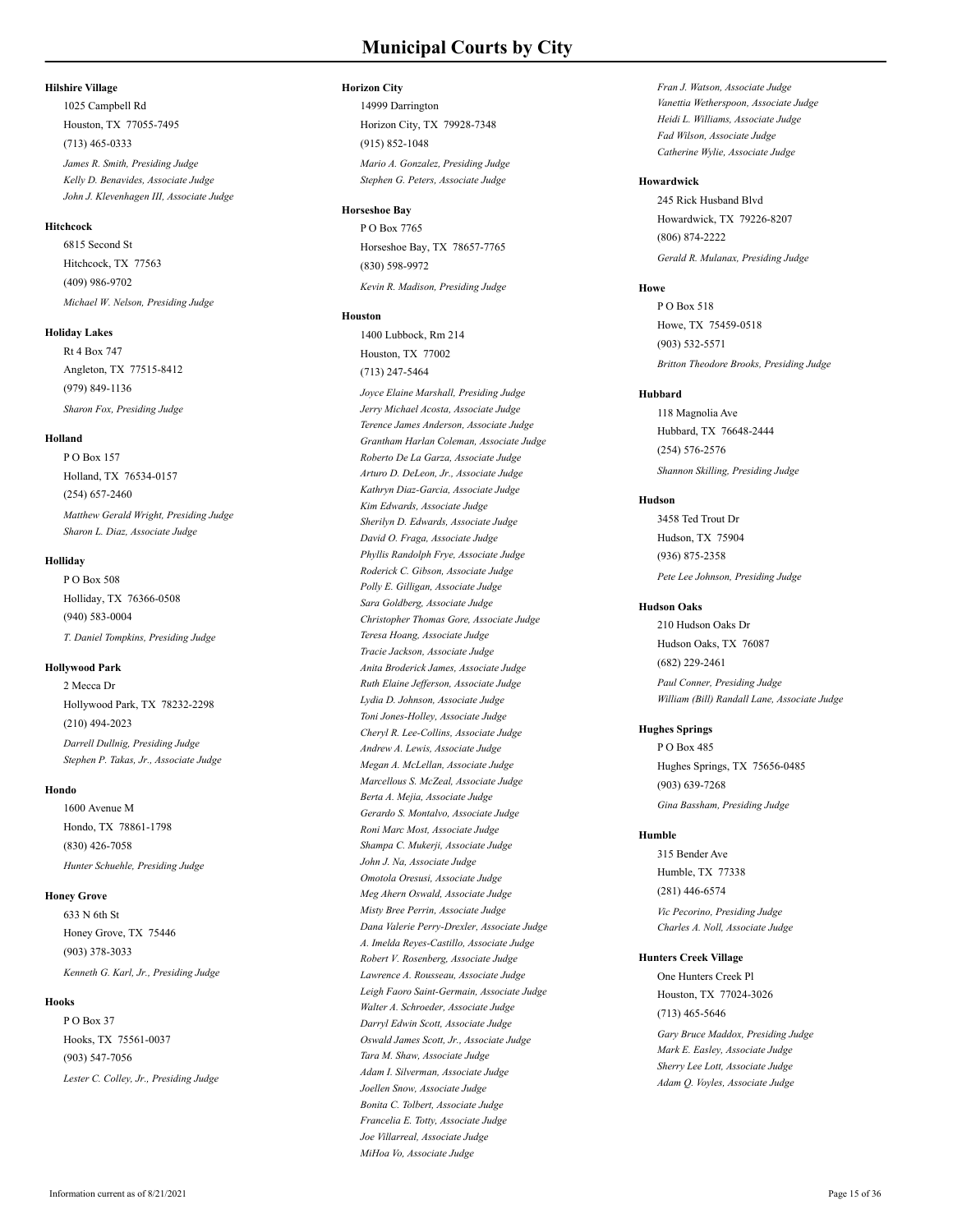## **Huntington**

Huntington, TX 75949 P O Box 349 (936) 422-4195 *Julie Ann Alston, Presiding Judge*

#### **Huntsville**

Huntsville, TX 77320-3147 717 FM 2821 West, Ste 200 (936) 291-5476 *John Gaines, Presiding Judge*

#### **Hurst**

Hurst, TX 76054-3395 825-B Thousand Oaks Dr (817) 788-7045

*Lacy D. Britten, Presiding Judge Timothy J. Murphy, Associate Judge Terri Leigh Pearce, Associate Judge*

#### **Hutchins**

Hutchins, TX 75141-0500 P O Box 500 (972) 225-6121

*Cass Robert Callaway, Presiding Judge Angel Villarreal Mata, Associate Judge*

#### **Hutto**

Hutto, TX 78634 401 W Front St (512) 759-1011 *Lucas C. Wilson, Presiding Judge*

# **Idalou**

Idalou, TX 79329-1277 P O Box 1277 (806) 892-2531 *Jan Blacklock Matthews, Presiding Judge*

### **Indian Lake**

Los Fresnos, TX 78566-4113 62 S Azetec Cove Dr (956) 233-4021 *Charles A. Carlson III, Presiding Judge*

#### **Ingleside**

Ingleside, TX 78362-6149 2425 8th St (361) 775-1188 *Valarie Ann Glover, Presiding Judge*

#### **Ingram**

Ingram, TX 78025 230 Hwy 39 (830) 367-5115 *William (Bill) E. Ragsdale, Presiding Judge Brett Ferguson, Associate Judge*

## **Iowa Colony**

Iowa Colony, TX 77583 12003 Iowa Colony Blvd (281) 369-2471 *Greg Hill, Presiding Judge*

## **Iowa Park**

Iowa Park, TX 76367-0190  $P \cap R_{\text{ov}}$  100 (940) 592-2131 *T. Daniel Tompkins, Presiding Judge*

# **Iraan**

Iraan, TX 79744-0457 P O Box 457 (432) 639-2301 *Della Lopez, Presiding Judge*

#### **Irving**

Irving, TX 75061-7523 305 N O'Connor Rd (972) 721-2451

*Rodney D. Adams, Presiding Judge Laura Louise Anderson, Associate Judge Christopher Kevin Austria, Associate Judge Peter J. Graham, Associate Judge Glenn Holley, Associate Judge Michael R. Huebner, Associate Judge Irene Frances Jackson, Associate Judge*

#### **Italy**

Italy, TX 76651 P O Box 840 (972) 483-7329 *Jackie Miller, Jr., Presiding Judge*

#### **Itasca**

Itasca, TX 76055-2103 134 N Hill (254) 687-2990 *Charles Glenn Jones, Presiding Judge*

# **Ivanhoe**

Woodville, TX 75979 870 Charmain Dr E (409) 444-7048 *Cathy A. Rader, Presiding Judge Judith D. Haney, Associate Judge*

## **Jacinto City**

Jacinto City, TX 77029 1301 Mercury (713) 674-8424

*Sam Deane, Presiding Judge Brandon M. Draper, Associate Judge Bret Steven Kisluk, Associate Judge Brian Marcus Middleton, Associate Judge Victor Wisner, Associate Judge*

## **Jacksboro**

Jacksboro, TX 76458-2306 112 W Belknap St (940) 567-6321 *Joe E. White, Presiding Judge*

#### **Jacksonville**

Jacksonville, TX 75766-1390  $P \cap R_{\alpha v}$  1300 (903) 586-7111 *Paul J. Mascot, Presiding Judge J. Dan Connelly, Associate Judge*

# **Jamaica Beach**

Jamaica Beach, TX 77554 5264 Jamaica Beach (409) 737-1142 *J. J. Brown, Presiding Judge*

#### **Jarrell**

Jarrell, TX 76537 161 Town Center Blvd (512) 746-4593 *David (Scott) Matthew, Presiding Judge*

#### **Jasper**

Jasper, TX 75951-4515 P O Box 1599 (409) 383-6157 *Robert M. Jackson, Presiding Judge*

# **Jefferson**

Jefferson, TX 75657-2214 106 N Alley St (903) 665-7159 *Lena Pope, Presiding Judge*

## **Jersey Village**

Jersey Village, TX 77040-1999 16327 Lakeview (713) 466-2124 *Katherine Marie Chancia, Presiding Judge Margaret Stewart Harris, Associate Judge Bret Steven Kisluk, Associate Judge*

#### **Jewett**

Jewett, TX 75846-0235 P O Box 235 (903) 626-6050 *Delphia M. Woodall, Presiding Judge*

#### **Johnson City**

Johnson City, TX 78636-0369 P O Box 369 (830) 868-7111 *Thomas H. Walston, Presiding Judge*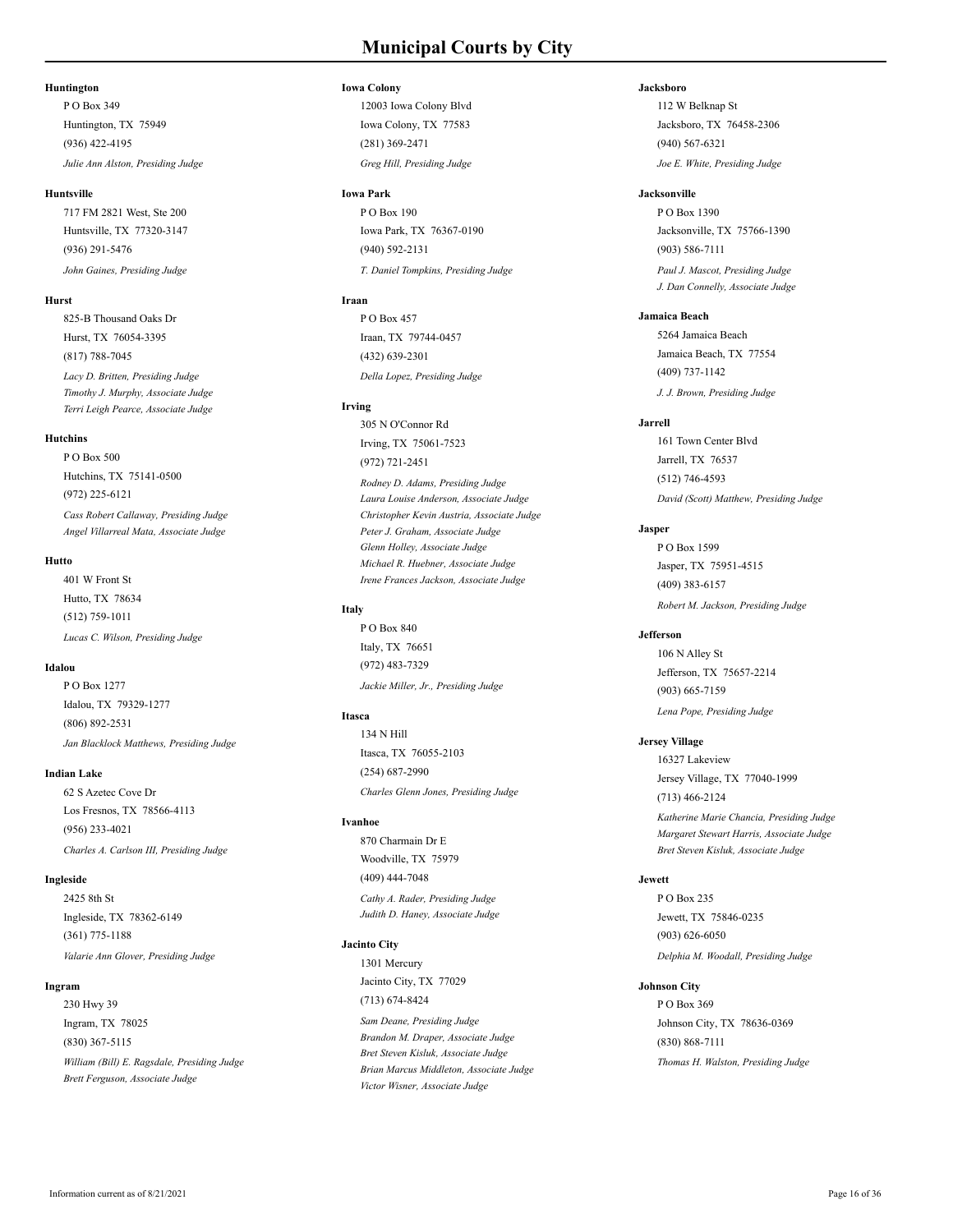## **Jones Creek**

Jones Creek, TX 77541-9404 7207 Stephen F Austin Rd (979) 233-1826

*Cindy Zinnell, Presiding Judge Beamon D. Whitton, Associate Judge*

#### **Jonestown**

Jonestown, TX 78645-3465 18649 FM 1431, Ste 4A (512) 267-3243

*Stephen Spindler, Presiding Judge Mark L. Ekrut, Associate Judge*

## **Josephine**

Josephine, TX 75164-0099 P O Box 99 (972) 843-8060 *Terry L. Douglas, Presiding Judge*

#### **Joshua**

Joshua, TX 76058-3301 101 S Main St (817) 558-7447 *Andrea DeeAnn Strother, Presiding Judge*

*Terri Gaines Wilson, Associate Judge*

#### **Jourdanton**

Jourdanton, TX 78026 1604 E SH 97, Ste B (830) 769-2124 *Marie Dolores Cordova, Presiding Judge*

## **Junction**

Junction, TX 76849-4608 730 Main St (325) 446-4473 *Lawrence Franklin Harrison, Presiding Judge*

#### **Justin**

Justin, TX 76247-0129 P O Box 129 (940) 648-2541 *Thomas W. Hobbs, Presiding Judge*

#### **Karnes City**

Karnes City, TX 78118-3212 314 E Calvert (830) 780-3097 *Roselee Castro Bailey, Presiding Judge*

#### **Katy**

Katy, TX 77493 5432 Franz Rd (281) 391-4810 *Jeffrey C. Brashear, Presiding Judge Joycelyn W. Urech, Associate Judge*

#### **Kaufman**

Kaufman, TX 75142 209 S Washington (972) 932-2216 *Jon G. Burt, Presiding Judge*

#### **Keene**

Cleburne, TX 76031 1000 N Old Betsy Rd (817) 641-3336 *Toni D. Driver, Presiding Judge*

## **Keller**

Colleyville, TX 76034 5201 Riverwalk Dr (817) 503-1301 *Carol Montgomery, Presiding Judge Tiffany M. Duong, Associate Judge*

## **Kemah**

Kemah, TX 77565-5407 1401 Hwy 146 (281) 334-5910 *Miles M. Whittington, Sr., Presiding Judge Win Bandy Weber, Associate Judge*

# **Kemp**

Kemp, TX 75143-0449 P O Box 449 (903) 498-7937 *Johnny M. Adams, Presiding Judge Tori Hitzfeld, Associate Judge Hayleigh Talusek, Associate Judge*

#### **Kempner**

Kempner, TX 76539-0660 P O Box 660 (512) 932-2180 *Gene Isenhour, Presiding Judge*

#### **Kenedy**

Kenedy, TX 78119-0267 303 W Main St, Ste A (830) 583-3641 *Benny Lee Azopardi, Jr., Presiding Judge Glynda Martinez, Associate Judge*

#### **Kenefick**

Dayton, TX 77535 3564 FM 1008 (936) 258-2130 *Charles S. Brack, Presiding Judge*

## **Kennedale**

Kennedale, TX 76060-2249 405 Municipal Dr (817) 985-2140 *William (Bill) Randall Lane, Presiding Judge Craig Alan Magnuson, Associate Judge*

## **Kerens**

Kerens, TX 75144-0160 P O Box 160 (903) 396-2971 *Jackie Lee Freeland, Presiding Judge*

## **Kermit**

Kermit, TX 79745 110 S Tornillo (432) 586-2577 *Teddy L. Baremore, Presiding Judge Terri Autrey, Associate Judge*

## **Kerrville**

Kerrville, TX 78028-4429 301 McFarland (830) 257-2388

*Mark A. Prislovsky, Presiding Judge Michael Patrick Maguire, Associate Judge*

## **Kilgore**

Kilgore, TX 75662-5860 815 N Kilgore St (903) 988-4124

*Glenn D. Phillips, Presiding Judge Talyna Bennett Carlson, Associate Judge*

# **Killeen**

Killeen, TX 76541 200 E Ave B, Ste 2 (254) 501-7850 *Mark Daniel Kimball, Presiding Judge Gregory K. Simmons, Associate Judge*

# **Kingsville**

Kingsville, TX 78364-1458 P O Box 1458 (361) 592-8566 *Michael James Krueger, Presiding Judge R. Lee Murphy, Jr., Associate Judge*

## **Kirby**

Kirby, TX 78219-1098 112 Bauman (210) 661-3198 *Darrell Dullnig, Presiding Judge*

#### **Kirbyville**

Kirbyville, TX 75956-2102 102 S Margaret (409) 423-5953 *Lela Norene Odom, Presiding Judge*

## **Knox City**

Knox City, TX 79529-2227 902 E Main St (940) 658-3313 *Jeffrey Lynn Stanfield, Presiding Judge*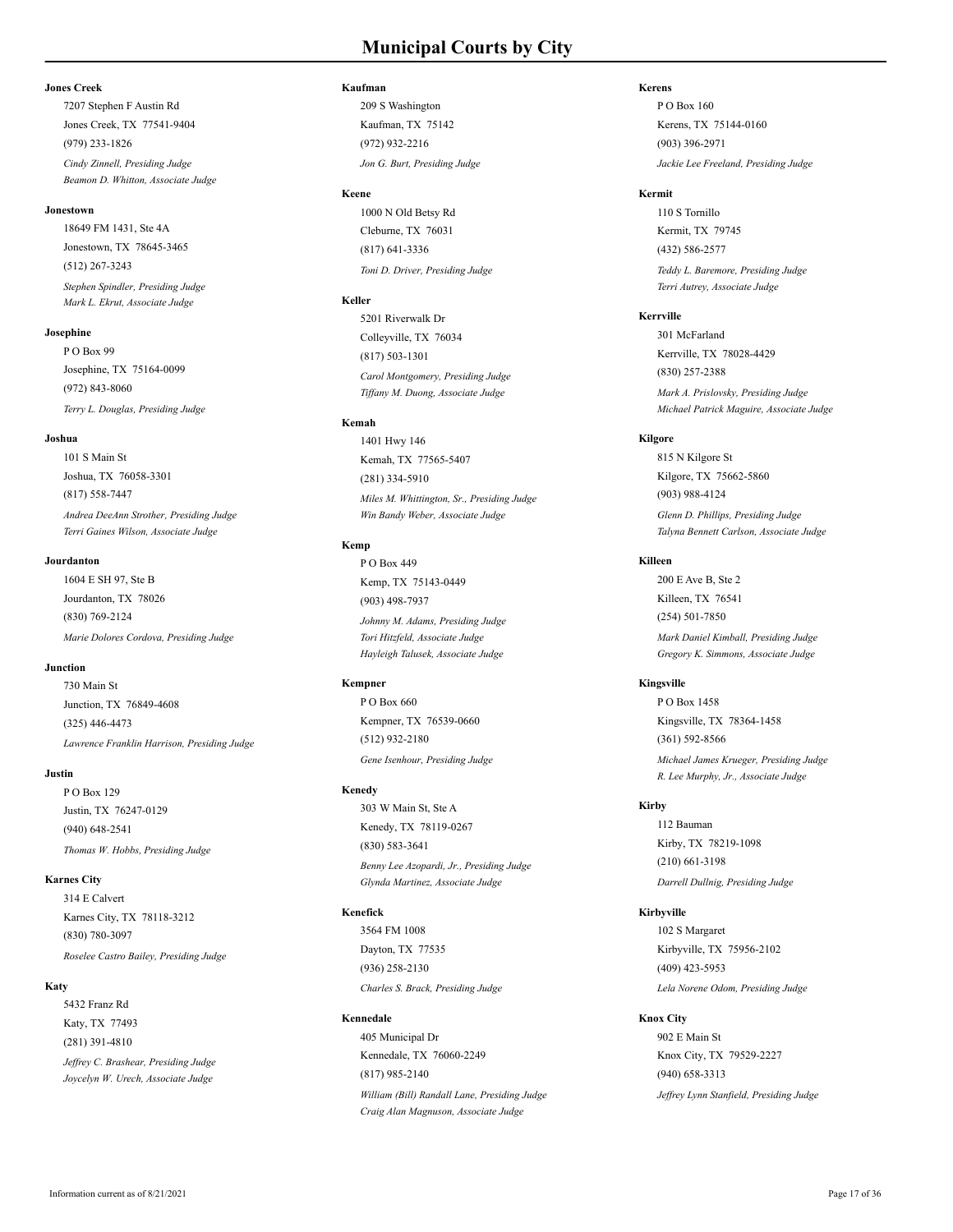#### **Kosse**

Kosse, TX 76653 P O Box 116 (254) 375-2212 *M. L. Nance, Presiding Judge*

#### **Kountze**

Kountze, TX 77625-0188 835 S Redwood (409) 246-4168 *Barbara Ann Malone, Presiding Judge*

#### **Kress**

Kress, TX 79052 P O Box 236 (806) 684-2525 *Heidi Ann Tiffin, Presiding Judge*

#### **Krugerville**

Cross Roads, TX 76227 1401 FM 424 (940) 365-9954

*Greg Bertrand, Presiding Judge Stephanie Michelle Berry, Associate Judge*

## **Krum**

Krum, TX 76249-0217 P O Box 217 (940) 482-3491

*Robin A. Ramsay, Presiding Judge Leon G. Wambsganss, Associate Judge*

## **Kyle**

Kyle, TX 78640 P O Box 40 (512) 262-3994 *Andrew Winston Cable, Presiding Judge*

#### **La Coste**

La Coste, TX 78039-0112 P O Box 112 (830) 985-9494 *Tom Cate, Presiding Judge*

#### **La Feria**

La Feria, TX 78559-5002 115 E Commerical Ave (956) 797-2261

*William L. Pope, Presiding Judge Arturo R. Salas, Associate Judge Cynthia R. Weaver, Associate Judge*

## **La Grange**

La Grange, TX 78945 243 S College St (979) 968-5806 *Richard Warren Schultze, Presiding Judge* **La Grulla**

La Grulla, TX 78548 P O Box 197 (956) 317-1150 *Jaime Mateo Ramirez, Presiding Judge*

#### **La Joya**

La Joya, TX 78560 P O Box H (956) 581-7095 *Alejandro Cantu, Presiding Judge*

## **La Marque**

La Marque, TX 77568 431 Bayou Rd (409) 938-9245 *Position Vacant, Presiding Judge*

*Carlton A. Getty, Associate Judge*

## **La Porte**

La Porte, TX 77571 3005 N 23rd St (281) 471-4683

*Denise Carol Mitrano, Presiding Judge John C. Cardenas, Associate Judge Christopher Thomas Gore, Associate Judge Dick Hoskins Gregg III, Associate Judge*

# **La Vernia**

La Vernia, TX 78121-0225 P O Box 225 (830) 779-4541 *Stephen C. Barrera, Presiding Judge Jim Burdette, Associate Judge Trent C. Rowell, Associate Judge*

## **La Villa**

La Villa, TX 78562 P O Box 60 (956) 262-2122 *Ignacio Lopez, Jr., Presiding Judge Daniel Guzman, Associate Judge*

## **Lacy Lakeview**

Waco, TX 76715-4549 P O Box 154549 (254) 799-2458 *Patrick D. Millar, Presiding Judge*

# **Ladonia**

Ladonia, TX 75449 P O Box 5 (903) 367-7011 *Kenneth G. Karl, Jr., Presiding Judge*

#### **Lago Vista**

Lago Vista, TX 78645-0001 P O Box 4727 (512) 267-1155 *Robert R. Durbin, Presiding Judge Stephen Spindler, Associate Judge*

## **Laguna Vista**

Laguna Vista, TX 78578 122 Fernandez St (956) 943-1793 *Position Vacant, Presiding Judge Bennie Ochoa III, Associate Judge*

#### **Lake Bridgeport**

Lake Bridgeport, TX 76426-4359 301 S Main St (940) 683-2700 *Michael Hazel, Presiding Judge*

**Lake City** Mathis, TX 78368 P O Box 177 (361) 547-3868 *Stephen Naiser, Presiding Judge*

#### **Lake Dallas**

Lake Dallas, TX 75065-0368 212 Main St (940) 497-2226 *Stephanie Michelle Berry, Presiding Judge Margaret R. Shelton, Associate Judge*

#### **Lake Jackson**

Lake Jackson, TX 77566 5 Oak Dr, Ste B (979) 415-2757

*Everett Sims Stovall, Presiding Judge Larry Joseph Schwertner, Associate Judge*

# **Lake Tanglewood**

Amarillo, TX 79118-9430 1000 Tanglewood Dr (806) 622-8711 *Jimmy D. Tipton, Presiding Judge*

## **Lake Worth**

Lake Worth, TX 76135-2910 3805 Adam Grubb (817) 255-7910

*William (Bill) Randall Lane, Presiding Judge Renee Culp, Associate Judge Jim Minter, Associate Judge*

#### **Lakeport**

Longview, TX 75603 207 Milam Rd (903) 643-2562 *Daryl R. Atkinson, Presiding Judge*

# **Lakeside**

Lakeside, TX 76108-9484 9834 Confederate Park Rd (817) 237-1234 *Will A. Pruitt, Presiding Judge Tena G. Fox, Associate Judge*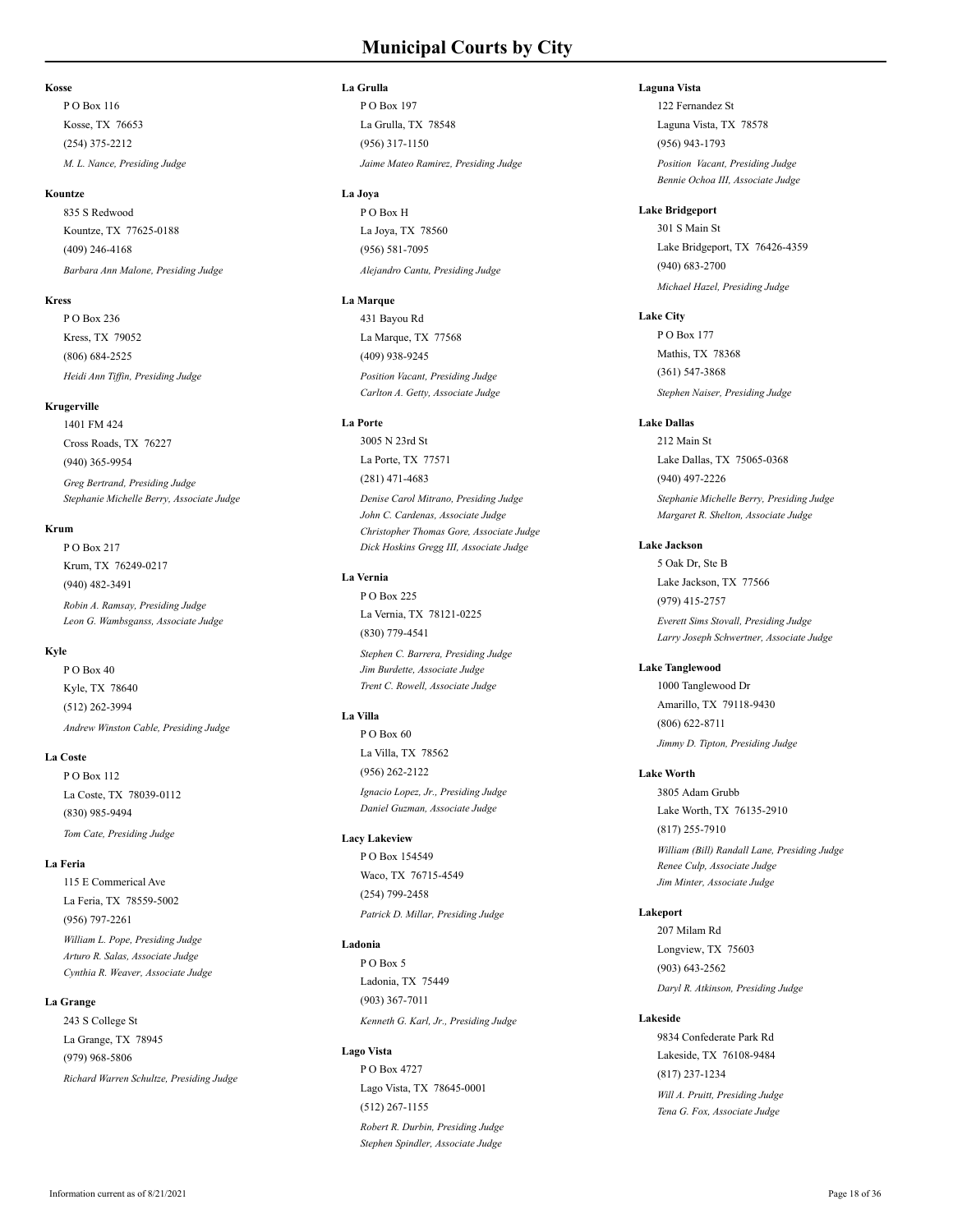## **Lakeside City**

Wichita Falls, TX 76308-4287 P O Box 4287 (940) 691-6603 *Position Vacant, Presiding Judge*

#### **Lakeway**

Lakeway, TX 78734-4470 104 Cross Creek (512) 314-7560 *Kevin R. Madison, Presiding Judge Michele Locke, Associate Judge*

## **Lakewood Village**

Lakewood Village, TX 75068 100 Highridge Dr (972) 294-5555 *Greg Bertrand, Presiding Judge*

#### **Lamesa**

Lamesa, TX 79331-6247 601 S 1st St (806) 872-4343 *Leticia P. Dimas, Presiding Judge*

#### **Lampasas**

Lampasas, TX 76550-2820 312 E 3rd (512) 556-4909 *Robert J. Gradel, Presiding Judge*

#### **Lancaster**

Lancaster, TX 75146 220 W Main St (972) 218-1334 *Henry L. Campbell, Presiding Judge Scott E. Kurth, Associate Judge*

#### **Laredo**

Laredo, TX 78042 P O Box 579 (956) 794-1680 *Jesus M. Dominguez, Presiding Judge Nathan H. Chu, Associate Judge Eduardo Davila, Jr., Associate Judge*

#### **Lavon**

Lavon, TX 75166 P O Box 340 (972) 843-4219 *Andrew Drake Leonie III, Presiding Judge Keith Wheeler, Associate Judge*

## **League City**

League City, TX 77573 200 W Walker St (281) 554-1060 *Kathleen McCumber, Presiding Judge Laticia Fuhr, Associate Judge Shari Goldsberry, Associate Judge Dick Hoskins Gregg III, Associate Judge*

## **Leander**

Leander, TX 78646 P O Box 319 (512) 259-1239 *Cathleen R. Riedel, Presiding Judge Mark A. Goodner, Associate Judge*

# **Lefors**

Lefors, TX 79054-0383 P O Box 383 (806) 835-2200 *Kurt R. Curfman II, Presiding Judge*

#### **Leon Valley**

Leon Valley, TX 78238-2399 6400 El Verde Rd (210) 684-1391 *Lawrence G. Morales, Presiding Judge*

*Leslie Kassahn, Associate Judge*

#### **Leonard**

Leonard, TX 75452 P O Box 1270 (903) 587-3334 *T. Scott Smith, Presiding Judge*

#### **Levelland**

Levelland, TX 79336-1010 P O Box 1010 (806) 894-7975 *Norma Garza, Presiding Judge*

#### **Lewisville**

Lewisville, TX 75029 P O Box 299002 (972) 219-3436

*Brian S. Holman, Presiding Judge Holly Elizabeth Fox, Associate Judge Kimberly R. Lafferty, Associate Judge Kristine S. Primrose, Associate Judge Robin A. Ramsay, Associate Judge*

# **Lexington**

Lexington, TX 78947 P O Box 60 (979) 773-2221 *Danita W. Smith, Presiding Judge*

## **Liberty**

Liberty, TX 77575-4742 1829 Sam Houston (936) 334-7121 *Michael Ray Little, Presiding Judge*

## **Liberty Hill**

Liberty Hill, TX 78642-4208 P O Box 1967 (512) 515-5410 *Kevin R. Madison, Presiding Judge*

## **Lindale**

Lindale, TX 75771-0130 P O Box 130 (903) 882-6150 *James Ray Cowart, Presiding Judge*

# **Linden**

Linden, TX 75563-0932  $P \cap R_{\alpha}$  032 (903) 756-3734 *Barbara McMillon, Presiding Judge*

# **Lindsay**

Lindsay, TX 76250-0153 P O Box 153 (940) 665-4455 *Carroll Lee Johnson, Presiding Judge*

# **Lipan**

Lipan, TX 76462 P O Box 129 (254) 646-3345 *Martin E. Castillo, Presiding Judge*

# **Little Elm**

Little Elm, TX 75068-5060 100 W Eldorado Pkwy (972) 731-1453 *Patricia A. Adams, Presiding Judge Holly Elizabeth Fox, Associate Judge*

## **Little River - Academy**

Little River, TX 76554-0521 P O Box 521 (254) 982-4248

*Matthew Gerald Wright, Presiding Judge Sharon L. Diaz, Associate Judge*

## **Littlefield**

Littlefield, TX 79339-1267 P O Box 1267 (806) 385-5161 *Leslie Gayle Perkins, Presiding Judge*

# **Live Oak**

Live Oak, TX 78233-2497 8022 Shin Oak Dr (210) 945-1799 *Ed Phillips, Jr., Presiding Judge*

*Lawrence G. Morales, Associate Judge*

# **Liverpool**

Liverpool, TX 77577 P O Box 24 (281) 581-2342 *Randy L. Langston, Presiding Judge*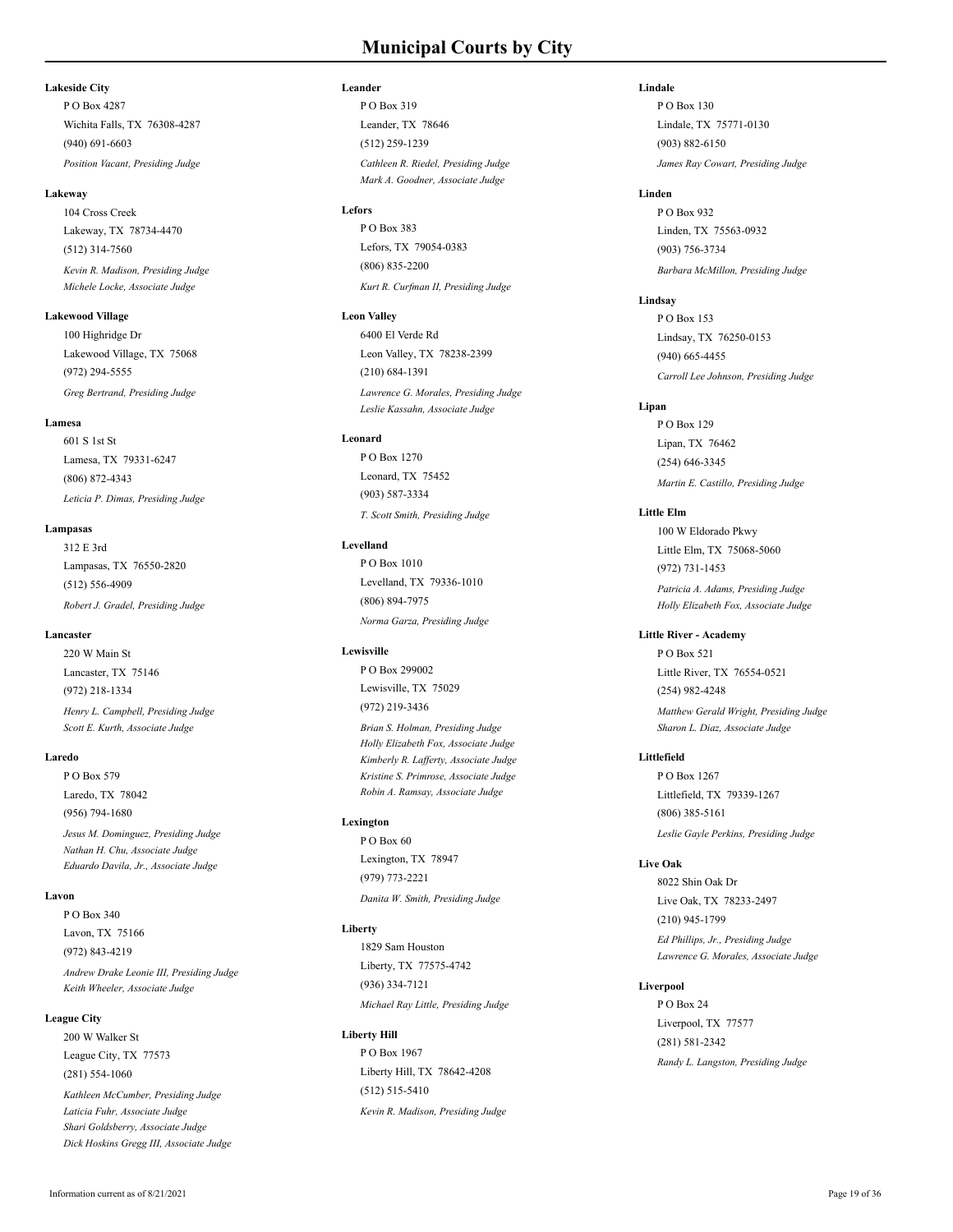## **Livingston**

Livingston, TX 77351 208 W Church (936) 327-9322 *Shelly Bush Sitton, Presiding Judge*

#### **Llano**

Llano, TX 78643 301 W Main St (325) 247-1928 *Brian K. Alexander, Presiding Judge*

## **Lockhart**

Lockhart, TX 78644-3838 1914 W San Antonio St (512) 398-8330 *Darlon Sojak, Presiding Judge Erin T. Westmoreland, Associate Judge*

#### **Lockney**

Lockney, TX 79241-0387 P O Box 387 (806) 652-2355 *Edward Glen Marks, Presiding Judge*

#### **Log Cabin**

Log Cabin, TX 75148 14387 Alamo Rd (903) 489-4204 *Donna Mathis, Presiding Judge*

#### **Lometa**

Lometa, TX 76853-0280 P O Box 280 (512) 752-3691 *Sharon F. Watson, Presiding Judge*

## **Lone Oak**

Lone Oak, TX 75453-5407 P O Box 127 (903) 634-2501 *Charles Gordon Galloway, Presiding Judge*

### **Lone Star**

Lone Star, TX 75668-1503 P O Box 1503 (903) 656-3429 *Rebecca Ann Foster, Presiding Judge*

#### **Longview**

Longview, TX 75606-1952 P O Box 1952 (903) 237-1183 *Edwin Lawrence Merriman, Presiding Judge Leslie Wilhelm Bullard, Associate Judge R. Daniel Sorey, Associate Judge*

## **Loraine**

Loraine, TX 79532-2240 P O Box 7 (325) 737-2222

#### *Position Vacant, Presiding Judge*

**Lorena** Lorena, TX 76655 107-A S Frontage Rd (254) 857-4641 *Charles Buenger, Presiding Judge*

#### **Lorenzo**

Lorenzo, TX 79343 P O Box 430 (806) 634-5596 *Irma Casias, Presiding Judge*

**Los Fresnos** 200 N Brazil St

> Los Fresnos, TX 78566-3698 (956) 233-9200 *Gene Daniels, Presiding Judge*

# **Lott**

Lott, TX 76656-0398 P O Box 398 (254) 584-2681 *Matthew Gerald Wright, Presiding Judge Sharon L. Diaz, Associate Judge*

## **Lubbock**

Lubbock, TX 79457 P O Box 2000 (806) 775-2473 *Jorge Hernandez, Presiding Judge Meryl B. Benham, Associate Judge Michele Hart, Associate Judge Enrique Martinez, Associate Judge Quinton Dwight McDonald, Associate Judge Jesse Mendez, Associate Judge Travis J. Sandoval, Associate Judge*

#### **Lucas**

Lucas, TX 75002-7663 665 Country Club Rd (972) 912-1211 *Dana D. Huffman, Presiding Judge Christopher R. Castro, Associate Judge*

# **Lufkin**

Lufkin, TX 75902-0190 P O Box 190 (936) 633-0315 *Position Vacant, Presiding Judge*

# **Luling**

Luling, TX 78648-2603 509 E Crockett (830) 875-2115 *Bonnie Townsend, Presiding Judge*

## **Lumberton**

Lumberton, TX 77657-7763 120 E Chance Cutoff, Ste B (409) 755-1491

*Frederick Henry Goodman, Presiding Judge Charles Malone Best, Associate Judge Courtney Pitchford Davis, Associate Judge Pamela Renee Folsom, Associate Judge Sandra Cole Howard, Associate Judge Toby Franklin Nash, Associate Judge*

## **Lyford**

Lyford, TX 78569-0310 P O Box 310 (956) 347-3250 *Armin Martinez, Presiding Judge*

# **Lytle**

Lytle, TX 78052-0743 P O Box 743 (830) 709-3692 *Gerry Elias, Jr., Presiding Judge Debra Herrera, Associate Judge*

# **Mabank**

Mabank, TX 75147-0293 P O Box 293 (903) 887-8500 *Johnny M. Adams, Presiding Judge Jan Forbes Groom, Associate Judge*

#### **Madisonville**

Madisonville, TX 77864-1504 210 W Cottonwood (936) 348-2748 *Tommy Ervin Starns, Presiding Judge*

## **Magnolia**

Magnolia, TX 77354 18111 Buddy Riley Blvd (832) 934-0605 *Robert A. Rosenquist, Presiding Judge Steve Logan Crews, Associate Judge*

#### **Malakoff**

Malakoff, TX 75148-1177 P O Box 1177 (903) 489-3472 *Bill Burton, Presiding Judge*

#### **Malone**

Malone, TX 76660 214 N Pecan St (254) 533-2261 *Position Vacant, Presiding Judge*

## **Manor**

Manor, TX 78653 P O Box 589 (512) 272-8178 *John A. Yeager, Presiding Judge Floyd Akers, Associate Judge*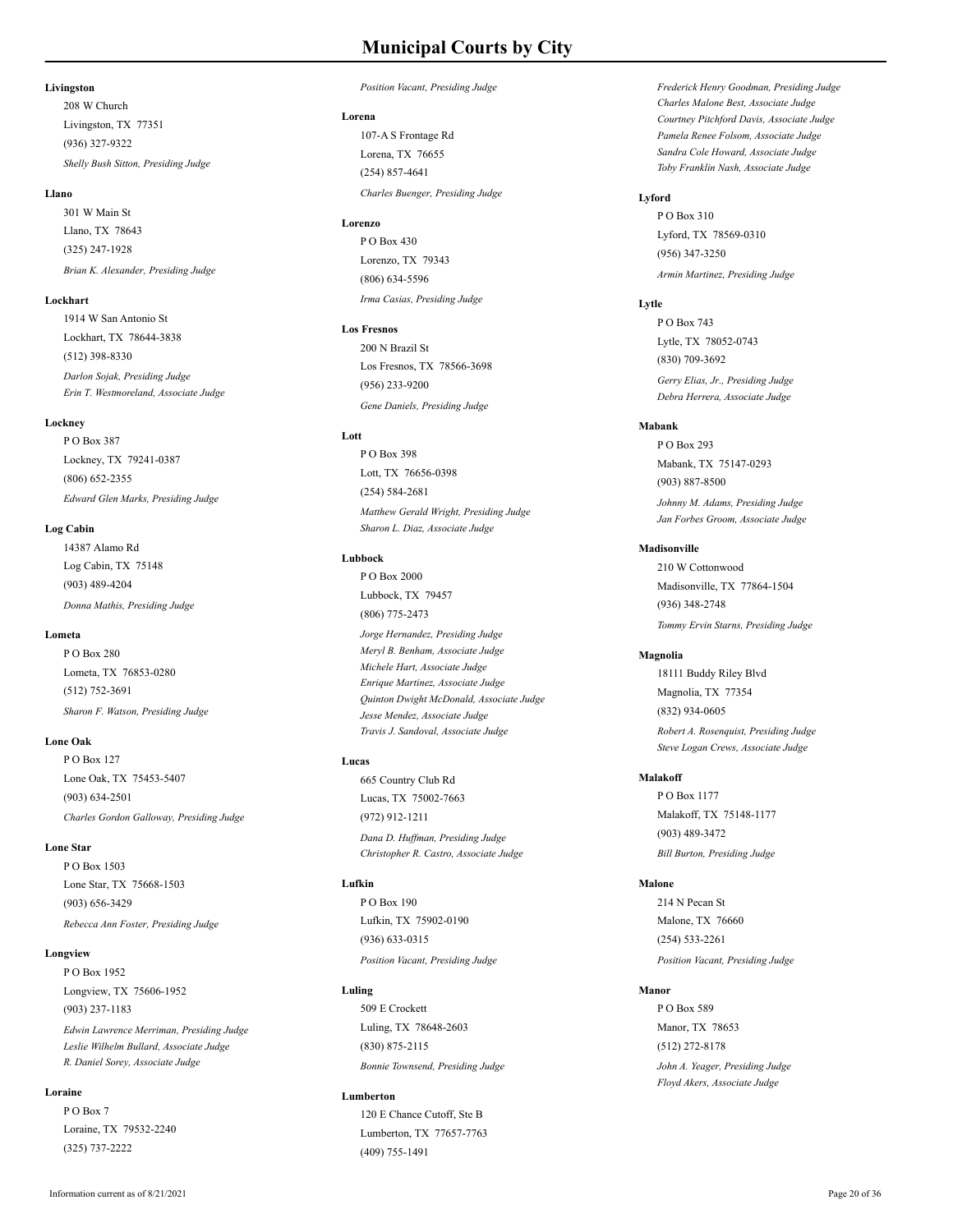## **Mansfield**

Mansfield, TX 76063 1305 E Broad St (817) 276-4716

*Cass Robert Callaway, Presiding Judge Frank W. Cram, Associate Judge Toni D. Driver, Associate Judge Terri Gaines Wilson, Associate Judge*

## **Manvel**

Manvel, TX 77578 P O Box 190 (281) 489-1229 *Michael A. Culling, Presiding Judge Thomas L. Pfeiffer, Associate Judge*

#### **Marble Falls**

Marble Falls, TX 78654-5742 606 Ave N (830) 693-7173 *Cheryl Lynn Pounds, Presiding Judge*

#### **Marfa**

Marfa, TX 79843-0787 P O Box 787 (432) 729-3890 *Daniel P. Dunlap, Presiding Judge*

#### **Marion**

Marion, TX 78124-0158 P O Box 158 (830) 914-2391 *Darrell William Hunter, Presiding Judge*

#### **Marlin**

Marlin, TX 76661 101 Fortune St (254) 883-1450 *Denton (Denny) Bryan Lessman, Presiding Judge*

#### **Marquez**

Marquez, TX 77865-0085 PO Box 85 (903) 529-3020 *Position Vacant, Presiding Judge*

## **Marshall**

Marshall, TX 75670-3210 110 S Bolivar St, Ste 104B (903) 935-4535 *Brendan Clay Roth, Presiding Judge J. Barron Neal, Associate Judge*

#### **Mart**

Mart, TX 76664-0360 P O Box 360 (254) 876-2462 *Ray J. Black, Presiding Judge*

#### **Martindale**

Martindale, TX 78655-0365 P O Box 365 (512) 357-6700 *Anthony John Fusco, Presiding Judge Janice Bowden Hardaway, Associate Judge*

## **Mason**

Mason, TX 76856-0068 P O Box 68 (325) 347-6449 *Erik Everett Cary, Presiding Judge*

## **Mathis**

Mathis, TX 78368-2351 411 E San Patricio Ave (361) 547-4205 *Frank R. Gonzales, Presiding Judge*

#### **Maud**

Maud, TX 75567 P O Box 100 (903) 585-2294 *Susie Spellings, Presiding Judge*

## **Maypearl**

Maypearl, TX 76064-0400 P O Box 400 (972) 435-2380 *B. J. Scott, Presiding Judge*

#### **McAllen**

McAllen, TX 78505-0220 P O Box 220 (956) 681-2900 *Lauren Sepulveda, Presiding Judge Ernest Aliseda, Associate Judge*

*Marcus C. Barrera, Associate Judge Ricardo Montalvo, Associate Judge Charlie H. Ochoa, Associate Judge*

# **McCamey**

McCamey, TX 79752-1409 P O Box 1409 (432) 652-3333 *Vivian Venegas, Presiding Judge*

#### **McGregor**

McGregor, TX 76657 302 S Madison (254) 840-2806 *Jim C. Gailey, Presiding Judge*

# **McKinney**

McKinney, TX 75069 130 S Chestnut (972) 547-7676 *Claire M. Petty, Presiding Judge Candace Carlsen, Associate Judge*

## **McLendon-Chisholm**

McLendon-Chisholm, TX 75032 1371 W FM 550 (972) 524-2077 *Paul Joseph Liston, Presiding Judge*

#### **Meadowlakes**

Meadowlakes, TX 78654-7124 177 Broadmoor, Ste A (830) 693-6840 *Don G. Adams, Sr., Presiding Judge*

## **Meadows Place**

Meadows Place, TX 77477-2108 One Troyan Dr (281) 983-2931 *Bret Steven Kisluk, Presiding Judge Beverly J. McMinn, Associate Judge*

### **Melissa**

Melissa, TX 75454 3411 Barker Ave (972) 838-2034 *David P. Moore, Presiding Judge*

# **Memphis**

Memphis, TX 79245-3345 721 Robertson St (806) 259-3539 *David Aleman, Presiding Judge*

## **Menard**

Menard, TX 76859-0145 P O Box 145 (325) 396-4706 *Allen Cecil Gilbert, Presiding Judge*

## **Mercedes**

Mercedes, TX 78570-0837 P O Box 837 (956) 565-3114 *Juan R. Alvarez, Presiding Judge*

## **Meridian**

Meridian, TX 76665 P O Box 306 (254) 435-2381 *Jeff Hightower, Presiding Judge Charles Buenger, Associate Judge*

# **Merkel**

Merkel, TX 79536-3612 100 Kent St (325) 928-4911 *Monte Sherrod, Presiding Judge*

# **Mertzon**

Mertzon, TX 76941-0456 P O Box 456 (325) 835-5791 *Allen Cecil Gilbert, Presiding Judge*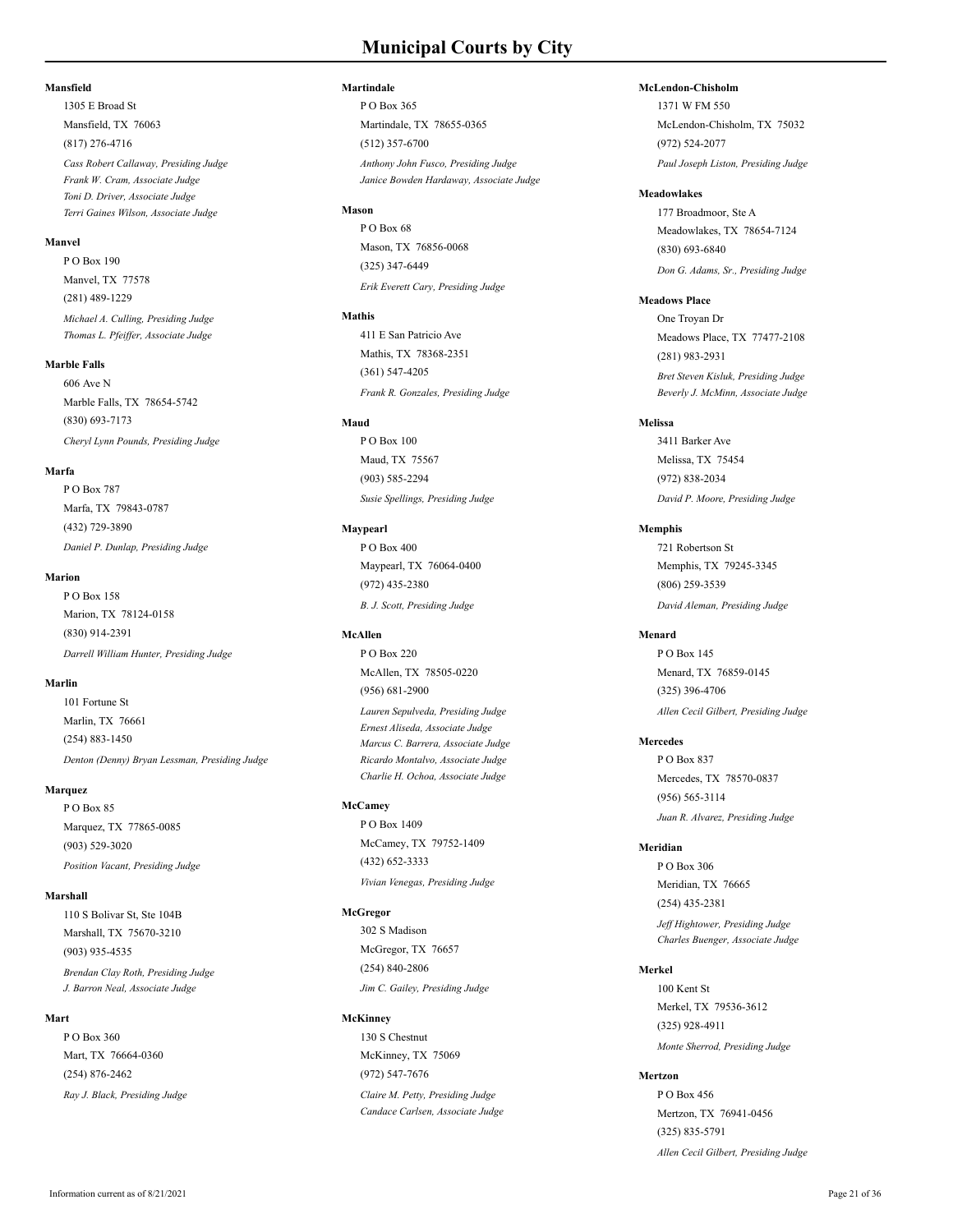#### **Mesquite**

Mesquite, TX 75185-0137 P O Box 850137 (972) 216-6206

*Detra G. Hill, Presiding Judge Robert J. Beasley, Associate Judge Janice H. McKee, Associate Judge Greg Carr Noschese, Associate Judge Warren Frank Nystrom, Associate Judge*

# **Mexia**

Mexia, TX 76667 211 N Sherman (254) 562-4118 *Judy Chambers, Presiding Judge*

### **Midland**

Midland, TX 79702-1152 P O Box 1152 (432) 685-7314 *Timothy Andrew Meek, Presiding Judge Wayne Frost, Associate Judge*

#### **Midlothian**

Midlothian, TX 76065-2312 1150 N Hwy 67, Ste 200 (972) 775-8932 *Kent F. Traylor, Presiding Judge Susan Mason Martin, Associate Judge*

## **Midway, City of**

Midway, TX 75852 P O Box 227 (936) 348-6800 *Tommy Ervin Starns, Presiding Judge*

## **Milano**

Milano, TX 76556 PO Box 52 (979) 224-0227 *Karl Westbrook, Presiding Judge*

# **Miles**

Miles, TX 76861-0398 P O Box 398 (325) 468-3151 *Allen Cecil Gilbert, Presiding Judge Brady A. Gilbert, Associate Judge*

#### **Milford**

Milford, TX 76670 P O Box 26 (972) 493-4193 *Jackie Miller, Jr., Presiding Judge*

#### **Mineola**

Mineola, TX 75773-0179 P O Box 179 (903) 569-6603 *Kyle Gene Waggoner, Presiding Judge*

#### **Mineral Wells**

Mineral Wells, TX 76067 211 SW 1st Ave (940) 328-7733 *Keri Walden, Presiding Judge*

#### **Mission**

Mission, TX 78572-5811 1200 E Eighth St (956) 584-5150

*Jonathan Wehrmeister, Presiding Judge Horacio Pena, Jr., Associate Judge Mauro Longino Reyna III, Associate Judge Ramon Rosales, Jr., Associate Judge*

### **Missouri City**

Missouri City, TX 77459 3845 Cartwright Rd (281) 403-8669 *Debra Sinclair, Presiding Judge Robert C. Richter, Jr., Associate Judge Robert V. Rosenberg, Associate Judge*

#### **Monahans**

Monahans, TX 79756 301 S Allen Ave (432) 943-6361 *Lori Ann Asbury, Presiding Judge*

## **Mont Belvieu**

Mont Belvieu, TX 77580-1048 P O Box 1048 (281) 576-5018 *Larry Cryer, Presiding Judge Barry Alan Graves, Associate Judge*

## **Montgomery**

Montgomery, TX 77356-0708 P O Box 708 (936) 597-6434 *Margaret J. Robbins, Presiding Judge*

# **Moody**

Moody, TX 76557-0068 PO Box 68 (254) 853-2314 *Brian Richardson, Presiding Judge*

## **Morgan**

Morgan, TX 76671 P O Box 381 (254) 635-2106 *Jeff Hightower, Presiding Judge*

# **Morgan's Point**

La Porte, TX 77571- 3005 N 23rd St (281) 842-0415 *Dick Hoskins Gregg III, Presiding Judge John C. Cardenas, Associate Judge Christopher Thomas Gore, Associate Judge Denise Carol Mitrano, Associate Judge*

*John M. Morgan, Associate Judge David Salinsky, Associate Judge*

# **Morgan's Point Resort**

Morgan's Point Resort, TX 76513-6438 8 Morgan's Point Blvd (254) 780-1334 *Theodore R. Duffield, Presiding Judge*

#### **Morton**

Morton, TX 79346-2699 201 E Wilson (806) 266-8850 *Veronica R. Olguin, Presiding Judge*

**Moulton**

Moulton, TX 77975-0369 P O Box 369 (361) 596-4621 *William J. Rohrbach, Presiding Judge*

## **Mount Enterprise**

Mount Enterprise, TX 75681-8603 103 W Gregg St (903) 822-3269 *Carolyn S. Walters, Presiding Judge*

## **Mount Pleasant**

Mount Pleasant, TX 75455-3650 501 N Madison Ave (903) 575-4010 *Kay McNutt, Presiding Judge*

**Mount Vernon** Mount Vernon, TX 75457-0597 P O Box 597 (903) 537-3582 *Kathryn M. Lovier, Presiding Judge*

**Muenster** Muenster, TX 76252 P O Box 208 (940) 759-2236 *Carroll Lee Johnson, Presiding Judge*

**Muleshoe** Muleshoe, TX 79347-3602 215 S First (806) 272-7586 *Juana Lee Shelburne, Presiding Judge*

### **Munday**

Munday, TX 76371 Drawer 39 (940) 422-5220 *Ida Jo Watson, Presiding Judge*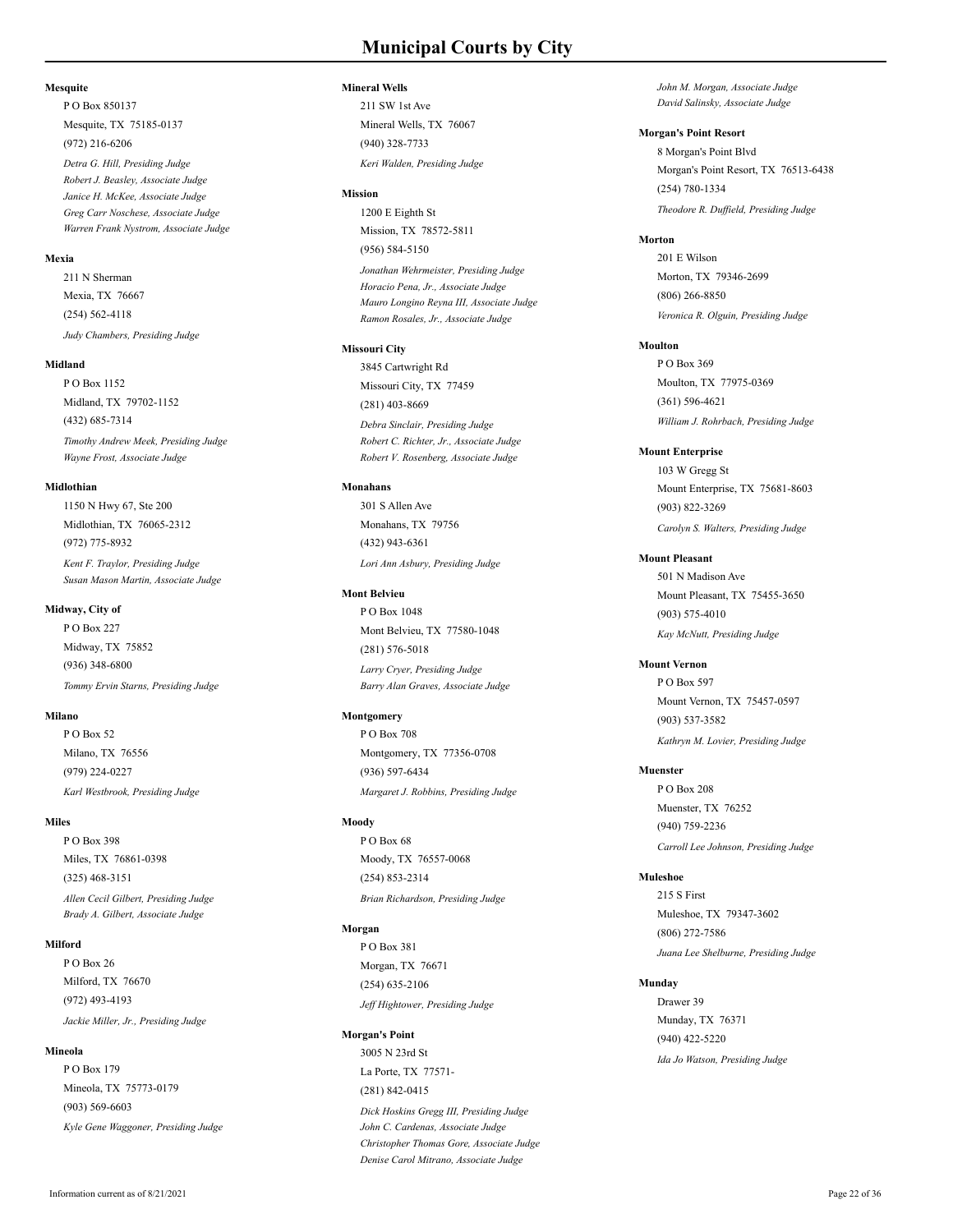### **Murphy**

Murphy, TX 75094-3512 206 N Murphy Rd (972) 468-4250 *Cass Robert Callaway, Presiding Judge Colette O. Sallas, Associate Judge*

#### **Mustang Ridge**

Mustang Ridge, TX 78610 12800 Hwy 183 S (512) 243-1775 *Larry L. Laws, Presiding Judge*

#### **Nacogdoches**

Nacogdoches, TX 75963-5030 P O Drawer 635030 (936) 559-2641 *Heather Watts, Presiding Judge*

#### **Naples**

Naples, TX 75568 P O Box 340 (903) 897-1108 *John Campbell, Presiding Judge*

#### **Nash**

Nash, TX 75569-0520 P O Box 520 (903) 838-0822 *John (Buddy) C. Hawkins, Presiding Judge*

#### **Nassau Bay**

Houston, TX 77058 1800 Space Park Dr, Ste 200 (281) 336-6297 *Holly Williamson, Presiding Judge Win Bandy Weber, Associate Judge*

#### **Natalia**

Natalia, TX 78059-0270 P O Box 270 (830) 665-2206 *Richard Loza, Presiding Judge Jason Cruz, Associate Judge*

## **Navasota**

Navasota, TX 77868-0910 P O Box 910 (936) 825-6268 *Patricia M. Gruner, Presiding Judge*

#### **Nazareth**

Nazareth, TX 79063 P O Box 7 (806) 945-2285 *Position Vacant, Presiding Judge*

#### **Nederland**

Nederland, TX 77627-4029 P O Box 1165 (409) 723-1526

#### *Lairon (Larry) Wayne Dowden, Jr., Presiding Judge*

**Needville** Needville, TX 77461-0527 P O Box 527

(979) 793-4253

*Gary D. Janssen, Presiding Judge Brenda Teykl, Associate Judge*

#### **Nevada**

Nevada, TX 75173 424 E FM 6 (972) 853-0027 *Raymond D. Noah, Presiding Judge*

#### **New Boston**

New Boston, TX 75570 108 N Center (903) 628-3503 *Stephen C. Young, Presiding Judge*

## **New Braunfels**

New Braunfels, TX 78130-6110 550 Landa St (830) 221-4180

*Rose Marie Zamora, Presiding Judge Wade Arledge, Associate Judge James S. Bettersworth, Associate Judge*

## **New Deal**

New Deal, TX 79350 P O Box 126 (806) 746-6399 *Sharon J. Trumble, Presiding Judge*

#### **New Fairview**

New Fairview, TX 76078 999 Illinois Ln (817) 638-5366 *Manuel Tejeda Valdez, Presiding Judge*

## **New Hope, Town of**

McKinney, TX 75070-8139 P O Box 562 (972) 548-2489 *Suzanne S. Marsh, Presiding Judge*

#### **New London**

New London, TX 75682-0428 P O Box 428 (903) 895-4466 *Carolyn S. Walters, Presiding Judge*

## **New Summerfield**

New Summerfield, TX 75780-0038  $P \cap R_{\alpha}$  38 (903) 726-3651 *J. Dan Connelly, Presiding Judge*

## **Newark**

Newark, TX 76071 209 Hudson (817) 489-2201 *Jim Minter, Presiding Judge Renee Culp, Associate Judge*

#### **Newcastle**

Newcastle, TX 76372 P O Box 66 (940) 846-3547 *Gina Ann Maxwell, Presiding Judge*

**Newton** Newton, TX 75966 101 North St (409) 379-5061

*Ricky Allen Simmons, Presiding Judge* **Nixon**

Nixon, TX 78140-0356 P O Box 356 (830) 582-1683 *Darryl J. Becker, Presiding Judge*

**Nocona** Nocona, TX 76255 101 Cooke St (940) 825-8550 *Britton Theodore Brooks, Presiding Judge*

#### **Nolanville**

Nolanville, TX 76559 101 N 5th St (254) 698-6093 *Kevin R. Madison, Presiding Judge*

#### **Noonday**

Tyler, TX 75711-6425 P O Box 6425 (903) 561-3351 *Dona R. Jordan, Presiding Judge*

## **Normangee**

Normangee, TX 77871 PO Box 37 (936) 396-3691 *Linda S. Young, Presiding Judge*

#### **North Richland Hills**

N Richland Hills, TX 76180-7901 4301 City Point Dr (817) 427-6700

*Stewart Bass, Presiding Judge Lorraine Irby, Associate Judge Glynis McGinty, Associate Judge*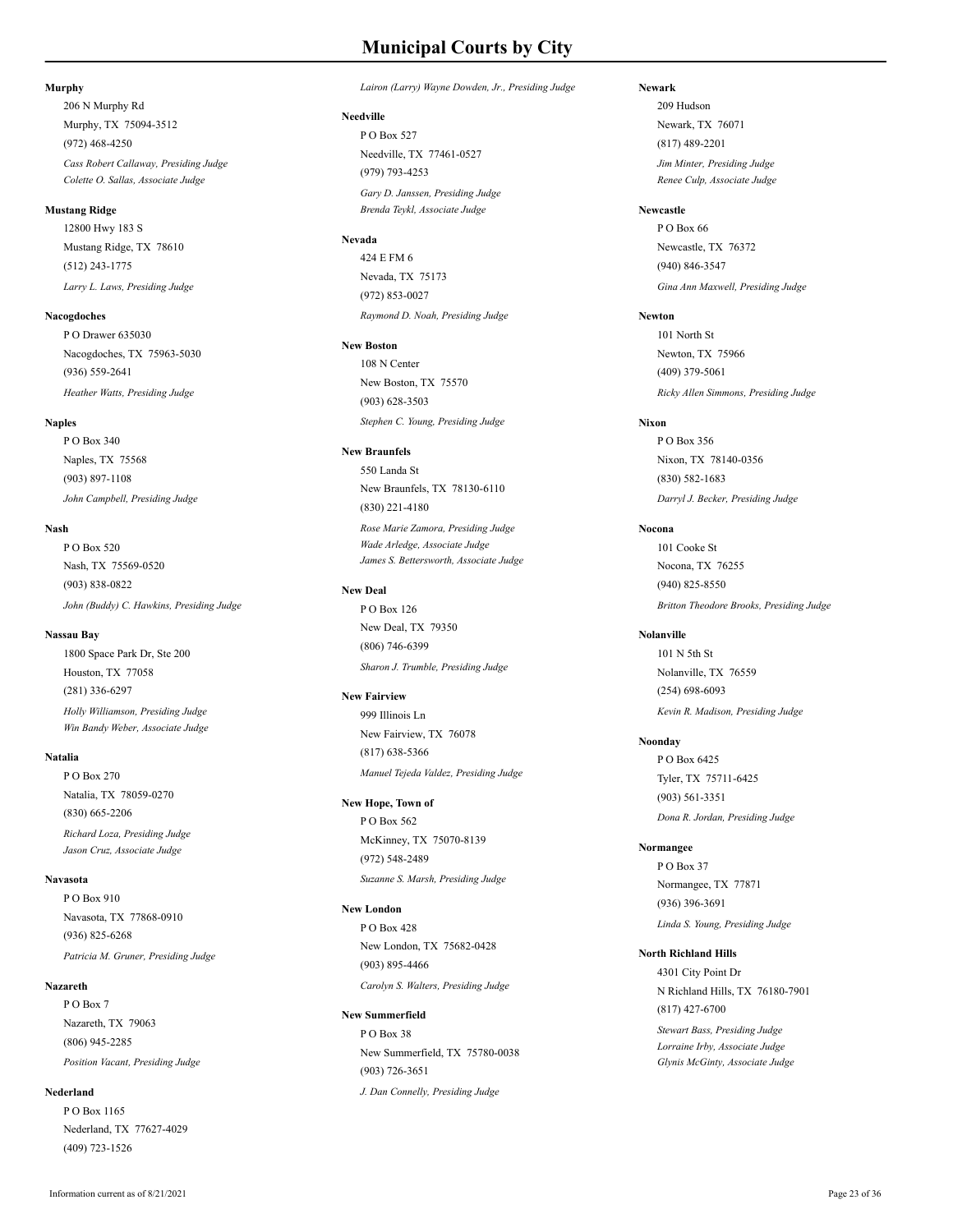## **Northlake**

Northlake, TX 76247-0729 1400 FM 407 (940) 648-3473 *Thomas W. Hobbs, Presiding Judge*

## **Oak Leaf**

Oak Leaf, TX 75154-3855 301 Locust Dr (972) 617-2660 *John Perkins III, Presiding Judge*

#### **Oak Point**

Oak Point, TX 75068 100 Naylor Rd (972) 294-2312 *David P. Moore, Presiding Judge Barbara Gailey, Associate Judge*

#### **Oak Ridge North**

Oak Ridge North, TX 77385 27424 Robinson Rd (281) 292-8736 *William (Bill) Pattillo, Presiding Judge Amanda M. Webb, Associate Judge*

## **Oak Ridge, City of**

Oak Ridge, City of, TX 75161 8450 N State Hwy (972) 551-0343 *Alton Carl Rudin, Presiding Judge*

# **Oak Ridge, Town of**

Gainesville, TX 76240-1530 129 Oak Ridge Dr (940) 665-8474 *Britton Theodore Brooks, Presiding Judge Shannon Bryan, Associate Judge*

## **Oakwood**

Oakwood, TX 75855 P O Box 96 (903) 545-0030 *Charles Kloesel, Presiding Judge*

## **Odem**

Odem, TX 78370 1100 Voss Ave (361) 368-7555 *Yolanda P. Guerrero, Presiding Judge*

#### **Odessa**

Odessa, TX 79761-5115 201 N Grant (432) 335-3300

*Carlos N. Rodriguez, Presiding Judge William M. (Mike) Holmes, Associate Judge Keith W. Kidd, Associate Judge Stewart W. McKeehan, Associate Judge Steve M. Steen, Jr., Associate Judge*

#### **O'Donnell**

O'Donnell, TX 79351-0236 P O Box 236 (806) 428-3239 *Ed L. Follis, Jr., Presiding Judge*

#### **Old River-Winfree**

Mont Belvieu, TX 77580  $P \cap R_{\text{ov}} 1160$ (281) 385-1735 *Jimmy S. Johnson, Presiding Judge Raymond Sanchez, Associate Judge*

## **Olmos Park**

San Antonio, TX 78212-2095 120 W El Prado Dr (210) 824-3281 *Leslie Kassahn, Presiding Judge Brigid Sheridan, Associate Judge*

#### **Olney**

Olney, TX 76374-0546 P O Box 546 (940) 564-5770 *Stan Glenn Mahler, Presiding Judge*

## **Olton**

Olton, TX 79064-0798 P O Box 798 (806) 285-7771 *Becky DeBerry, Presiding Judge*

#### **Omaha**

Omaha, TX 75571-0937 P O Box 937 (903) 884-2302 *Gregory K. Blair, Presiding Judge*

#### **Onalaska**

Onalaska, TX 77360-0880 P O Box 880 (936) 646-5376 *David Glenn Johnson, Presiding Judge Greg Magee, Associate Judge*

# **Orange**

Orange, TX 77631-0520 P O Box 520 (409) 883-1063 *Jerry V. Pennington, Presiding Judge George B. Barron, Associate Judge*

# **Orange Grove**

Orange Grove, TX 78372-1350 P O Box 1350 (361) 384-9311 *Elizabeth Marie Louise Ellis, Presiding Judge*

## **Orchard**

Orchard, TX 77464-0059 P O Box 59 (979) 478-6893 *Jodie A. Szymanski, Presiding Judge*

## **Ore City**

Ore City, TX 75683-0327 302 E Main St (903) 968-2511 *Christa Jo Parker, Presiding Judge*

# **Overton**

Overton, TX 75684 1200 S Commerce (903) 834-3145 *Carolyn S. Walters, Presiding Judge*

# **Ovilla**

Ovilla, TX 75154 105 S Cockrell Hill (972) 617-7262 *Scott E. Kurth, Presiding Judge*

**Oyster Creek** Oyster Creek, TX 77541-6613 3210 FM 523 (979) 233-0243 *Dennis R. Sissom, Presiding Judge Randy A. Smith, Associate Judge*

# **Paducah**

Paducah, TX 79248-0759 P O Box 759 (806) 492-3131 *Randy L. Fields, Presiding Judge*

## **Palacios**

Palacios, TX 77465 311 Henderson (361) 972-3325 *Robert Garrett, Presiding Judge Bobbie Diane Rojas, Associate Judge*

# **Palestine**

Palestine, TX 75801-2733 504 N Queen St (903) 731-8433

*Position Vacant, Presiding Judge James Edward Todd, Associate Judge*

**Palisades, Village of** Amarillo, TX 79118 101 Brentwood

*Gary L. Stach, Presiding Judge*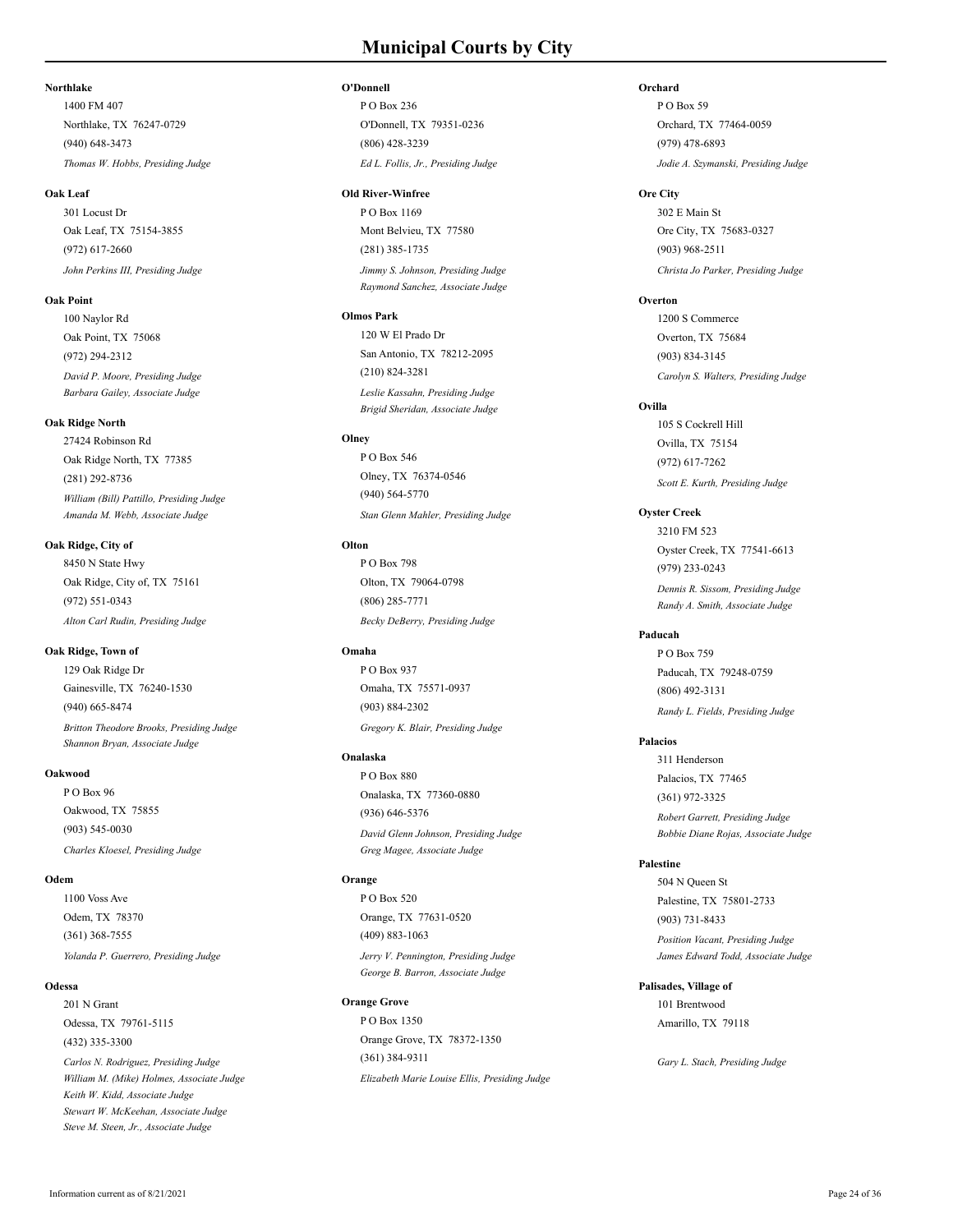## **Palm Valley**

Palm Valley, TX 78552 1313 N Stuart Place Rd (956) 423-8384 *Cynthia R. Weaver, Presiding Judge*

#### **Palmer**

Palmer, TX 75152 P O Box 489 (972) 449-3272 *Bill J. Scott, Presiding Judge*

### **Palmhurst**

Palmhurst, TX 78573 4417 N Shary Rd (956) 583-8697 *Horacio Pena, Jr., Presiding Judge*

#### **Palmview**

Palmview, TX 78572 400 W Veterans Blvd (956) 432-0300

*Ramon Segovia, Presiding Judge Noe Hernandez, Associate Judge Eden Ramirez, Associate Judge Rogelio Ramon, Associate Judge*

#### **Pampa**

Pampa, TX 79066-2499 P O Box 2499 (806) 669-5785 *Karen Lynn Goodman, Presiding Judge*

# **Panhandle**

Panhandle, TX 79068-0129 P O Box 129 (806) 537-3517 *Becci Rusk, Presiding Judge*

## **Panorama Village**

Panorama Village, TX 77304-1123 99 Hiwon Dr (936) 856-2821

*Gary Scott, Presiding Judge Samuel D. Evans, Associate Judge*

# **Pantego**

Pantego, TX 76013-3336 2600 Miller Ln (817) 617-3733 *William (Bill) Randall Lane, Presiding Judge Teresa W. Evans, Associate Judge*

*David Terrell Kulesz, Associate Judge Michael S. Newman, Associate Judge*

#### **Paradise**

Paradise, TX 76073 P O Box 314 (940) 969-2114 *Karen Joyce Green, Presiding Judge Tammy Cowley Sosa, Associate Judge*

### **Paris**

Paris, TX 75461-9037 P O Box 9037 (903) 737-4107

*Thomas E. Hunt III, Presiding Judge James Donald (Don) Biard, Associate Judge*

## **Parker**

Parker, TX 75002 5700 E Parker Rd (972) 442-6999

*Raymond D. Noah, Presiding Judge William E. Geyer, Associate Judge*

# **Pasadena**

Pasadena, TX 77506 1114 Davis St (713) 475-5562 *Lester Rorick, Presiding Judge Jose Cantu, Jr., Associate Judge Shari L. Glover, Associate Judge Andy L. Helms, Associate Judge James L. Jay, Associate Judge John M. Morgan, Associate Judge Edward Joe Wheeler, Associate Judge*

## **Patton Village**

Splendora, TX 77372-5403 16940 Main St (281) 689-9511

*Ron Overman, Presiding Judge Stephanie Dawn Carl, Associate Judge Adam W. Dietrich, Associate Judge*

## **Payne Springs**

Payne Springs, TX 75156-6479 19601 C R 2529 (903) 451-9229 *Brad C. Stephens, Presiding Judge*

#### **Pearland**

Pearland, TX 77584 P O Box 84609 (281) 997-5900 *Letitia Johnson Farnie, Presiding Judge Erum Jivani, Associate Judge Thomas L. Pfeiffer, Associate Judge Catherine Samaan, Associate Judge*

*Dennis Slate, Associate Judge*

# **Pearsall**

Pearsall, TX 78061 205 E Rio Grande St (830) 334-4160 *Noemi O. Flores, Presiding Judge*

# **Pecan Hill**

Pecan Hill, TX 75154-2445 1094 S Lowrance (972) 617-6274 *John Perkins III, Presiding Judge*

## **Pecos**

Pecos, TX 79772 P O Box 1227 (432) 445-2417 *Martina M. Mendoza, Presiding Judge David L. Flores, Associate Judge*

#### **Pelican Bay**

Pelican Bay, TX 76020-4500 1300 Pelican Cir (817) 444-1234 *James R. Wilson, Presiding Judge*

# **Penitas**

Penitas, TX 78576-0204 P O Box 204 (956) 581-3345

*Jesus Lerma, Presiding Judge Jose Caso, Associate Judge*

## **Perryton**

Perryton, TX 79070 P O Box 849 (806) 435-4002

*Bruce E. Julian, Presiding Judge Lorena Adkison, Associate Judge*

### **Petersburg**

Petersburg, TX 79250-0326 P O Box 326 (806) 667-3461 *Jack Bush, Presiding Judge*

# **Pflugerville**

Pflugerville, TX 78691-0679 P O Box 679 (512) 990-6285 *Farren M. Sheehan, Presiding Judge Caroline P. Davis, Associate Judge*

### **Pharr**

Pharr, TX 78577 1900 S Cage (956) 402-4690

*Criselda I. Rincon-Flores, Presiding Judge Roberto Garza, Associate Judge Rodolfo Martinez, Associate Judge*

## **Pilot Point**

Pilot Point, TX 76258 102 E Main (940) 686-4707 *Colette O. Sallas, Presiding Judge Stephanie Michelle Berry, Associate Judge*

## **Pine Forest**

Vidor, TX 77662 305 Nagel Dr (409) 786-4100 *Jerry W. Gallier, Presiding Judge*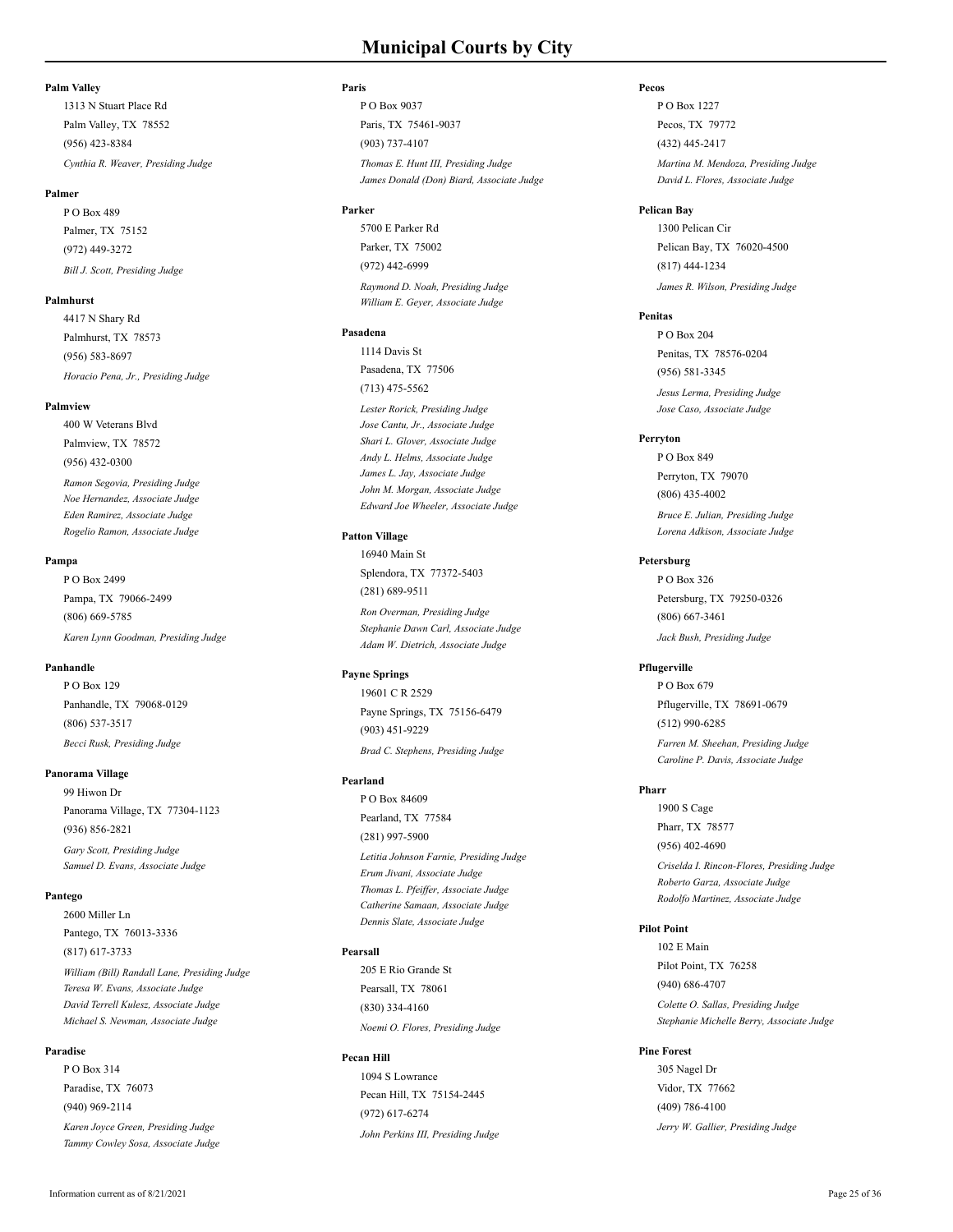## **Pinehurst**

Orange, TX 77630 2497 Martin Luther King Jr Dr (409) 886-3873 *Roy Derry Dunn, Presiding Judge*

#### **Pineland**

Pineland, TX 75968-0006  $P \cap R_{\alpha}$ (409) 584-1170 *Sandra Kay Smith, Presiding Judge*

## **Piney Point Village**

Houston, TX 77063 7676 Woodway, #300 (713) 782-0271 *John J. Klevenhagen III, Presiding Judge Bruce C. Zivley, Associate Judge*

#### **Pittsburg**

Pittsburg, TX 75686-1341 200 Rusk St (903) 856-3621 *Lori N. Chism, Presiding Judge*

### **Plains**

Plains, TX 79355 P O Box 145 (806) 456-2288 *Stephen Marc Traweek, Presiding Judge*

#### **Plainview**

Plainview, TX 79072 901 Broadway (806) 296-1177 *Patricia Hernandez, Presiding Judge*

## **Plano**

Plano, TX 75086-0828 P O Box 860828 (972) 941-2199 *Donald J. Stevenson, Presiding Judge Gwen A. Baumann, Associate Judge Julie Pandya Dosher, Associate Judge Esther A. Grossman, Associate Judge Cathy D. Haden, Associate Judge Aaron Samuel Kaufman, Associate Judge James Michael McCarthy, Associate Judge Paul McNulty, Associate Judge Efren Ordonez, Associate Judge*

#### **Pleasanton**

Pleasanton, TX 78064 P O Box 209 (830) 281-6828 *Hilda Cuthbertson, Presiding Judge Orlando Carrasco, Associate Judge*

#### **Point**

Point, TX 75472 320 N Locust St (903) 598-3296

#### *James Hershey Barnett, Presiding Judge*

**Point Comfort** Point Comfort, TX 77978-0497 P O Box 497 (361) 987-2661 *Esmeralda Sanchez, Presiding Judge*

**Point Venture, Village of**

Lago Vista, TX 78645 411 Lohman's Ford Rd (512) 267-5511 *Denise S Thrash, Presiding Judge*

#### **Ponder**

Ponder, TX 76259 102 W Bailey St (940) 479-2396 *Holly Elizabeth Fox, Presiding Judge*

# **Port Aransas**

Port Aransas, TX 78373-4128 705 W Avenue A (361) 749-6618 *Daniel Duncan Neblett, Jr., Presiding Judge*

# **Port Arthur**

Port Arthur, TX 77641-1089 P O Box 1089 (409) 983-8686 *Kermit Morrison, Jr., Presiding Judge Travis W. Evans, Associate Judge*

## **Port Isabel**

Port Isabel, TX 78578 110 W Hickman St (956) 943-1281 *Luis Ricardo Hernandez, Presiding Judge Annabell Alegria, Associate Judge Helen Delgadillo, Associate Judge Oscar X. Garcia, Associate Judge Kenny Perez, Associate Judge Albert Rodriguez III, Associate Judge*

## **Port Lavaca**

Port Lavaca, TX 77979 202 N Virginia St (361) 552-9793 *Raymond Perez, Presiding Judge*

#### **Port Neches**

Port Neches, TX 77651-2951 1201 Merriman (409) 722-1438 *Lindol Bruce Gregory, Presiding Judge Brad Burnett, Associate Judge*

# **Portland**

Portland, TX 78374 1900 Billy G Webb Dr (361) 777-4543 *Patrick L. Beam, Presiding Judge* *Jerry L. Batek, Associate Judge*

#### **Post**

Post, TX 79356-3230 106 S Broadway (806) 990-3108 *Andrea L. Armendariz, Presiding Judge*

## **Poteet**

Poteet, TX 78065 P O Box 378 (830) 742-3564 *Mario Alberto Trevino, Presiding Judge*

## **Poth**

Poth, TX 78147-0579 P O Box 579 (830) 484-2521 *Hilda Tejada, Presiding Judge*

## **Pottsboro**

Pottsboro, TX 75076-1089 P O Box 1089 (903) 786-2281 *Bobbie Peterson Cate, Presiding Judge*

# **Prairie View**

Prairie View, TX 77446-0817 P O Box 817 (936) 857-5327 *Shelytha R. Alexander-Simmons, Presiding Judge*

## **Premont**

Premont, TX 78375-0340 P O Drawer 340 (361) 348-2263 *Anna Maria Recio, Presiding Judge*

#### **Presidio**

Presidio, TX 79845 P O Box 2706 (432) 229-3527 *Viviana Catano, Presiding Judge*

## **Primera**

Primera, TX 78552 22893 Stuart Place Rd (956) 423-9654 *David A. Wise, Presiding Judge Cesar de Leon, Associate Judge*

#### **Princeton**

Princeton, TX 75407-0970 123 W Princeton Dr (972) 736-2416 *Dana D. Huffman, Presiding Judge Ruth Catherine Logan, Associate Judge*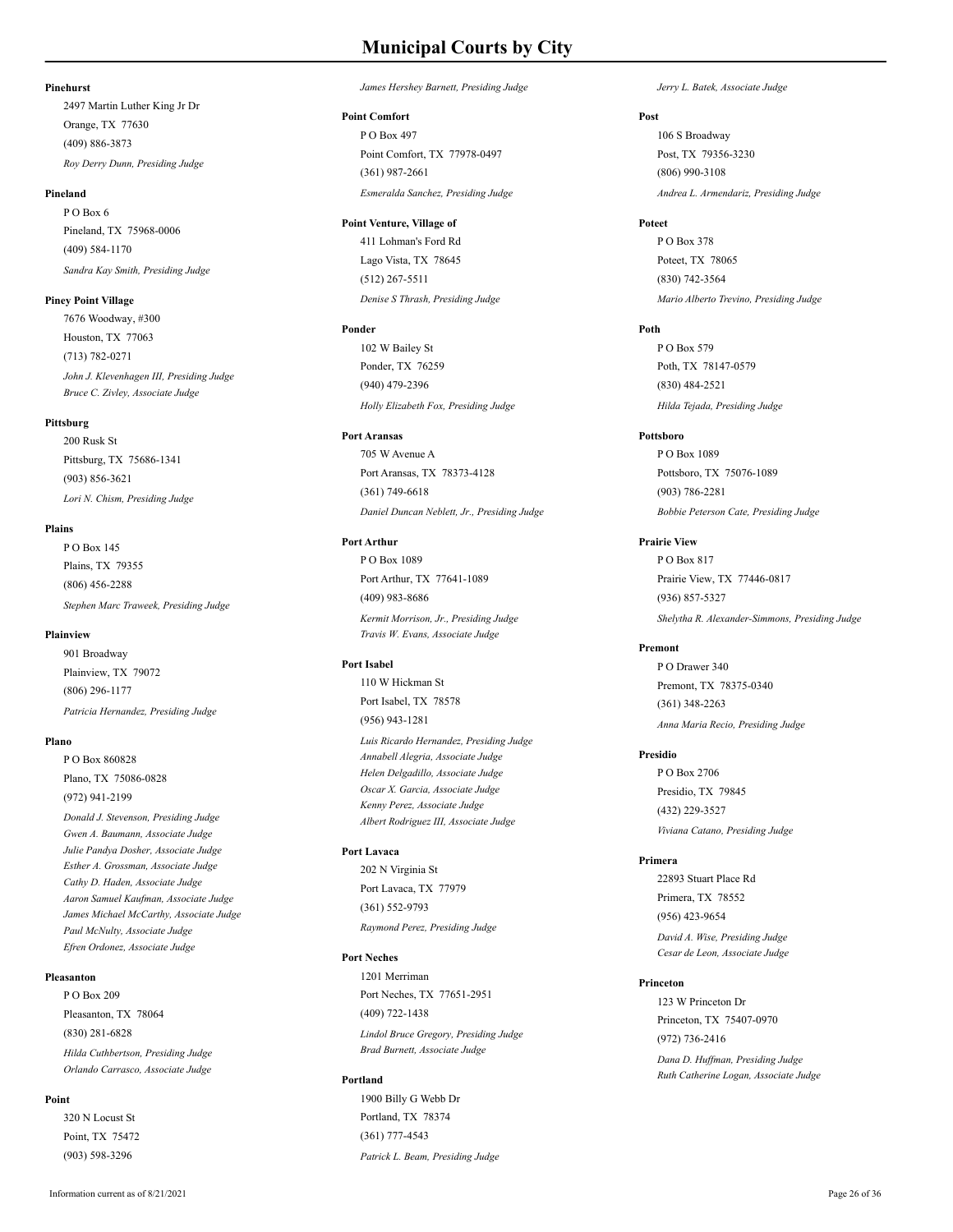## **Progreso**

Progreso, TX 78579 P O Box 699 (956) 565-0241 *Orlando Jimenez, Presiding Judge*

#### **Prosper**

Prosper, TX 75078 P O Box 307 (972) 347-3020 *David P. Moore, Presiding Judge*

## **Providence Village**

Providence Village, TX 76227 1755 Main St (940) 365-9333 *Art Maldonado, Presiding Judge*

#### **Quanah**

Quanah, TX 79252-0629 P O Box 629 (940) 663-5336 *Vickie D. Davis, Presiding Judge*

# **Queen City**

Queen City, TX 75572-0301 P O Box 334 (903) 796-3891 *Micki Henderson, Presiding Judge*

## **Quinlan**

Quinlan, TX 75474 P O Box 2740 (903) 356-3306 *James Hershey Barnett, Presiding Judge*

#### **Quitman**

Quitman, TX 75783-1855 P O Box 1855 (903) 763-2223 *Lauren E. Doan, Presiding Judge Laura Lee Rich, Associate Judge*

# **Ralls**

Ralls, TX 79357-9700 800 Avenue I (806) 253-2558 *Jack Bush, Presiding Judge*

#### **Rancho Viejo**

Rancho Viejo, TX 78575 3301 Carmen Ave (956) 350-4093 *Javier Gonzalez, Presiding Judge*

## **Ranger**

Ranger, TX 76470-1295 400 W Main St (254) 647-3318 *Tammy S. Archer, Presiding Judge*

Ransom Canyon, TX 79366-2299 24 Lee Kitchens Dr (806) 829-2470 *Jan Blacklock Matthews, Presiding Judge*

**Municipal Courts by City**

#### **Raymondville**

**Ransom Canyon**

Raymondville, TX 78580 142 S 7th St, 2nd Fl (956) 689-6449 *Felicita D. Gutierrez, Presiding Judge*

## **Red Oak**

Red Oak, TX 75154 101 Live Oak (469) 218-7700 *Scott E. Kurth, Presiding Judge Kathleen (Kathy) A. Austin, Associate Judge*

#### **Redwater**

Redwater, TX 75573 P O Box 209 (903) 671-2775 *Susie Spellings, Presiding Judge*

## **Refugio**

Refugio, TX 78377-1020 P O Box 1020 (361) 526-5364 *Emi Pullin Riemenschneider, Presiding Judge*

#### **Reno (Lamar County)**

Reno, TX 75462-7152 160 Blackburn St (903) 785-6581 *Cindy Cooper Ruthart, Presiding Judge*

## **Reno (Parker County)**

Azle, TX 76020 195 W Reno Rd (817) 221-2500 *Jim Minter, Presiding Judge*

# **Rhome**

Rhome, TX 76078-0228 P O Box 228 (817) 636-2333 *Jim Minter, Presiding Judge Renee C. Marks, Associate Judge*

## **Rice**

Rice, TX 75155-0097 P O Box 97 (903) 326-7511 *Kirby L. Hill, Presiding Judge*

# **Richardson**

Richardson, TX 75083-0978 P O Box 830978 (972) 744-4500 *Chrissi W. Gumbert, Presiding Judge*

*Thomas Anthony D'Amore, Associate Judge William E. Geyer, Associate Judge Raymond D. Noah, Associate Judge*

## **Richland**

Richland, TX 76681 P O Box 179 (903) 362-3707 *Connie M. Hickman, Presiding Judge*

# **Richland Hills**

Richland Hills, TX 76118-6237 3200 Diana Dr (817) 616-3825 *Stewart Bass, Presiding Judge Wendy Cooper, Associate Judge Lorraine Irby, Associate Judge*

## **Richmond**

Richmond, TX 77469 600 Morton St (281) 342-0578 *Phyllis A. Ross, Presiding Judge James L. Gascoyne, Associate Judge Steven John Gilbert, Associate Judge Steven Douglas Monk, Associate Judge*

## **Richwood**

Richwood, TX 77531 1800 N Brazosport Blvd (979) 265-8157 *Jack Brown, Presiding Judge Dorothy Ann Zavala, Associate Judge*

## **Riesel**

Riesel, TX 76682-0240 P O Box 249 (254) 896-6501 *Michelle J. LaTray, Presiding Judge Raymond Naylor Britton, Associate Judge*

## **Rio Bravo**

Rio Bravo, TX 78046 1701 Centeno Ln (956) 790-9500 *Position Vacant, Presiding Judge*

**Rio Grande City** Rio Grande City, TX 78582 404 E Main St (956) 487-8889

*Leonel J. Lopez, Presiding Judge*

## **Rio Hondo**

Rio Hondo, TX 78583-0389 P O Box 389 (956) 748-2102 *Santiago A. Saldana, Presiding Judge Jessica A. Gonzalez, Associate Judge*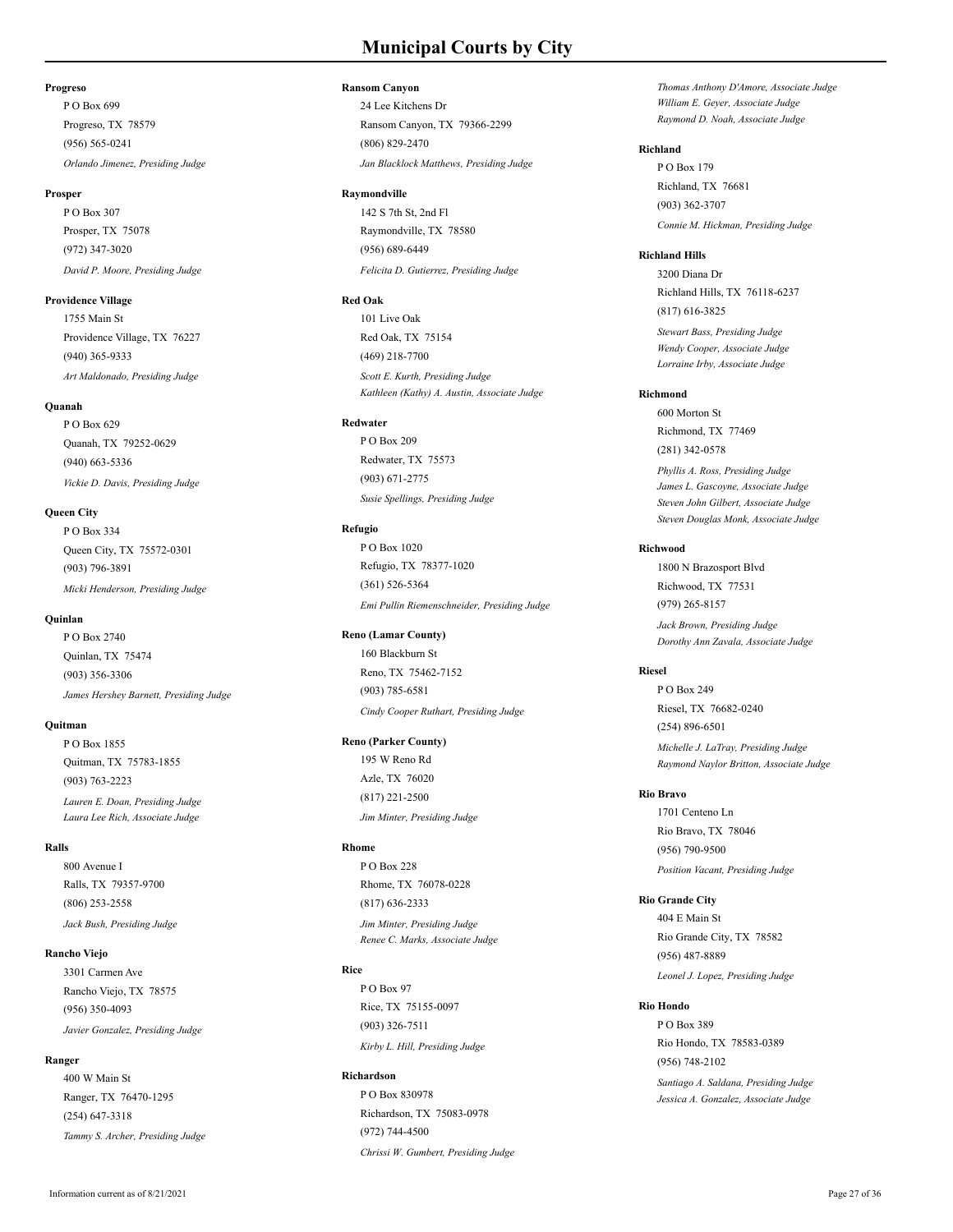## **Rio Vista**

Rio Vista, TX 76093-0129 P O Box 129 (817) 373-2588

*Judy Davis, Presiding Judge Andrea DeeAnn Strother, Associate Judge*

## **Rising Star**

Rising Star, TX 76471-0035 P O Box 35 (254) 643-4261 *Bryan James, Presiding Judge*

## **River Oaks**

River Oaks, TX 76114-3007 4900 River Oaks Blvd (817) 626-1597

*Andrew L. Vogel, Presiding Judge Cecilia Anne Thomas, Associate Judge D. Lee Thomas, Jr., Associate Judge*

#### **Roanoke**

Roanoke, TX 76262 609 Dallas Dr (817) 491-0813 *Greg Bertrand, Presiding Judge Gilland Alva Chenault, Associate Judge Allison Grant, Associate Judge*

## **Robert Lee**

Robert Lee, TX 76945-0026 P O Box 26 (325) 453-2831 *Carlene Bounds, Presiding Judge*

#### **Robinson**

Robinson, TX 76706-5619 111 W Lyndale (254) 662-1415 *Dick Kettler, Presiding Judge David Dewey Bass, Associate Judge*

## **Robstown**

Robstown, TX 78380-0488 P O Box 488 (361) 387-4589 *Antonio B. Gonzalez, Presiding Judge*

#### **Rockdale**

Rockdale, TX 76567-7824 505 W Cameron Ave (512) 446-0812 *Jerry L. Waggoner, Presiding Judge Terry Dawn Blanchard, Associate Judge*

#### **Rockport**

Rockport, TX 78382 402 E Lauren St (361) 729-2213 *Diana Maria McGinnis, Presiding Judge Vada (Diane) Dupnik, Associate Judge*

### **Rockwall**

Rockwall, TX 75087-6849 2860 SH 66 (972) 771-7788 *David S. Mallard, Presiding Judge Ryan K. Lee, Associate Judge Matthew Roy Scott, Associate Judge*

## **Rogers**

Rogers, TX 76569 P O Box 250 (254) 642-3312 *Position Vacant, Presiding Judge Rick Gommert, Associate Judge*

## **Rollingwood**

Rollingwood, TX 78746-5512 403 Nixon Dr (512) 328-7200 *Robby Chapman, Presiding Judge*

### **Roma**

Roma, TX 78584 P O Box 947 (956) 849-1915 *Ricardo A. Perez, Presiding Judge Lilia P. Muniz, Associate Judge Gabriel E. Recio, Associate Judge*

## **Roman Forest**

New Caney, TX 77357-3133 2430 Roman Forest Blvd (281) 399-7227 *Brian Stanley, Presiding Judge*

## **Ropesville**

Ropesville, TX 79358-0001 P O Box 1 (806) 562-3531 *Sue S. Coker, Presiding Judge*

# **Roscoe**

Roscoe, TX 79545 P O Box 340 (325) 766-3871 *David Pantoja, Presiding Judge*

#### **Rose City**

Rose City, TX 77662 370 S Rose City Dr (409) 769-1444 *Jerry W. Gallier, Presiding Judge*

## **Rosebud**

Rosebud, TX 76570-0657 P O Box 657 (254) 583-7714 *Matthew Gerald Wright, Presiding Judge Sharon L. Diaz, Associate Judge*

## **Rosenberg**

Rosenberg, TX 77471-0032  $P$  O Box 32 (832) 595-3450

*Phyllis A. Ross, Presiding Judge Steven John Gilbert, Associate Judge Steven Douglas Monk, Associate Judge Mary S. Ward, Associate Judge*

## **Round Rock**

Round Rock, TX 78664-5826 301 W Bagdad, Ste 120 (512) 218-5480 *Alan M. McGraw, Presiding Judge Sandra M. Fitzpatrick, Associate Judge Troy L. Voelker, Associate Judge*

*Lucas C. Wilson, Associate Judge*

#### **Round Top**

Round Top, TX 78954 202 N Live Oak St (979) 249-5885 *Luis A. Vallejo, Presiding Judge*

# **Rowlett**

Rowlett, TX 75088-5007 4401 Rowlett Rd (972) 412-6222 *Pamela Harrell Liston, Presiding Judge Cass Robert Callaway, Associate Judge Cathy D. Haden, Associate Judge Dana D. Huffman, Associate Judge Rajish Jose, Associate Judge Christopher S. Kilgore, Associate Judge*

# **Roxton**

Roxton, TX 75477-0176 P O Box 176 (903) 346-3535 *Crystal N. Duke, Presiding Judge*

## **Royse City**

Royse City, TX 75189-0638 P O Box 638 (972) 636-9434 *Paul Joseph Liston, Presiding Judge*

#### **Rule**

Rule, TX 79547-0607 P O Box 607 (940) 996-2214

# *Howard W. Gomillion, Presiding Judge*

## **Runaway Bay**

Runaway Bay, TX 76426-9426 101 Runaway Bay Dr (940) 575-2511 *Karen Joyce Green, Presiding Judge*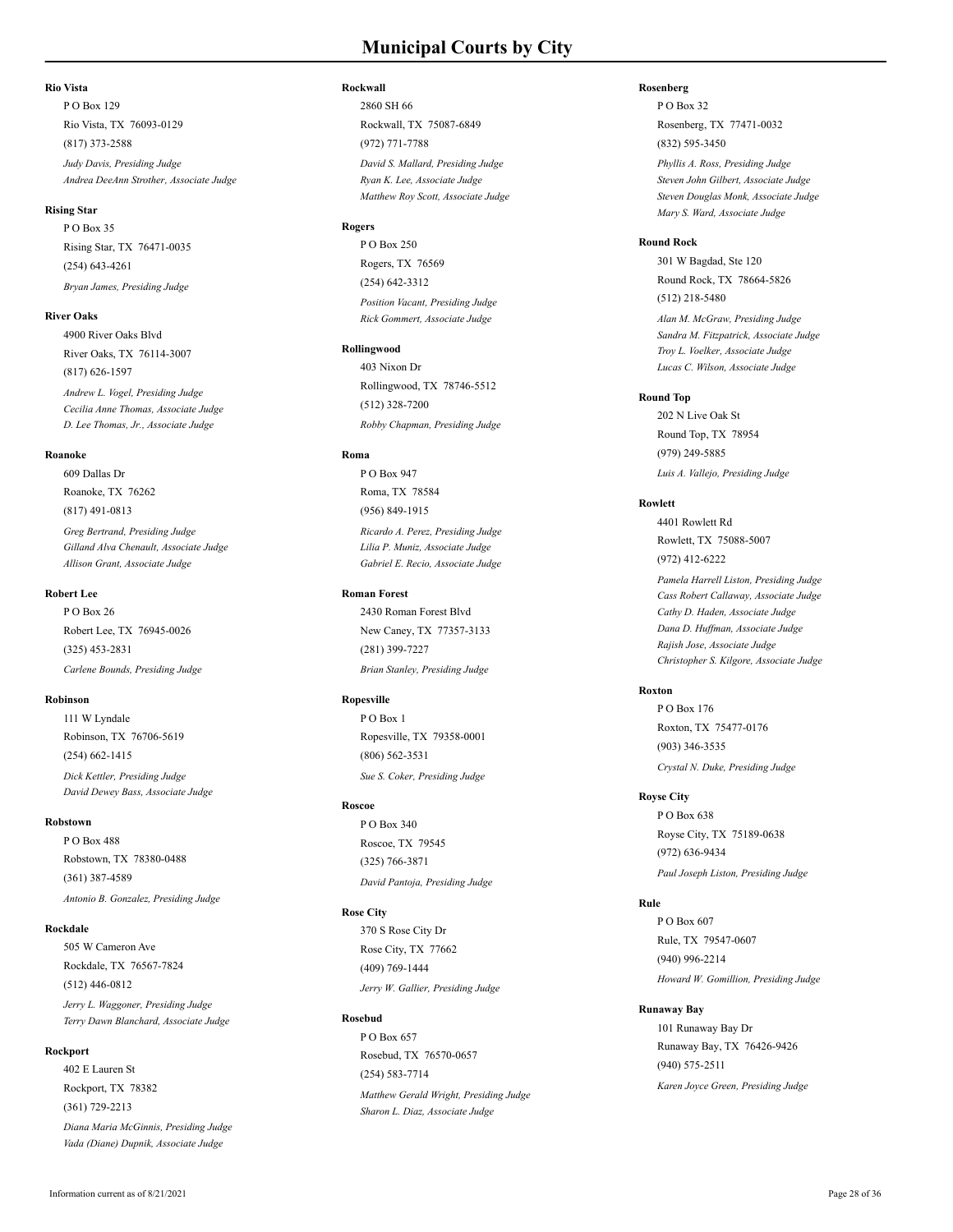#### **Rusk**

Rusk, TX 75785 197 S Main (903) 683-6978 *Forrest K. Phifer, Presiding Judge*

#### **Sabinal**

Sabinal, TX 78881-0715  $P \cap R_{\alpha}$  715 (830) 988-2630 *Cynthia N. Casburn, Presiding Judge*

#### **Sachse**

Sachse, TX 75048-3835 3815B Sachse Rd (972) 495-1212 *Robert J. Beasley, Presiding Judge*

#### **Saginaw**

Saginaw, TX 76179-0070 P O Box 79070 (817) 232-4640 *Lorraine Irby, Presiding Judge Wendy Cooper, Associate Judge*

#### **Saint Jo**

Saint Jo, TX 76265-0186 P O Box 186 (940) 995-2337 *Patty Ann Hale, Presiding Judge*

#### **Salado**

Salado, TX 76571 P O Box 219 (254) 947-5060 *Clifford Lee Coleman, Presiding Judge*

## **San Angelo**

San Angelo, TX 76903 110 S Emerick (325) 657-4366 *Jay D. Daniel, Presiding Judge Allen Cecil Gilbert, Associate Judge*

# **San Antonio**

San Antonio, TX 78207-4432 401 S Frio St (210) 207-7130

*Carla Marie Obledo, Presiding Judge Kenneth Bell, Associate Judge Melanie Castillo, Associate Judge Lisa M. Gonzales, Associate Judge Daniel Guerrero, Associate Judge Dan Kassahn, Associate Judge Lauren M. Lefton, Associate Judge Linda Harrison Lewis, Associate Judge Margarita S. Pol, Associate Judge Michael A. Ramos, Associate Judge Carmen Rosita Rojo, Associate Judge Frank Sandoval, Associate Judge Alfredo Macias Tavera, Associate Judge Pedro (Peter) Andres Zamora, Associate Judge Aida Ann Zaragoza, Associate Judge*

### **San Augustine**

San Augustine, TX 75972 301 S Harrison St (936) 275-2121 *Arvis Loretta Biggers, Presiding Judge*

## **San Benito**

San Benito, TX 78586 485 N Sam Houston Blvd (956) 361-3819 *David Garza, Presiding Judge Noe Alaniz, Jr., Associate Judge*

#### **San Diego**

San Diego, TX 78384-3108 404 S Mier St (361) 279-3341 *Annabel Chapa-Canales, Presiding Judge*

# **San Elizario**

San Elizario, TX 79849 12710 Church St. (915) 974-7037 *Mario A. Gonzalez, Presiding Judge*

# **San Felipe**

San Felipe, TX 77473 P O Box 68 (979) 885-7035 *Robert Paul Bradshaw, Presiding Judge Bernice K. Burger, Associate Judge*

## **San Juan**

San Juan, TX 78589 2301A N Raul Longoria Rd (956) 223-2460 *Ricardo Perez, Presiding Judge Eloy Hernandez, Associate Judge*

#### **San Marcos**

San Marcos, TX 78666 712 Stagecoach Trl, Ste 2233 (512) 393-8190

*Dallari L. Landry, Presiding Judge Vincent Luizzi, Associate Judge*

## **San Saba**

San Saba, TX 76877-3608 500 E Wallace St, Ste 110 (325) 372-5746 *Anita Sharon Blossman, Presiding Judge*

## **Sanctuary**

Azle, TX 76098 P O Box 125 (817) 221-6016 *Position Vacant, Presiding Judge*

## **Sandy Oaks, City of**

Sandy Oaks, TX 78112 4451 Hickory Haven (210) 607-0645 *Linda Molina, Presiding Judge*

#### **Sanger**

Sanger, TX 76266-0578 P O Box 578 (940) 458-7131 *Danny Spindle, Presiding Judge Kenneth D. Hartless, Associate Judge*

# **Sansom Park**

Sansom Park, TX 76114-1120 5705 Azle Ave (817) 626-3791

*Douglas R. Hudman, Presiding Judge Renee C. Marks, Associate Judge Jim Minter, Associate Judge*

### **Santa Anna**

Santa Anna, TX 76878-0249 709 Wallis Ave (325) 348-3176 *Shirley Jane Rankin, Presiding Judge*

# **Santa Clara**

Marion, TX 78124 P O Box 429 (830) 243-8683 *Darryl J. Becker, Presiding Judge*

# **Santa Fe**

Santa Fe, TX 77510 P O Box 950 (409) 925-3255 *James Tittle, Presiding Judge*

## **Santa Rosa**

Santa Rosa, TX 78593-0326 P O Box 326 (956) 636-1064 *Eloy Cano, Jr., Presiding Judge*

#### **Savoy**

Savoy, TX 75479-2312 P O Box 176 (903) 965-4546 *Kenneth G. Karl, Jr., Presiding Judge*

## **Schertz**

Schertz, TX 78154-0890 1400 Schertz Pkwy (210) 619-1500 *Darrell Dullnig, Presiding Judge Stephen P. Takas, Jr., Associate Judge*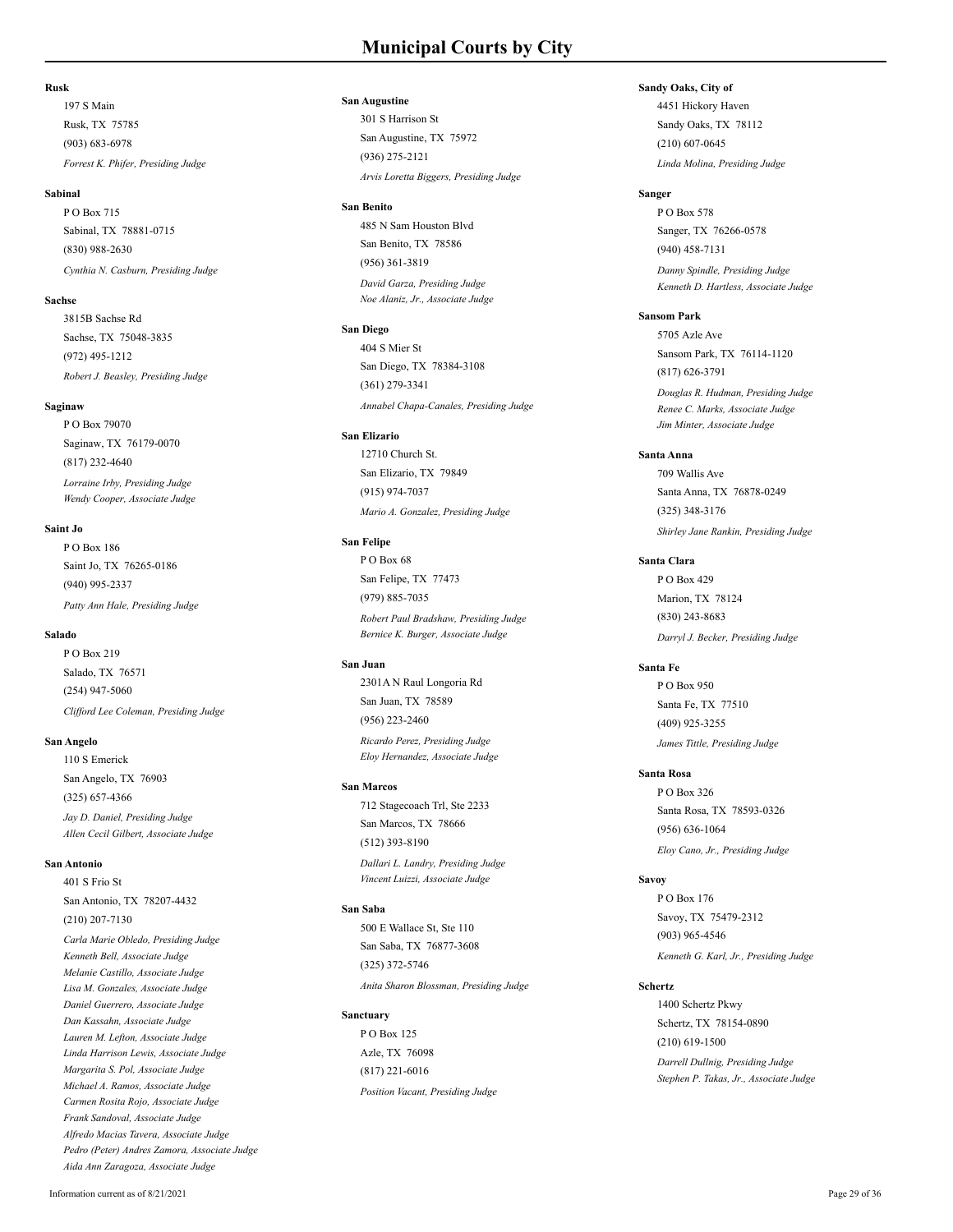## **Schulenburg**

Schulenburg, TX 78956 P O Box 8, 535 N Main (979) 743-4126 *Alana Wyatt, Presiding Judge*

#### **Scurry**

Scurry, TX 75158 PO Box 575 / 7978 TX-34 (972) 486-4489 *Randy P. Walker, Presiding Judge*

## **Seabrook**

Seabrook, TX 77586 1700 1st St (281) 291-5674 *Carolyn K. Webbon, Presiding Judge Diane D. Clark, Associate Judge Dick Hoskins Gregg III, Associate Judge David Salinsky, Associate Judge*

#### **Seadrift**

Seadrift, TX 77983-0159 P O Box 159 (361) 785-2218 *Wesley J. Hunt, Presiding Judge*

#### **Seagoville**

Seagoville, TX 75159-3804 702 N Hwy 175 (972) 287-2192 *Janice H. McKee, Presiding Judge Kimberly R. Lafferty, Associate Judge Hyattye O. Simmons, Associate Judge*

#### **Seagraves**

Seagraves, TX 79359-0037 P O Box 37 (806) 387-3437 *Calvin Sellers, Presiding Judge*

## **Sealy**

Sealy, TX 77474 P O Box 517 (979) 885-6733 *John Campos, Presiding Judge Michael Kubricht, Associate Judge*

#### **Seguin**

Seguin, TX 78155 660 S Highway 46 (830) 401-2325 *Kevin M. Kolb, Presiding Judge*

#### **Selma**

Selma, TX 78154 9375 Corporate Dr (210) 651-6661 *Darrell Dullnig, Presiding Judge Darrell William Hunter, Associate Judge Charles Stubblefield, Associate Judge*

#### **Seminole**

Seminole, TX 79360 302 S Main (432) 758-8800 *Mikel Don Shain, Presiding Judge*

#### **Seven Points**

Seven Points, TX 75143-8502  $P \cap R_{\alpha x}$  43233 (903) 432-3176 *Donna Mathis, Presiding Judge*

#### **Seymour**

Seymour, TX 76380-0031 P O Box 31 (940) 889-3148 *James M. Castagna, Presiding Judge*

#### **Shady Shores**

Shady Shores, TX 76208 101 S Shady Shores Rd (940) 498-0048 *Raymond D. Noah, Presiding Judge*

#### **Shallowater**

Shallowater, TX 79363 P O Box 246 (806) 832-4521 *Tory J. McAuley, Presiding Judge Jan Blacklock Matthews, Associate Judge*

#### **Shamrock**

Shamrock, TX 79079 P O Box 47 (806) 256-2552 *Rick D. Walden, Presiding Judge*

#### **Shavano Park**

Shavano Park, TX 78231-1523 900 Saddletree Court (210) 492-2607 *Stephen P. Takas, Jr., Presiding Judge*

# **Shenandoah**

Shenandoah, TX 77381-1188 29955 Interstate 45 N (281) 298-5522 *Gary Scott, Presiding Judge*

#### **Shepherd**

Shepherd, TX 77371 16 N Liberty (936) 628-3305 *Harris (Red) L. Blanchette, Presiding Judge Greg Magee, Associate Judge*

# **Sherman**

Sherman, TX 75091 P O Box 1106 (903) 892-7295 *T. Scott Smith, Presiding Judge* *Holly Elizabeth Fox, Associate Judge Mark A. Teague, Associate Judge*

## **Shiner**

Shiner, TX 77984 P O Box 308 (361) 594-2406

*Robert W. Penley, Sr., Presiding Judge Melinda Denice Bottino, Associate Judge*

# **Shoreacres**

Shoreacres, TX 77571-7262 601 Shoreacres Blvd (281) 471-3340 *James L. Jay, Presiding Judge Denise Carol Mitrano, Associate Judge John M. Morgan, Associate Judge*

## **Silsbee**

Silsbee, TX 77656-3847 1102 N 5th (409) 385-7991 *Sharyn S. Grisham, Presiding Judge Chris Emory Ingram, Associate Judge*

# **Simonton**

Simonton, TX 77476-0007 P O Box 7 (281) 533-9809 *Robert C. Richter, Jr., Presiding Judge*

**Sinton**

Sinton, TX 78387 217 E Market St (361) 364-2389 *Viki Hesseltine Martino, Presiding Judge*

## **Skellytown**

Skellytown, TX 79080-0129 P O Box 129 (806) 848-2477 *Shila Dawn Hart, Presiding Judge*

## **Slaton**

Slaton, TX 79364 City Hall, 130 S 9th St (806) 828-2004 *Pamela King, Presiding Judge*

## **Smiley**

Smiley, TX 78159 P O Box 189 (830) 203-8611 *Gary J. Schroeder, Presiding Judge*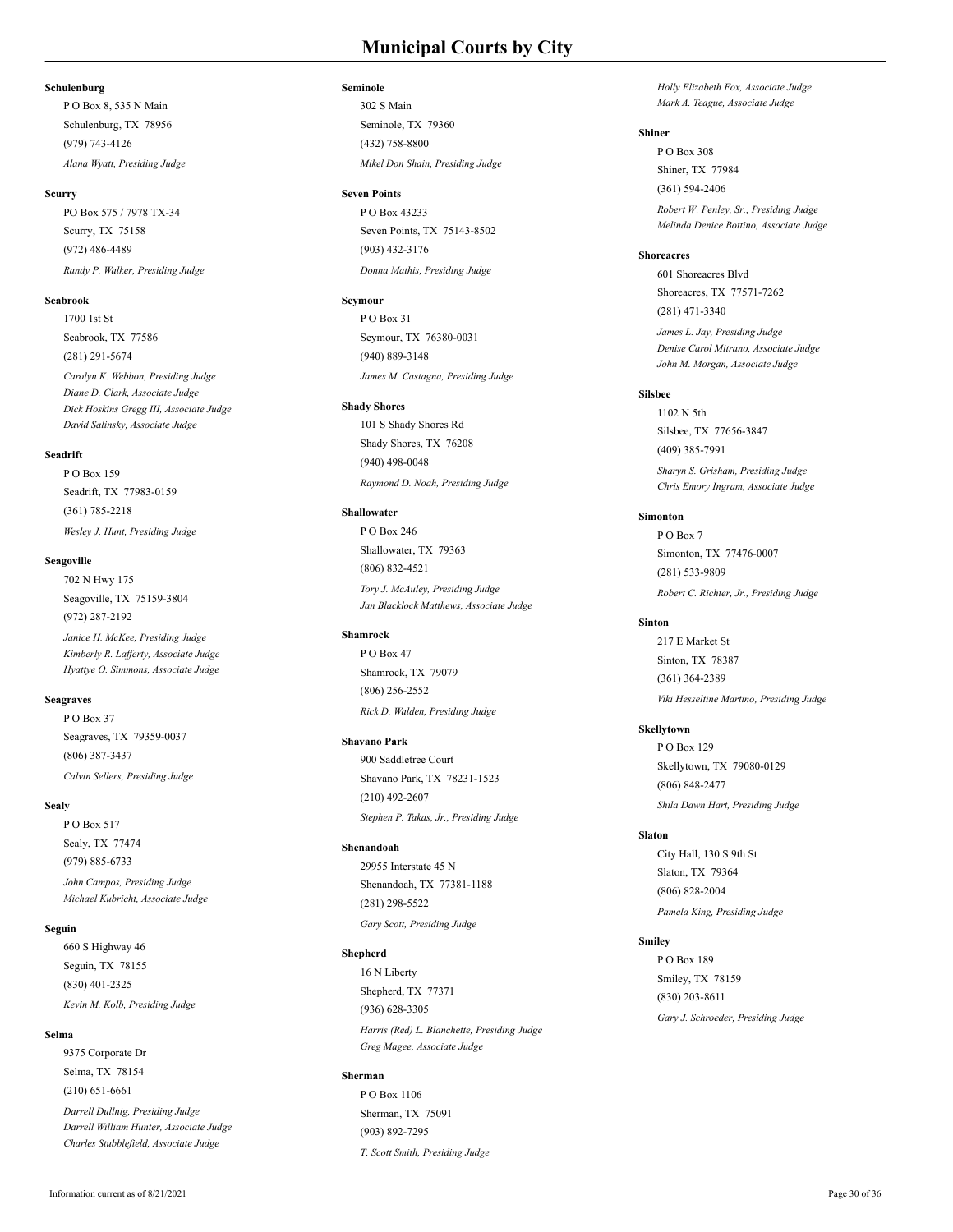## **Smithville**

Smithville, TX 78957-0449 P O Box 449 (512) 237-3282

*Raymah M. Davis, Presiding Judge Anna L. Hernandez, Associate Judge David L. Herrington, Associate Judge*

#### **Snook**

Snook, TX 77878 P O Box 10 (979) 272-3021 *Hilda Cuthbertson, Presiding Judge*

#### **Snyder**

Snyder, TX 79550-1341 P O Box 1341 (325) 573-4958 *Jeffrey John Caswell, Presiding Judge*

#### **Socorro**

Socorro, TX 79927-4602 860 N Rio Vista Rd (915) 872-8574 *Monique Velarde Reyes, Presiding Judge*

#### **Somerset**

Somerset, TX 78069 7360 E 6th St (830) 701-4100 *Robert (Bobby) Tejeda, Presiding Judge*

#### **Somerville**

Somerville, TX 77879-0159 P O Box 159 (979) 596-3068 *Robert W. Urbanosky, Presiding Judge*

#### **Sonora**

Sonora, TX 76950 201 E Main (325) 387-5237 *Jerry B. Kemp, Presiding Judge*

#### **Sour Lake**

Sour Lake, TX 77659 625 Hwy 105 W (409) 287-3573 *Position Vacant, Presiding Judge*

#### **South Houston**

South Houston, TX 77587 1019 Dallas St (713) 947-7700 *Bernardo Aldape III, Presiding Judge Jo Ann Delgado, Associate Judge Kyle Vance, Associate Judge*

# **Municipal Courts by City**

### **South Padre Island**

South Padre Island, TX 78597 4601 Padre Blvd (956) 761-3225

*Edmund Keith Cyganiewicz, Presiding Judge Oscar X. Garcia, Associate Judge Luis Ricardo Hernandez, Associate Judge*

## **Southlake**

Southlake, TX 76092 600 State St (817) 748-8188 *Carol Montgomery, Presiding Judge Gary Lee Hach, Associate Judge*

## **Southmayd**

Southmayd, TX 76268-0088 P O Box 88 (903) 868-9420 *Tom Worsham, Jr., Presiding Judge*

#### **Southside Place**

Houston, TX 77005-3699 6309 Edloe Ave (713) 668-2341 *Robert Todd Bennett, Presiding Judge Kate McCormick, Associate Judge*

#### **Spearman**

Spearman, TX 79081-0037 P O Box 37 (806) 659-2524 *Gary L. Ellsworth, Presiding Judge*

## **Splendora**

Splendora, TX 77372 P O Drawer 1087 (281) 399-1352 *James Hans Barcus, Presiding Judge Amanda M. Webb, Associate Judge*

## **Spring Valley Village**

Houston, TX 77055-7495 1025 Campbell Rd (713) 465-0333 *James R. Smith, Presiding Judge Kelly D. Benavides, Associate Judge John J. Klevenhagen III, Associate Judge Misty Bree Perrin, Associate Judge*

### **Springtown**

Springtown, TX 76082 P O Box 444 (817) 220-4834 *Andrew L. Vogel, Presiding Judge Cecilia Anne Thomas, Associate Judge*

## **Spur**

Spur, TX 79370-2460 402 N Burlington (806) 271-4766 *Jan Blacklock Matthews, Presiding Judge*

### **Stafford**

Stafford, TX 77477 2602 S Main St (281) 261-3930 *Debra Sinclair, Presiding Judge Ronique J. Bastine, Associate Judge Don R. Byrnes, Associate Judge Robert C. Richter, Jr., Associate Judge*

# **Stagecoach**

Stagecoach, TX 77355-4854 16930 Boot Hill Rd (281) 259-2225 *Carolyn M. Cox, Presiding Judge*

**Stamford** Stamford, TX 79553-0191 P O Box 191 (325) 773-2723 *Aubrey Glen McCandless, Presiding Judge*

**Star Harbor** Malakoff, TX 75148-0949 P O Box 949 (903) 489-0091 *Susan B. Carver, Presiding Judge*

# **Stephenville**

Stephenville, TX 76401-4214 298 W Washington St (254) 552-1227 *Richard Petronis, Presiding Judge*

#### **Stinnett**

Stinnett, TX 79083-0909 P O Box 909 (806) 878-2422 *Yadi Loraine Rodriguez, Presiding Judge*

## **Stockdale**

Stockdale, TX 78160-0446 P O Box 446 (830) 996-3128 *Darryl J. Becker, Presiding Judge*

## **Stratford**

Stratford, TX 79084-0143 P O Box 143 (806) 366-3062 *Darla S. Anderson, Presiding Judge*

# **Strawn**

Strawn, TX 76475 P O Box 581 (254) 672-5311 *Ronnie A. Bush, Presiding Judge*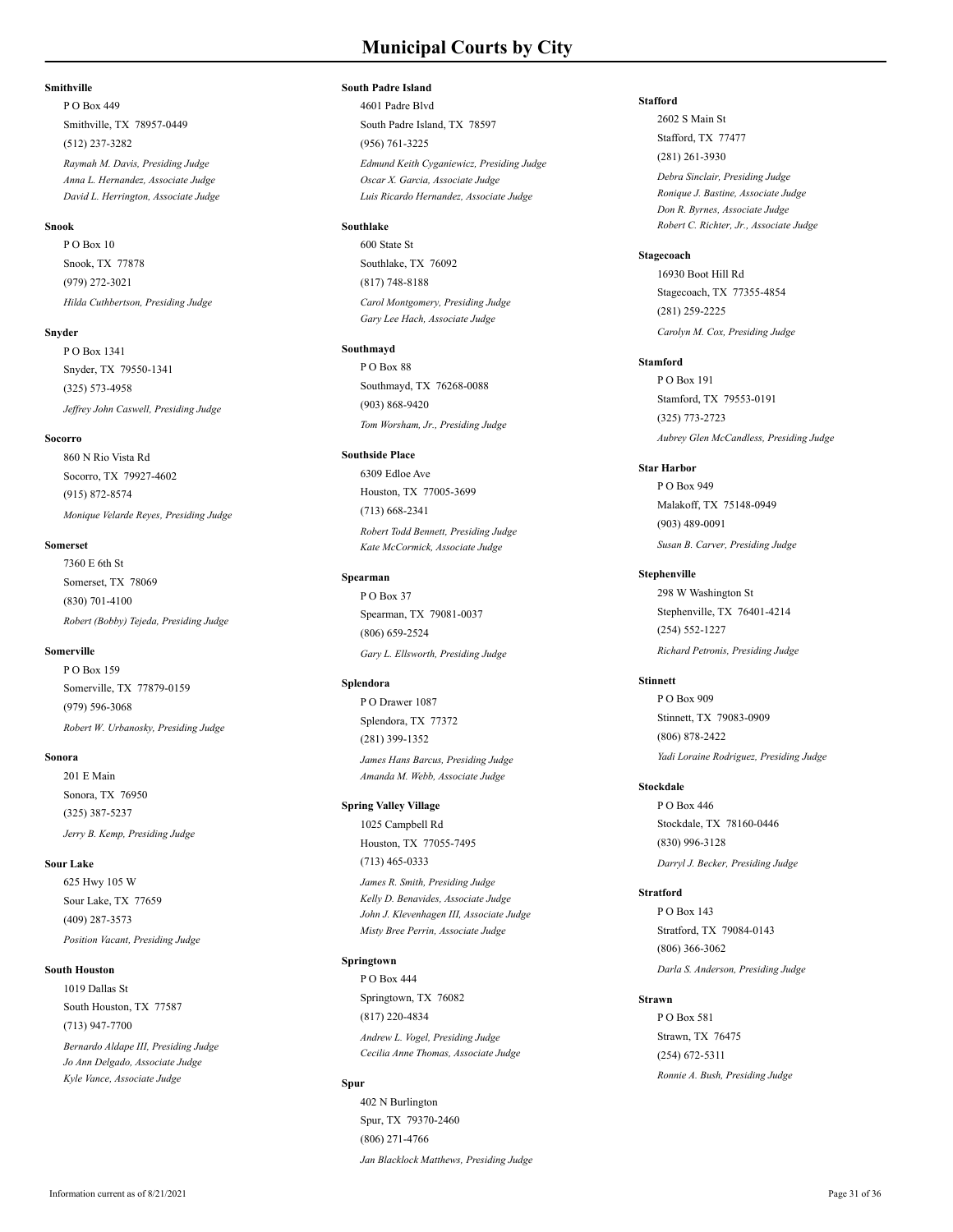## **Sudan**

Sudan, TX 79371-0059 P O Box 59 (806) 227- 2115 *Martin L. Davison, Presiding Judge*

#### **Sugar Land**

Sugar Land, TX 77487- 0110 P O Box 110 (281) 275-2560

*D. Craig Landin, Presiding Judge Jennifer Cheng-Yee Chiang, Associate Judge James L. Gascoyne, Associate Judge Nancy Ellen Lusk, Associate Judge Phyllis A. Ross, Associate Judge*

#### **Sullivan City**

Sullivan City, TX 78595-0249 P O Box 249 (956) 485-2828 *Roberto Garza, Presiding Judge Alejandro Cantu, Associate Judge*

*Jesus Lerma, Associate Judge*

#### **Sulphur Springs**

Sulphur Springs, TX 75482-2636 201 N Davis St (903) 885-7454 *Billy J. Teer, Presiding Judge Bradley A. Cummings, Associate Judge*

#### **Sundown**

Sundown, TX 79372-0600 P O Box 600 (806) 229-3131 *Kenneth Wayne Cole, Presiding Judge*

#### **Sunnyvale**

Sunnyvale, TX 75182-9702 127 N Collins Rd (972) 203-4144 *K. H. Haywood, Presiding Judge Janice H. McKee, Associate Judge Hyattye O. Simmons, Associate Judge*

## **Sunray**

Sunray, TX 79086-0250 P O Box 834, 116 E 5th (806) 948-5362 *L. Sue Sims, Presiding Judge*

## **Sunrise Beach Village**

Sunrise Beach, TX 78643-9283 124 Sunrise Dr (325) 388-6438 *Don G. Adams, Sr., Presiding Judge*

#### **Sunset Valley**

Austin, TX 78745 3205 Jones Rd (512) 892-1389 *Kenton Dee Johnson, Presiding Judge*

#### **Surfside Beach**

Surfside Beach, TX 77541-9522 1304 Monument Dr (979) 233-1597

*Steve M. Boykin, Presiding Judge Barbara K. Bluejacket, Associate Judge Randy A. Smith, Associate Judge*

## **Sweeny**

Sweeny, TX 77480-3022 P O Box 248 (979) 548-3325 *Robert J. Foster, Presiding Judge*

#### **Sweetwater**

Sweetwater, TX 79556 P O Box 450 (325) 236-6313 *Kenneth L. Maxwell, Presiding Judge*

## **Taft**

Taft, TX 78390-0416 501 Green Ave (361) 528-3512 *Karen S. Diaz, Presiding Judge*

#### **Tahoka**

Tahoka, TX 79373-0300 P O Box 300 (806) 561-4284 *Edward G. Smith, Presiding Judge*

## **Talty**

Forney, TX 75126-8041 9550 Helms Trail, Ste 500 (972) 552-9592 *Janice H. McKee, Presiding Judge*

#### **Tatum**

Tatum, TX 75691 P O Box 1105 (903) 947-2282 *Bonnie Fay Miller, Presiding Judge*

# **Taylor**

Taylor, TX 76574-3528 109 W Fifth St (512) 352-5977 *Randall J. Pick, Presiding Judge David L. Darnell, Associate Judge*

# **Taylor Lake Village**

Taylor Lake Village, TX 77586-5204 500 Kirby Blvd (281) 326-2843 *Leslie D. Guhl, Presiding Judge Robert J. Barfield, Associate Judge*

## **Teague**

Teague, TX 75860 315 Main St (254) 739-3213 *Vickey Little, Presiding Judge*

## **Temple**

Temple, TX 76501-3162 401 N 3rd St (254) 298-5687 *Kathleen Person, Presiding Judge*

# **Tenaha**

Tenaha, TX 75974-0070 P O Box 70 (936) 248-5942 *Elizabeth L. Swint, Presiding Judge*

# **Terrell**

Terrell, TX 75160-2741 201 E Nash St (972) 551-6600

*Michael G. Smith, Presiding Judge John Rounsavall, Associate Judge*

# **Terrell Hills**

San Antonio, TX 78209-5822 5100 N New Braunfels (210) 824-7401 *Richard P. Corrigan, Presiding Judge*

#### **Texarkana**

Texarkana, TX 75504-1967 P O Box 1967 (903) 798-3008 *Sherry L. Jackson, Presiding Judge*

## **Texas City**

Texas City, TX 77590-7407 1004 9th Ave N (409) 643-5800 *George H. Cooley, Presiding Judge Charles P. Dunkel, Jr., Associate Judge*

## **Texhoma**

Texhoma, TX 73960 P O Box 10123 (806) 827-7411 *Darla S. Anderson, Presiding Judge*

## **Texline**

Texline, TX 79087-0150 P O Box 150 (806) 362-4849 *Ginger Cleavinger, Presiding Judge*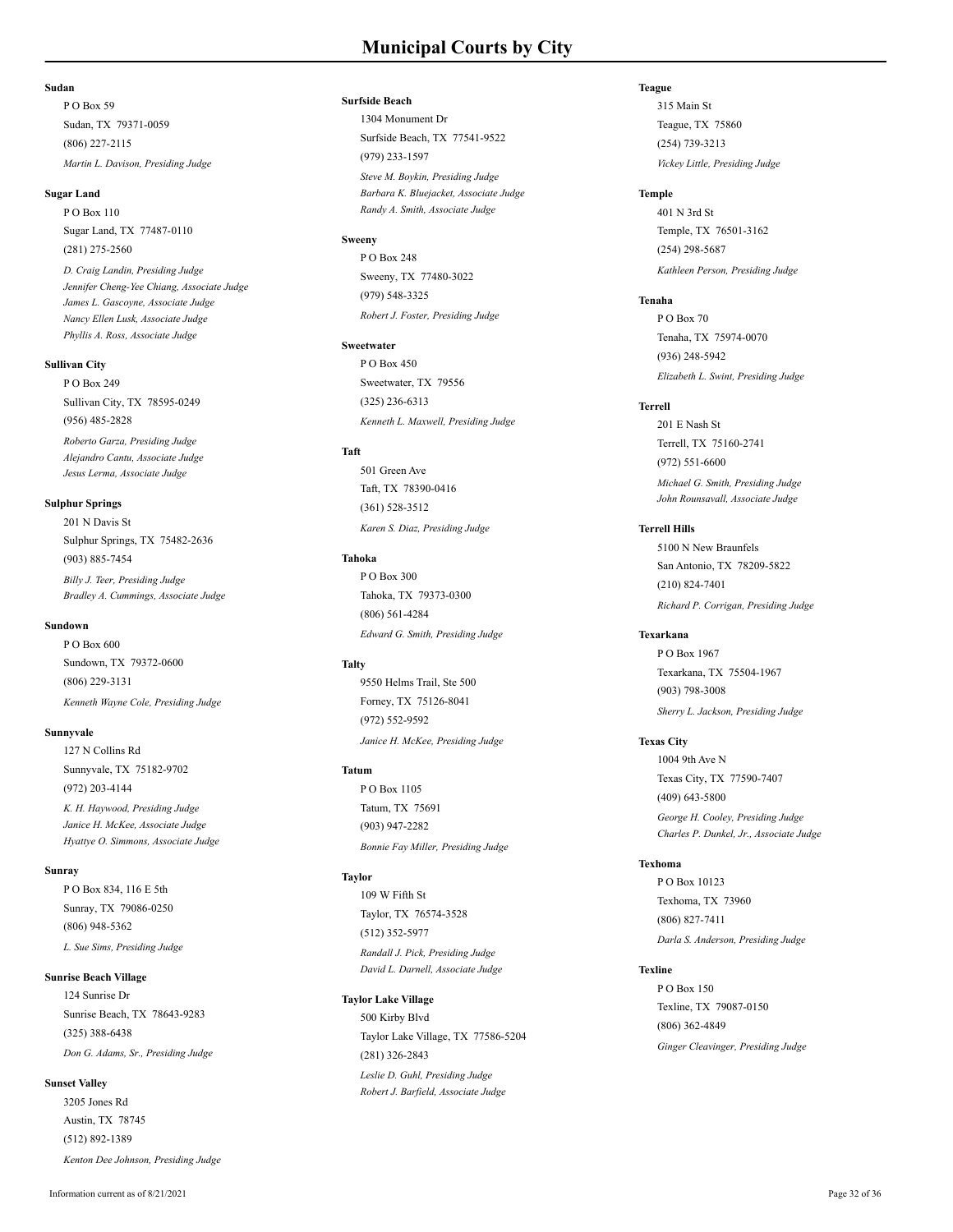## **The Colony**

The Colony, TX 75056 5151 N Colony Blvd (972) 624-2200 *Richard E. Anderson, Presiding Judge Alissa A. Janke, Associate Judge Christopher Pochyla, Associate Judge*

#### **Thompsons**

Thompsons, TX 77481 P O Box 29 (281) 343-9929 *Freddie Newsome, Jr., Presiding Judge*

## **Thorndale**

Thorndale, TX 76577-0308 P O Box 308 (512) 898-5503 *Gary A. Northcott, Presiding Judge*

#### **Thornton**

Thornton, TX 76687-0396 P O Box 396 (254) 380-1085 *M. L. Nance, Presiding Judge*

#### **Thrall**

Thrall, TX 76578-0346 P O Box 346 (512) 898-5395 *David L. Darnell, Presiding Judge*

#### **Three Rivers**

Three Rivers, TX 78071 P O Box 398 (361) 786-3512 *Dawn Starr Benham, Presiding Judge*

#### **Tiki Island, Village of**

Tiki Island, TX 77554-8115 802 Tiki Dr (409) 935-1427 *Michael W. Nelson, Presiding Judge*

#### **Timbercreek Canyon**

Amarillo, TX 79118 101 Brentwood

*Gary L. Stach, Presiding Judge*

#### **Timpson**

Timpson, TX 75975-0369 P O Box 369 (936) 254-2421 *Marilyn D. Corder, Presiding Judge*

#### **Tioga**

Tioga, TX 76271 P O Box 206 (940) 437-2351 *Tom Worsham, Jr., Presiding Judge*

#### *Deborah D. Hale, Associate Judge*

**Todd Mission** Plantersville, TX 77363 21718 FM 1774 (936) 894-3001 *Robert A. Rosenquist, Presiding Judge*

## **Tolar**

Tolar, TX 76476-0100 P O Box 100 (254) 835-4390 *Paul D. Hyde, Presiding Judge*

# **Tom Bean**

Tom Bean, TX 75489 P O Box 659 (903) 546-6321 *Britton Theodore Brooks, Presiding Judge*

# **Tomball**

Tomball, TX 77375-4687 401 Market St (281) 351-7894 *Brett D. Peabody, Presiding Judge Blair A. Bruce, Associate Judge Cindy Bennett Smith, Associate Judge Michael R. Tiffin, Associate Judge*

## **Tool**

Tool, TX 75143-1933 701 N Tool Dr (903) 432-3522 *Kevin L. Pollock, Presiding Judge*

#### **Trenton**

Trenton, TX 75490-0044 P O Box 44 (903) 989-2237 *Martin (Marty) M. Leyko, Presiding Judge*

#### **Trinidad**

Trinidad, TX 75163-0345 P O Box 345 (903) 778-4545 *Peggy A. Taylor, Presiding Judge*

*Rhonda C. Peterson, Associate Judge*

# **Trinity**

Trinity, TX 75862-0431 P O Drawer 431 (936) 594-4594

*Lyle E. Stubbs, Presiding Judge Hayne Huffman, Associate Judge*

# **Trophy Club**

Trophy Club, TX 76262-5420 1 Trophy Wood Dr (682) 237-2990

*Eric G. Ransleben, Presiding Judge Warren (Brad) A. Bradley, Associate Judge Christian Dennie, Associate Judge*

#### **Troup**

Troup, TX 75789 P O Box 637 (903) 842-3128 *James L. Meredith, Presiding Judge*

## **Troy**

Troy, TX 76579-0389 201 E Main (254) 938-2505 *Position Vacant, Presiding Judge*

# **Tulia**

Tulia, TX 79088-0847 P O Box 847 (806) 995-3547 *Michael Thomas Allison, Presiding Judge*

## **Tuscola**

Tuscola, TX 79562 418 Graham St (325) 554-7766 *Bobby Lee Shea, Jr., Presiding Judge*

## **Tye**

Tye, TX 79563-0369 P O Box 369 (325) 692-9581 *Position Vacant, Presiding Judge*

## **Tyler**

Tyler, TX 75710-0895 P O Box 895 (903) 531-1266 *Amy McCullough, Presiding Judge James W. Huggler, Associate Judge*

## **Universal City**

Universal City, TX 78148-3492 2150 Universal City Blvd (210) 659-0333 *Charles Stubblefield, Presiding Judge Frankie G. Boyd, Associate Judge Mark J. Sideman, Associate Judge*

*Laurie Stiteler, Associate Judge*

# **University Park**

University Park, TX 75205-0050 3800 University Blvd (214) 987-5331

*James Paul Barklow, Jr., Presiding Judge John W. Clark, Jr., Associate Judge James W. Kerr, Associate Judge Steven C. Metzger, Associate Judge*

## **Uvalde**

Uvalde, TX 78801 P O Box 799 (830) 278-8357 *Andrew Walter Hagen, Presiding Judge*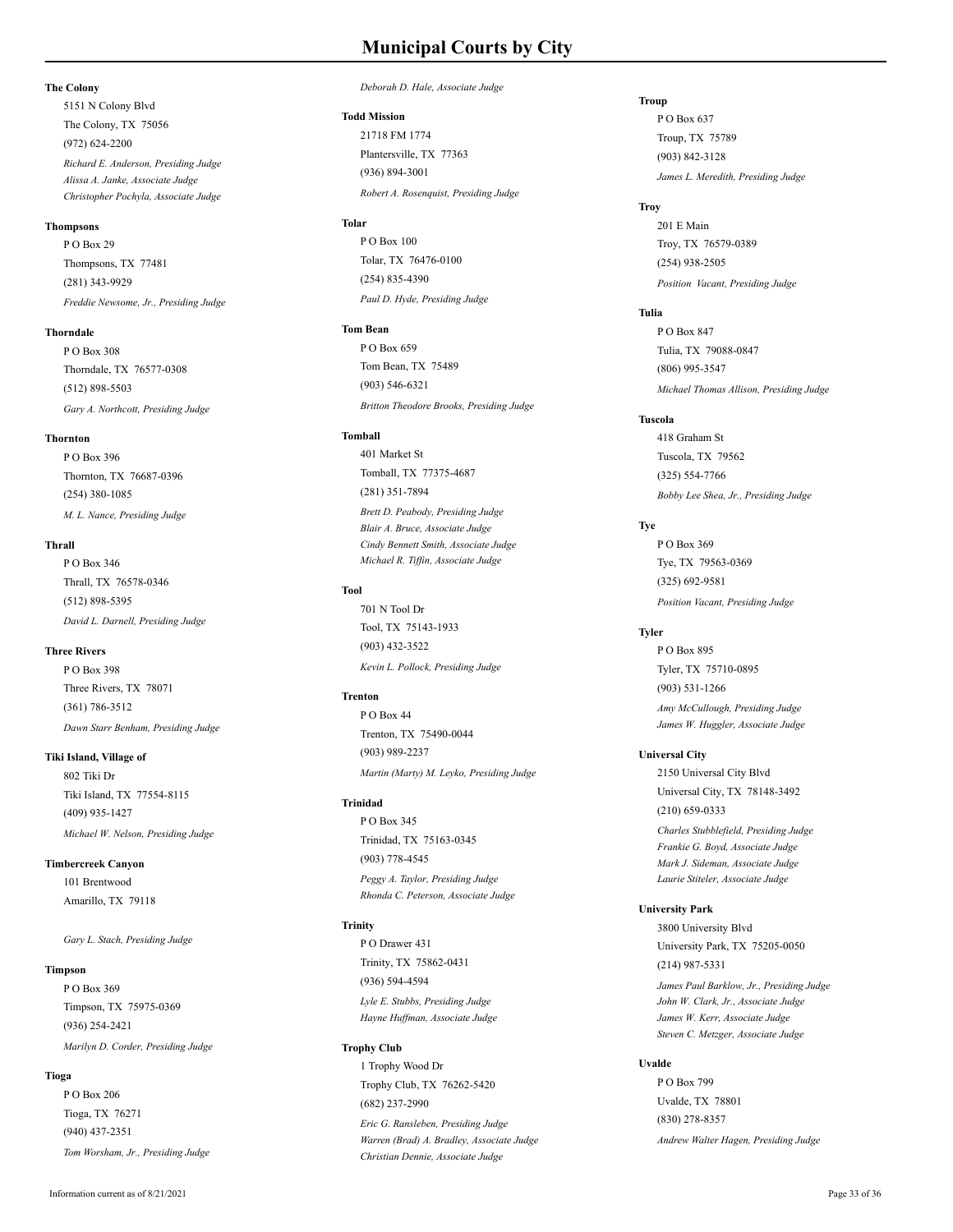## **Valley Mills**

Valley Mills, TX 76689-0641 P O Box 641 (254) 932-6147 *Charles Buenger, Presiding Judge*

#### **Valley View**

Valley View, TX 76272 P O Box 268 (940) 726-3957 *Carroll Lee Johnson, Presiding Judge*

#### **Van**

Van, TX 75790-0487 P O Box 487 (903) 963-3372 *Wade Elliott McMillan, Presiding Judge Lilia V. Durham, Associate Judge Beverley Pearson, Associate Judge*

#### **Van Alstyne**

Van Alstyne, TX 75495-0247 P O Box 247 (903) 482-5251 *Thomas A. Redwine, Presiding Judge*

#### **Van Horn**

Van Horn, TX 79855-0517 P O Box 517 (432) 283-2050 *Grace Dickenson, Presiding Judge*

## **Vega**

Vega, TX 79092-0470 P O Box 470 (806) 267-2144 *Kristy M. O'Malley, Presiding Judge*

#### **Venus**

Venus, TX 76084 P O Box 380 (972) 366-3348 *Bill J. Scott, Presiding Judge Judy Davis, Associate Judge*

## **Vernon**

Vernon, TX 76384 1306 Main St (940) 552-2058 *Dianne Gribble, Presiding Judge*

#### **Victoria**

Victoria, TX 77902-1758 107 W Juan Linn (361) 485-3050 *S. Vanessa Heinold, Presiding Judge*

#### **Vidor**

Vidor, TX 77662 1330 First St (409) 769-7452

#### *Michael C. Abbott, Presiding Judge*

#### **Volente**

Volente, TX 78641-6006 16100 Wharf Cv (512) 250-2075 *Denise Suzette Thrash, Presiding Judge*

#### **Von Ormy**

Von Ormy, TX 78073 P O Box 10 (210) 622-9935 *Adrian A. Spears, Presiding Judge Jaime Mathis, Associate Judge*

## **Waco**

Waco, TX 76702-2570 P O Box 2570 (254) 750-5900 *Christopher D. Taylor, Presiding Judge David Deaconson, Associate Judge Daniel M. Francis, Associate Judge*

#### **Waelder**

Waelder, TX 78959-0427 P O Box 427 (830) 788-7331 *Jesse Almaraz, Presiding Judge*

## **Wake Village**

Wake Village, TX 75501 P O Box 3776 (903) 838-0515 *Burton C. Bowers, Presiding Judge*

#### **Waller**

Waller, TX 77484-0041 P O Box 239 (936) 372-5614 *Delores J. Hargrave, Presiding Judge*

#### **Wallis**

Wallis, TX 77485-0190 P O Box 190 (979) 478-6712 *Jodie A. Szymanski, Presiding Judge*

#### **Walnut Springs**

Walnut Springs, TX 76690-0272 P O Box 272 (254) 797-7107 *Kay Moore, Presiding Judge*

#### **Waskom**

Waskom, TX 75692-0730 P O Box 730 (903) 687-2694

*Josh Maness, Presiding Judge John Oswalt, Associate Judge*

## **Watauga**

Watauga, TX 76148 7105 Whitley Rd (817) 514-5715 *Stewart Bass, Presiding Judge Lorraine Irby, Associate Judge*

#### **Waxahachie**

Waxahachie, TX 75168 P O Box 757 (469) 309-4070 *J. Damon Fehler, Presiding Judge Cody Lee Beauchamp, Associate Judge*

## **Weatherford**

Weatherford, TX 76086 P O Box 255 (817) 598-4120 *Robert Timothy Galbreaith, Presiding Judge Marie E. Ornelas, Associate Judge*

## **Webster**

Webster, TX 77598-5226 101 Pennsylvania (281) 338-6702 *James Wesley Woltz, Presiding Judge Ethan E. Baker, Associate Judge David Salinsky, Associate Judge James Tittle, Associate Judge*

## **Weimar**

Weimar, TX 78962-0067 PO Box 67 (979) 725-8554 *Bob K. McMahan, Presiding Judge*

## **Weinert**

Weinert, TX 76388 P O Box 248 (940) 864-3994 *Howard W. Gomillion, Presiding Judge*

## **Wellington**

Wellington, TX 79095 P O Box 949 (806) 447-2544 *Jerry D. Hamby, Presiding Judge*

## **Wells**

Wells, TX 75976-0020 P O Box 20 (936) 867-0089 *Forrest K. Phifer, Presiding Judge*

## **Weslaco**

Weslaco, TX 78596 901 N Airport Dr (956) 968-6123 *Samuel V. Sanchez, Presiding Judge Juan R. Alvarez, Associate Judge*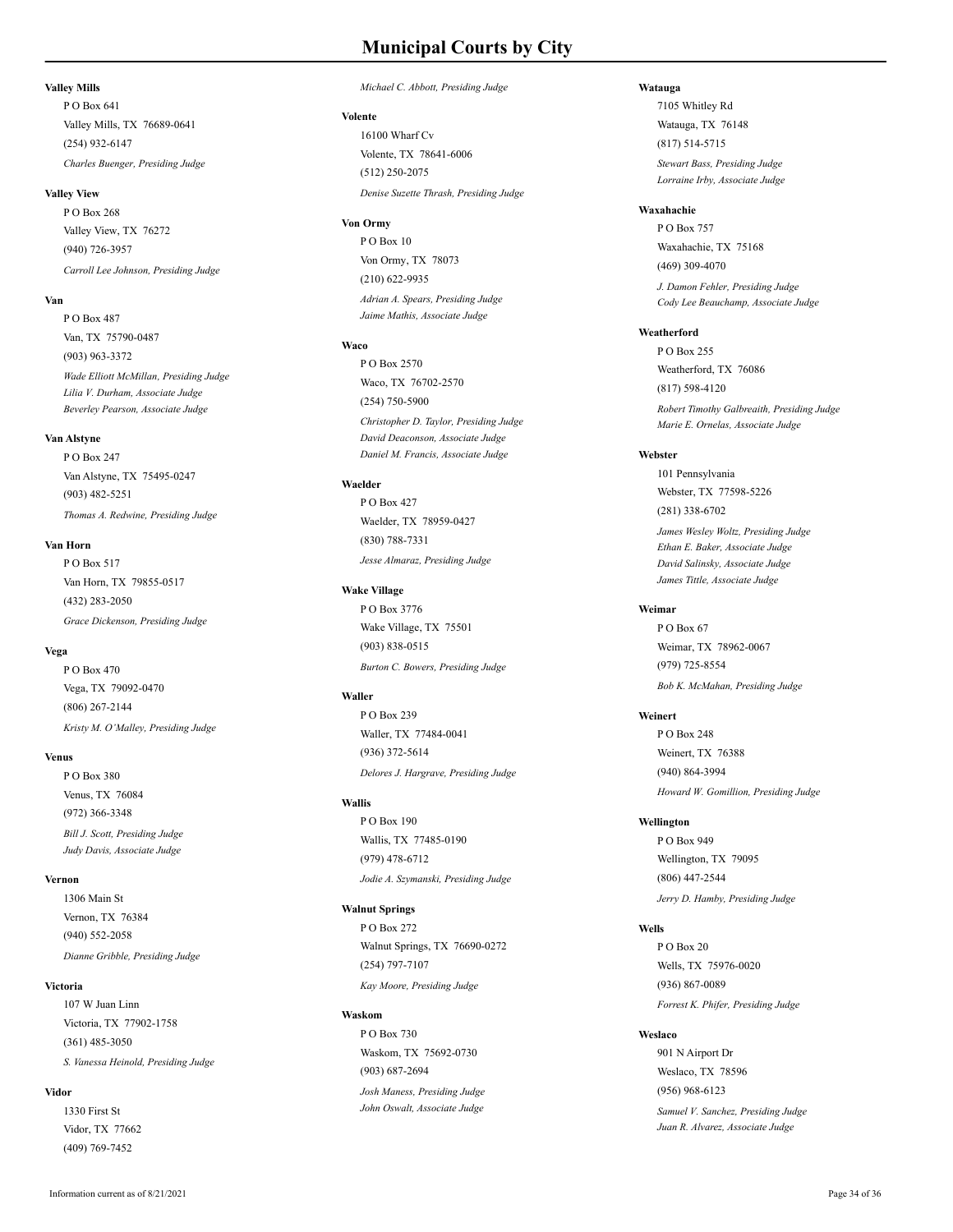#### **West**

West, TX 76691-0097 P O Box 97 (254) 826-4607 *David W. Pareya, Presiding Judge*

#### **West Columbia**

West Columbia, TX 77486 P O Drawer 487 (979) 345-4832 *Mary Peter Cudd, Presiding Judge*

*John A. Cole, Associate Judge*

# **West Lake Hills**

West Lake Hills, TX 78746-4599 911 Westlake Dr (512) 327-1862

*Robby Chapman, Presiding Judge Ryan S. Henry, Associate Judge Robert Meisel, Associate Judge*

### **West Orange**

Orange, TX 77630-6136 2700 Western Ave (409) 883-4552 *Position Vacant, Presiding Judge Shirley W. Bonnin, Associate Judge Carl K. Thibodeaux, Associate Judge*

## **West Tawakoni**

West Tawakoni, TX 75474-7007 1533 E Hwy 276 (903) 447-2285 *James Hershey Barnett, Presiding Judge Joe L. Craig, Associate Judge*

# **West University Place**

West University Place, TX 77005-2802 3800 University Blvd (713) 662-5825 *Robert K. Loper, Presiding Judge Robert M. Crain, Associate Judge Terry W. Yates, Associate Judge*

## **Westlake**

Westlake, TX 76262-2180 P O Box 2180 (817) 430-0861 *Warren (Brad) A. Bradley, Presiding Judge*

#### **Westover Hills**

Fort Worth, TX 76114 311 Burton Hill Rd (817) 710-2507 *Cass Robert Callaway, Presiding Judge Atticus Gill, Associate Judge*

## **Westworth Village**

Fort Worth, TX 76114-4128 311 Burton Hill Rd (817) 710-2507 *Cass Robert Callaway, Presiding Judge*

### *Atticus Gill, Associate Judge*

**Wharton** Wharton, TX 77488 1407 N Richmond Rd, Ste 200 (979) 532-2491 *Jared Lee Cullar, Presiding Judge*

## **Wheeler**

Wheeler, TX 79096 P O Box 452 (806) 826-5768 *Mark Keith Brown, Presiding Judge*

### **White Deer**

White Deer, TX 79097-0098 P O Box 98 (806) 883-4191 *Katrina Rae Warminski, Presiding Judge*

## **White Oak**

White Oak, TX 75693-1430 906 S White Oak Rd (903) 759-2061 *James A. Nall, Presiding Judge*

## **White Settlement**

White Settlement, TX 76108 214 Meadow Park Dr (817) 246-4971 *Craig Alan Magnuson, Presiding Judge*

## **Whitehouse**

Whitehouse, TX 75791-0776 P O Box 776 (903) 839-4914 *Thomas Mitchell Shamburger, Presiding Judge*

#### **Whitesboro**

Whitesboro, TX 76273-0340 P O Box 340 (903) 564-3587 *Rachel Dockery, Presiding Judge*

#### **Whitewright**

Whitewright, TX 75491-0516 P O Box 516 (903) 364-2219 *Britton Theodore Brooks, Presiding Judge*

## **Whitney**

Whitney, TX 76692-2050 P O Box 2050 (254) 694-2261 *Martis E. Ward, Presiding Judge Shane P. Brassell, Associate Judge*

#### **Wichita Falls**

Wichita Falls, TX 76301-2363 611 Bluff St (940) 761-7880 *Larry Alex Gillen, Presiding Judge*

*Diane Dockery, Associate Judge T. Daniel Tompkins, Associate Judge James Michael Whalen, Associate Judge*

## **Wickett**

Wickett, TX 79788-0185 P O Box 185 (432) 943-6765 *Jose Xavier Estrada, Presiding Judge*

# **Willis**

Willis, TX 77378-0436 200 N Bell (936) 856-4611 *Gary Scott, Presiding Judge*

**Willow Park** Willow Park, TX 76087-8259 516 Ranch House Rd (817) 441-7107 *Carol E. Gauntt, Presiding Judge*

## **Wills Point**

Wills Point, TX 75169-0546 P O Box 505 (903) 873-4530

*Maria D. Goggans, Presiding Judge Lilia V. Durham, Associate Judge Pamela Denese Harvath, Associate Judge Wade Elliott McMillan, Associate Judge Beverley Pearson, Associate Judge*

# **Wilmer**

Wilmer, TX 75172-1199 219 E Belt Line (972) 441-6372 *Paula D. Allen, Presiding Judge*

## **Wilson**

Wilson, TX 79381-0022 P O Box 22 (806) 628-6221 *Jan Blacklock Matthews, Presiding Judge*

## **Wimberley**

Wimberley, TX 78676-6927 221 Stillwater Dr (512) 847-0025 *Daniel M. Burns, Presiding Judge*

## **Windcrest**

Windcrest, TX 78239-2598 8601 Midcrown Dr (210) 655-0022 *Stephen P. Takas, Jr., Presiding Judge Johnny Wesley Thomas, Jr., Associate Judge*